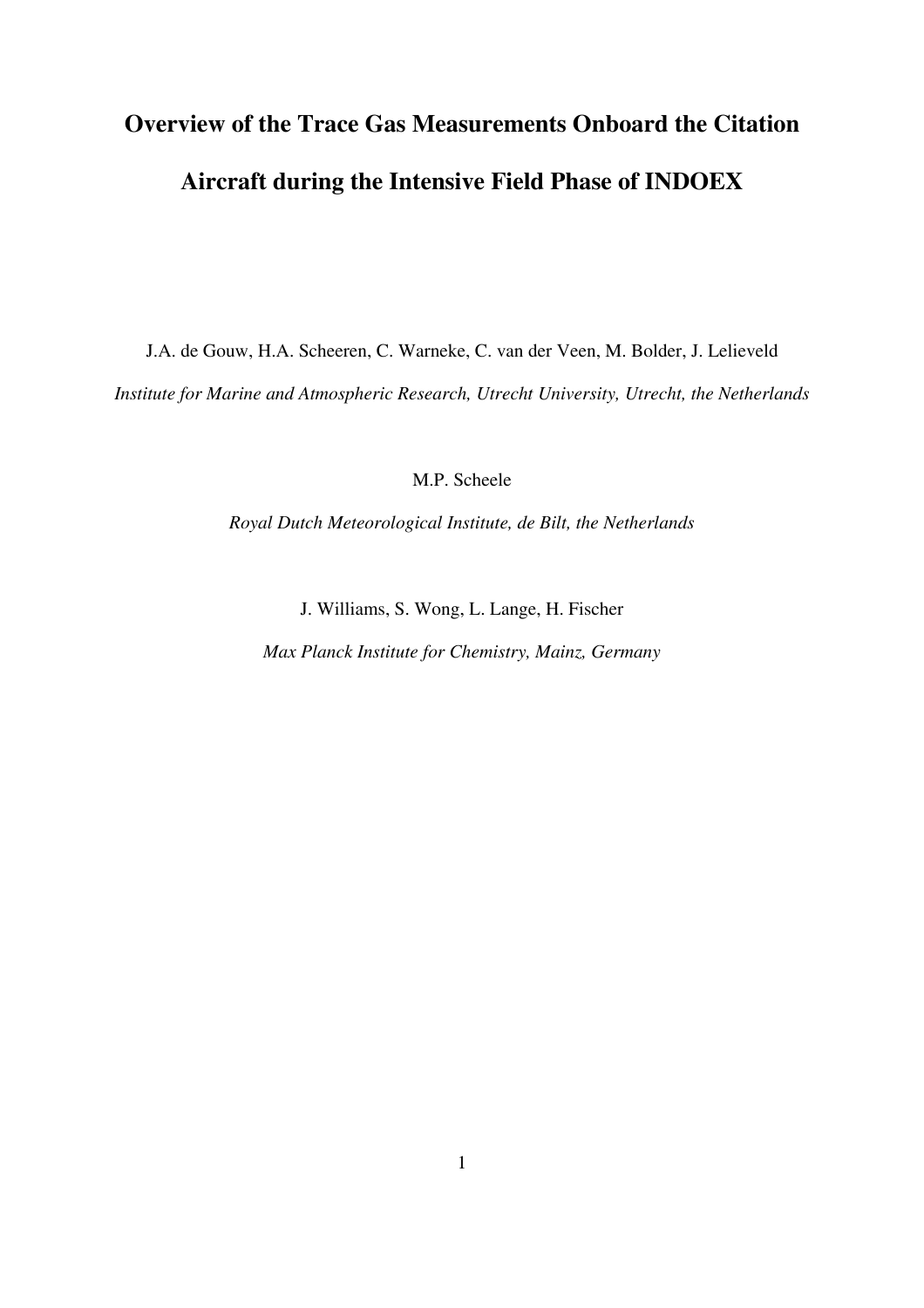## *Abstract*

During the intensive field phase of the Indian Ocean Experiment (INDOEX), measurements of the atmospheric chemical and aerosol composition over the Indian Ocean were performed from a Cessna Citation aircraft. Measurements were performed in February and March 1999, in the part of the Indian Ocean from 70°E to 80°E, and from 8°N to 8°S in the 0-13 km altitude range. An overview of the trace gas measurements is presented. In the lowest 3 km, the highest levels of pollution were found in the air masses sampled in February 1999, which originated in northeast India, southeast Asia and possibly China. Lower levels of pollution were detected in March 1999, when the sampled air mostly came from the Arabian Sea region. The mixing ratios of a number of trace compounds indicative of biomass burning, were found to be well correlated. The emission factors inferred from the measurements are consistent with literature values for fire plumes, confirming that the residential use of bio-fuels in Asia is a major source of gaseous pollutants to the atmosphere over the Indian Ocean, in accordance with emissions databases. The removal of reactive trace gases could be studied over an extended area without interfering local emissions, and is shown to be governed by photochemical processes. At intermediate altitudes of 3-8 km, the mixing ratios of all trace gases other than ozone were generally lower, and the measurements suggest that the photochemical age of these air masses is longer than in the 0-3 km range. In the 8-13 km altitude range, some evidence is obtained for the importance of convective cloud systems in the transport of gaseous pollutants to the upper troposphere.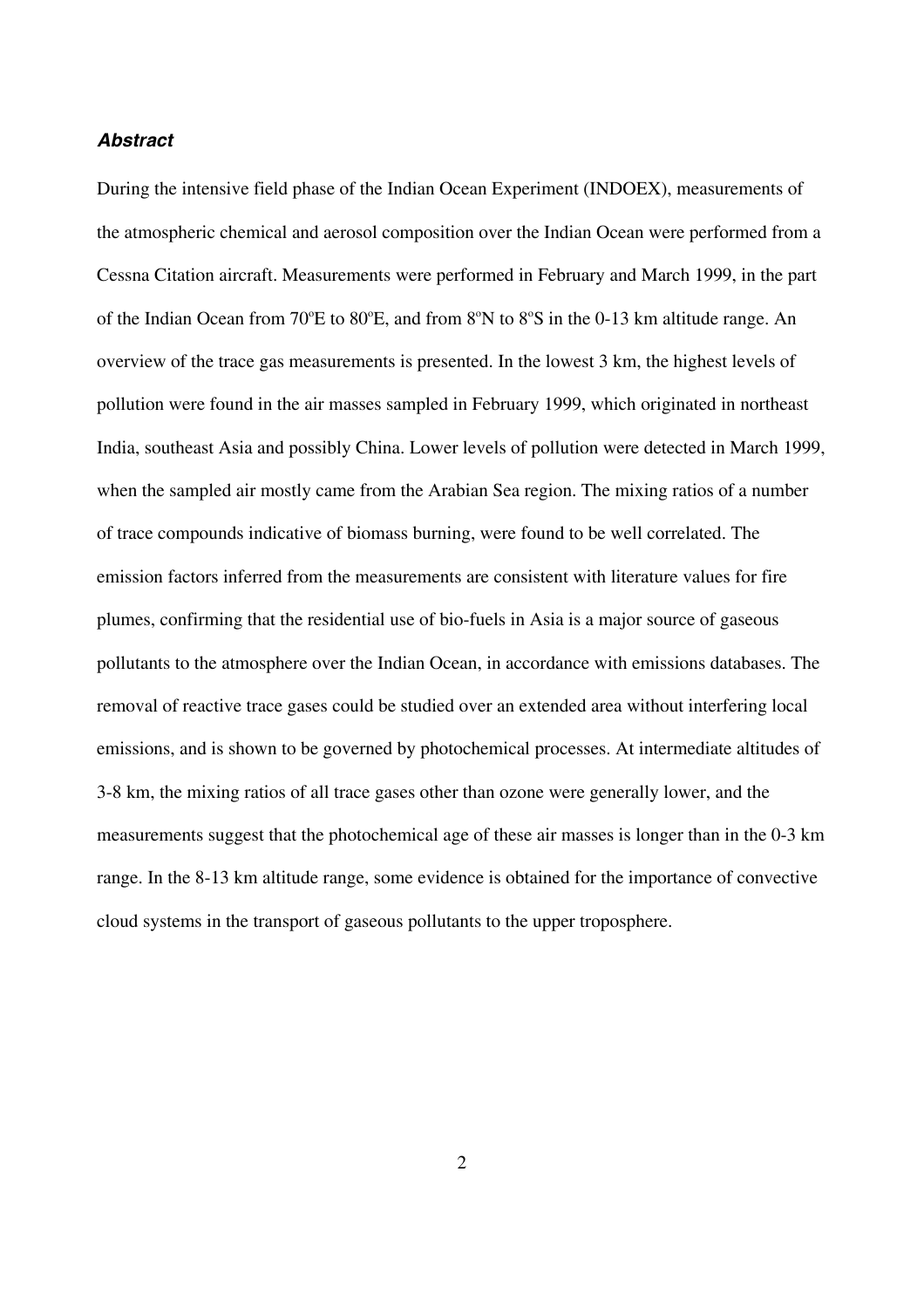## *Introduction*

The goal of the Indian Ocean Experiment (INDOEX) was to characterize and quantify the air pollution emitted in India and southeast Asia, and to study the implications for the global climate and atmospheric composition. In February and March of 1999, during the Intensive Field Phase (IFP) of INDOEX, a Dutch Cessna Citation II research aircraft was operated from the Maldives Islands in the Indian Ocean to measure atmospheric trace gases, aerosols, radiation and cloud droplets. In this paper an overview is given of the trace gas measurements. The Citation aircraft operated in a region south and southwest of the Indian subcontinent from approximately  $70^{\circ}$ E to 80°E and 8°S to 8°N. During the INDOEX IFP, the meteorology in the region was dominated by the winter monsoon carrying polluted air from India, southeast Asia and possibly China to the measurement area. The inter-tropical convergence zone (ITCZ) was located between 5°S and 12°S. In the lowest atmosphere, the transport and photochemical processing of polluted air could therefore be studied over an extended part of the Indian Ocean without interference from local emissions. Measurements were performed up to altitudes of 13 km, which allowed the upward transport of pollutants to be investigated. It can be expected that pollutants from the lowest atmosphere are efficiently transported to the upper troposphere by the convective cloud systems associated with the ITCZ.

The main finding during the INDOEX IFP was the presence of thick and dense layers of light scattering and absorbing aerosol in the lowest atmosphere north of the ITCZ. The climate implications of these findings have been discussed by Ackerman et al. (2000) and by Satheesh and Ramanathan (2000). Furthermore, it was found that the winter of 1999 saw generally much higher levels of pollution over the Indian Ocean than 1998. The aerosol optical depth observed at the Kaashidoo Climate Observatory (KCO), for instance, had a mean value of 0.41 from January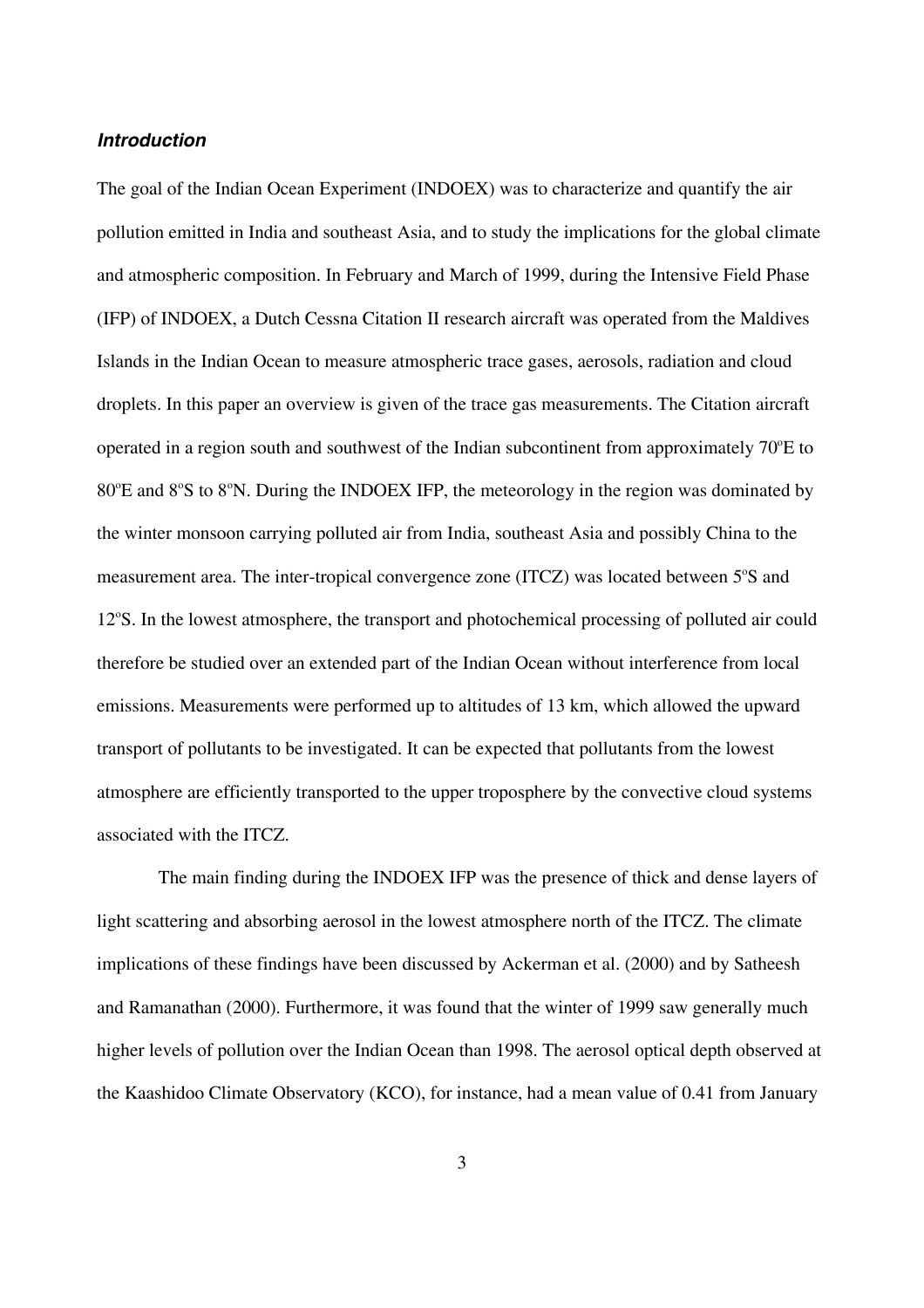through March of 1999, whereas it was only 0.16 during February and March of 1998 (*Satheesh and Ramanathan*, 2000). Mixing ratios of carbon monoxide (CO) at KCO saw a similar difference between 1998 and 1999 (*Lobert et al.*, 2001). In an INDOEX overview paper, Lelieveld and several co-authors attribute the presence of the aerosol over the Indian Ocean mostly to fossil fuel related emissions, whereas the measurements indicate that the trace gases are mainly released from the residential use of bio-fuels (*Lelieveld et al.*, 2001). The latter conclusion is supported by emissions databases such as EDGAR (=Emissions Database for Global Atmospheric Research), which describes the global emissions of numerous trace gases for several different source categories on a 1<sup>o</sup>×1<sup>o</sup> grid (Olivier et al., 1996).

In this paper, an overview will be presented of the results of the trace gas measurements performed onboard the Citation. We will focus on a number of issues. First, photochemical processing, deposition at the ocean surface and mixing with the free troposphere all lead to removal of trace gases from the lowest 3 km, which is studied here by investigating the northsouth gradients in the mixing ratios of the different trace compounds. Second, back-trajectory calculations are used to trace the measured pollution back to its origin. It is found that during February 1999, the air sampled in the lowest 3 km mostly came from the Bay of Bengal carrying high levels of pollution from northeast India, southeast Asia and possibly China. In March 1999, the prevailing wind direction in the lowest 3 km changed from northeast to northwest, bringing less polluted air from the region around the Arabian Sea to the measurement area. Third, the trace gas measurements provide a fingerprint to identify the type of sources responsible for the measured pollutants. According to EDGAR, about 50% of all the anthropogenic carbon dioxide (CO2) emitted in India is related to the residential use of bio-fuels. Similarly to Lelieveld et al. (2001), the trace gas data from the Citation are therefore compared with data reported in the

4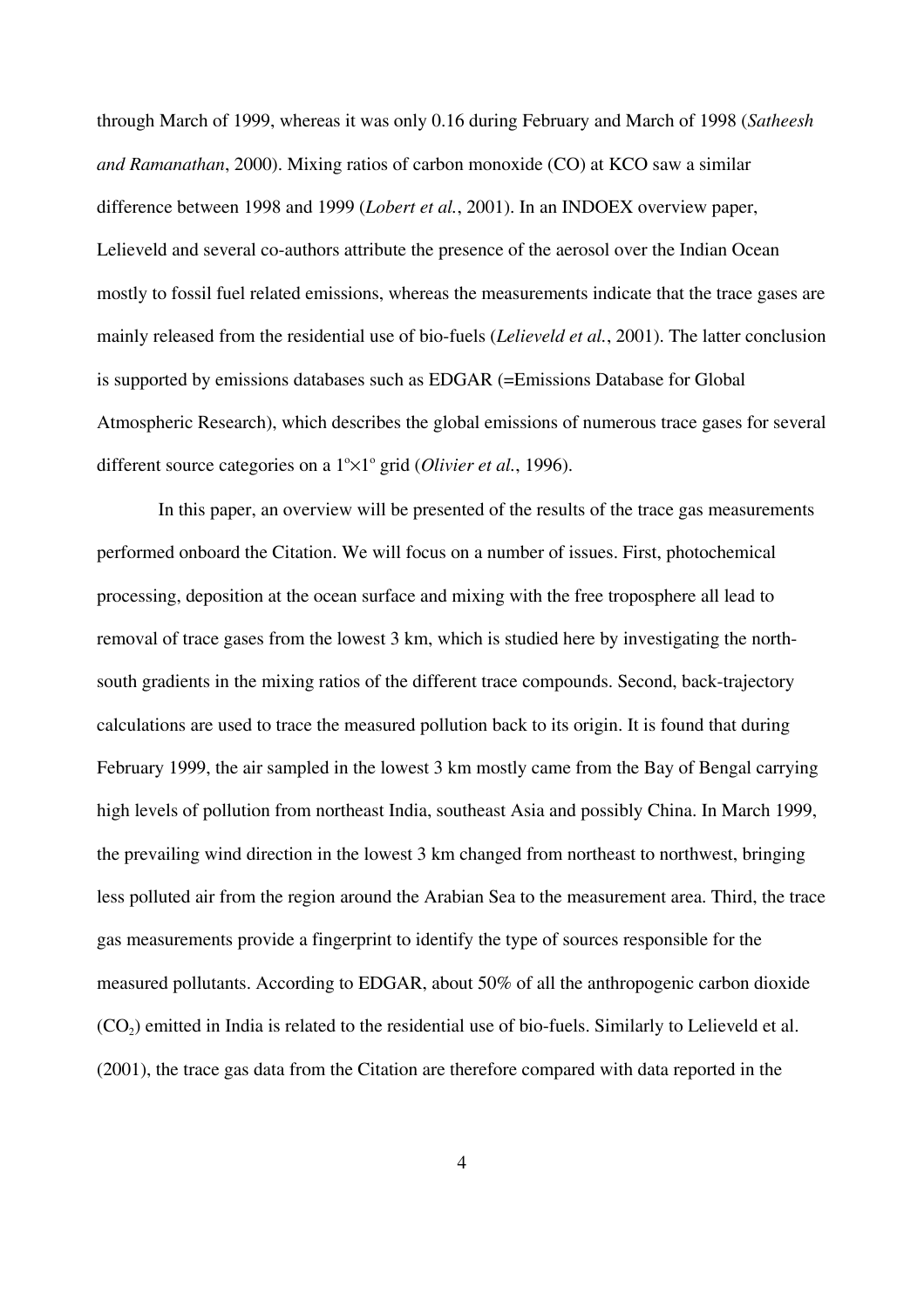literature for fire plumes and controlled laboratory burning experiments. Finally, the photochemical age of the sampled air masses, i.e. the time span between sampling and emission at the source, is estimated from the ratio between the concentrations of three different trace gases, which are known to have different photochemical lifetimes in the atmosphere. The analysis gives insight into the dominant atmospheric transport processes which took place in the measurement area.

In this paper, three altitude ranges are considered: (1) 0-3 km, in which the sampled air was directly influenced by emissions in India and Asia, (2) 3-8 km as an intermediate case, and (3) 8-13 km, where trace gas levels were possibly influenced by upward transport of pollutants in convective cloud systems. Furthermore, a simplified data set is used in all of the plots which contains averaged ozone, CO, acetone and acetonitrile mixing ratios for all the level parts of the flights. Along with the averages, standard deviations were calculated, which depend on the precision of the individual data points and on the variability of the mixing ratios during the level flight tracks. Each flight track used consisted of a few minutes of measurement time at least, and therefore at least tens and in some cases up to hundreds of data points were used to obtain the averaged values and standard deviations. The approach improves the measurement precision, in particular of the acetone and acetonitrile data, and enables a direct comparison of the ozone, CO, acetone and acetonitrile data with each other, and with the results of the NMHC data which were obtained from gas chromatographic analyses of canister samples.

More detailed analyses of the data are presented elsewhere in this issue. Warneke et al. describe the results of an experiment in which two consecutive Citation flights were used to study the removal of a number of organic compounds from a certain air mass over the course of one day (*Warneke et al.*, 2001). From the results, a 24-hour averaged OH concentration was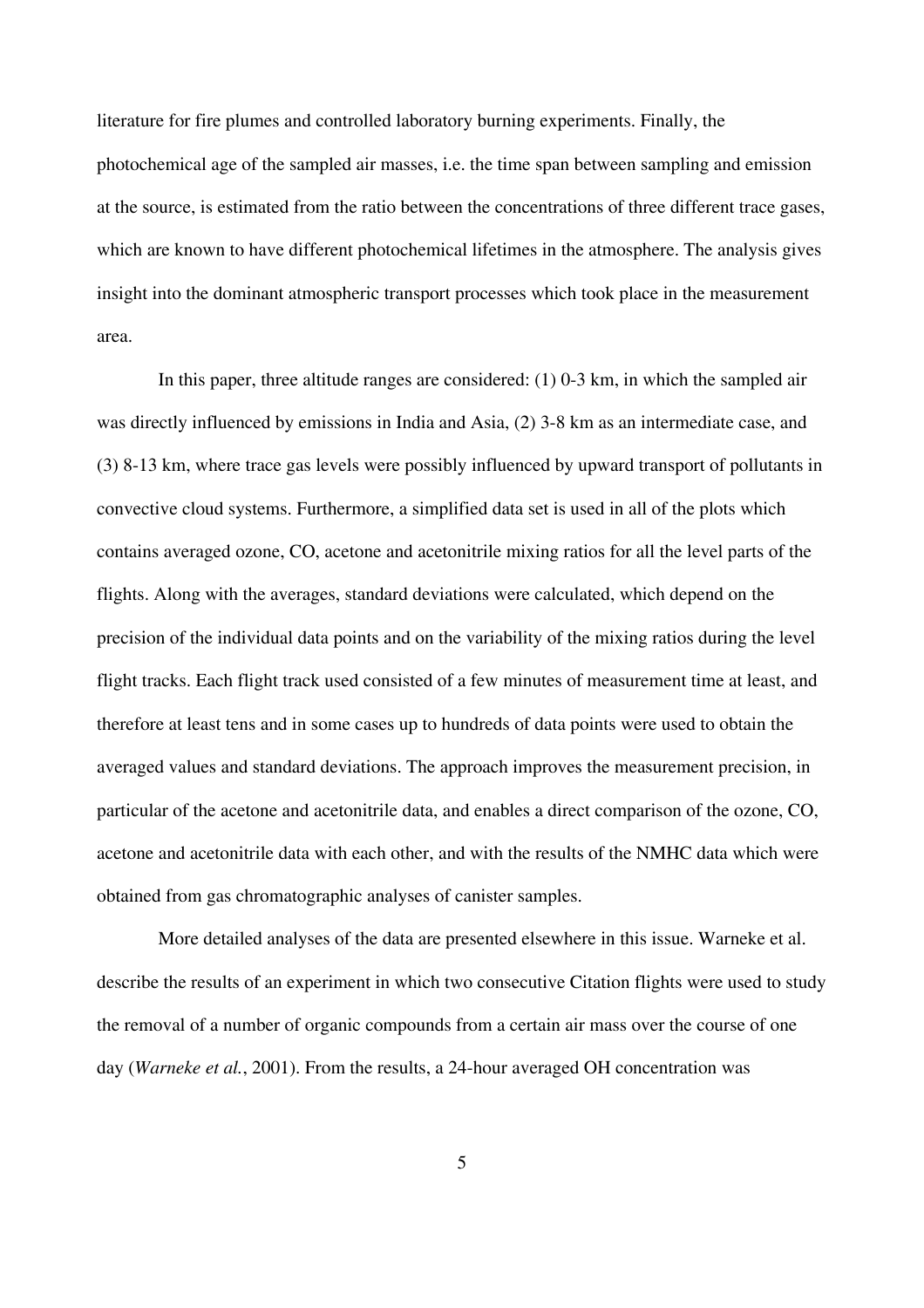calculated, which was shown to be in reasonable agreement with model calculations. Scheeren et al.  $(2001)$  focus on the measurements of methyl chloride  $(CH<sub>3</sub>Cl)$ , which proves to be an excellent tracer for the emissions related to bio-fuels. Finally, a case study on the transport of pollutants by convection is presented by Williams et al. (2001).

## *Aircraft and flight tracks*

The measurement flights were performed with a Cessna Citation II twinjet aircraft. The aircraft is jointly owned and operated by the Technical University of Delft and the National Aerospace Laboratory of the Netherlands, and has been used as a platform for atmospheric measurements since 1994. Carrying various payloads, the Citation participated in several measurement campaigns (STREAM, ACE-2, LBA-Claire) to study the chemical and aerosol composition of the atmosphere (*Bregman et al.*, 1995 and 1997; *Fischer et al.*, 1997; *de Reus et al.*, 1998; *Lelieveld et al.*, 1999; *Crutzen et al.*, 2000). The Citation has a maximum altitude of 13 km, a maximum airspeed of 710 km  $h^{-1}$  and a flight range of 1100 km at the maximum payload (crew and equipment) of 1400 kg. Flight data (position, wind speed, wind angle, temperature, pressure) are measured continuously, among other using GPS (global positioning system) data.

During INDOEX the scientific payload consisted of several instruments to monitor trace gases, aerosols, radiation and cloud droplets in the atmosphere, in addition to some basic meteorological parameters. Table 1 shows the instruments used for the trace gas measurements. Brief descriptions of the instruments used for the data presented here will be given in the following sections. In addition, measurements of atmospheric particles (number density, size, chemical composition) were performed by Ström and co-workers of the University of Stockholm, Sweden. The light scattering properties were measured by Andreae and a co-worker of the Max Planck Institute for Chemistry in Mainz, Germany. Radiation measurements  $(j_{NO2},$  radial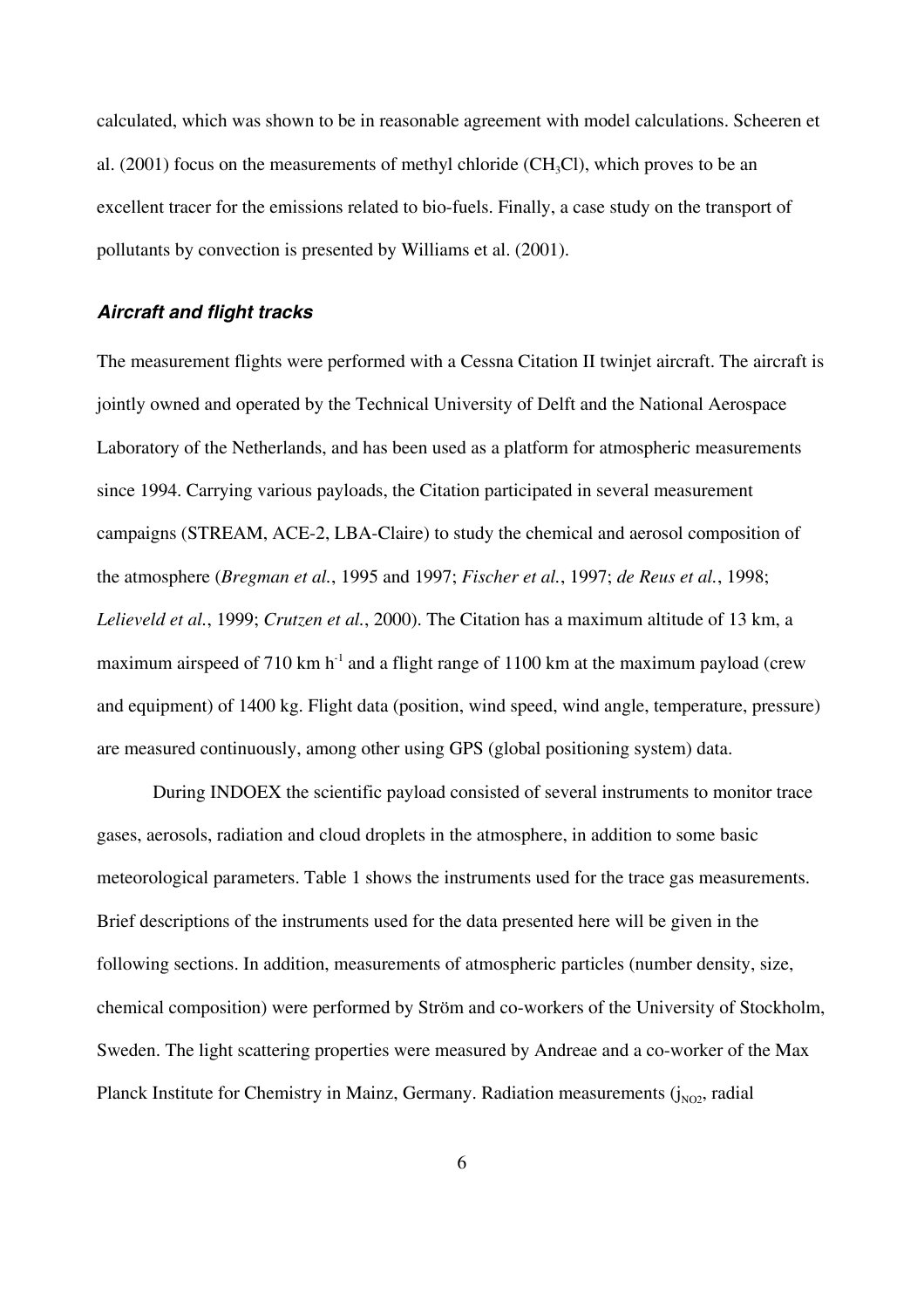distribution) were done by van Dop, Lelieveld and co-workers of the Institute for Marine and Atmospheric Research of the Utrecht University, the Netherlands. Cloud droplet measurements (FSSP, Gerber) were carried out from March  $13<sup>th</sup>$  onward by Heymsfield of the National Center for Atmospheric Research (NCAR) in Boulder (Colorado), United States. Apart from the instruments, there was room in the cabin for two operators who ran the different instruments.

In February and March 1999, the Citation was stationed at Male International Airport, on the island of Hulhule in the Republic of Maldives. Figure 1 gives a map of the area and shows the INDOEX flight tracks performed by the Citation. The flight objectives included measurements of background air in the southern hemisphere, pollutant outflow from India and Sri Lanka, pollutant outflow from convective clouds, cloud microphysics, and particle formation at sunrise. Measurement flights were conducted on 16 different days. Fuel stops were made at the island Gan (3 times) in the south of the Maldives and at Colombo Airport on Sri Lanka (1 time).

## *Meteorology*

The meteorology in the area was dominated by the winter monsoon resulting in the transport of pollution from Asia to the region south of the Indian subcontinent where the measurements took place. During most of INDOEX, the ITCZ was located between 5°S and 12°S, i.e. several hundred kilometers south of the Maldives. The outflow of polluted air from Asia could therefore be studied over an extended part of the Indian Ocean. Figure 2 shows a histogram of the wind direction measured onboard the Citation in three different altitude ranges. As expected for the Hadley circulation north of the ITCZ, the winds at low altitudes (0-3 km) were mostly northeast to northwest, whereas at high altitudes (8-13 km) the winds were mostly from the southeast. In the intermediate altitude range of 3-8 km, winds were both from northerly and southerly directions. During INDOEX, the winds in 0-3 km range gradually shifted from northeast in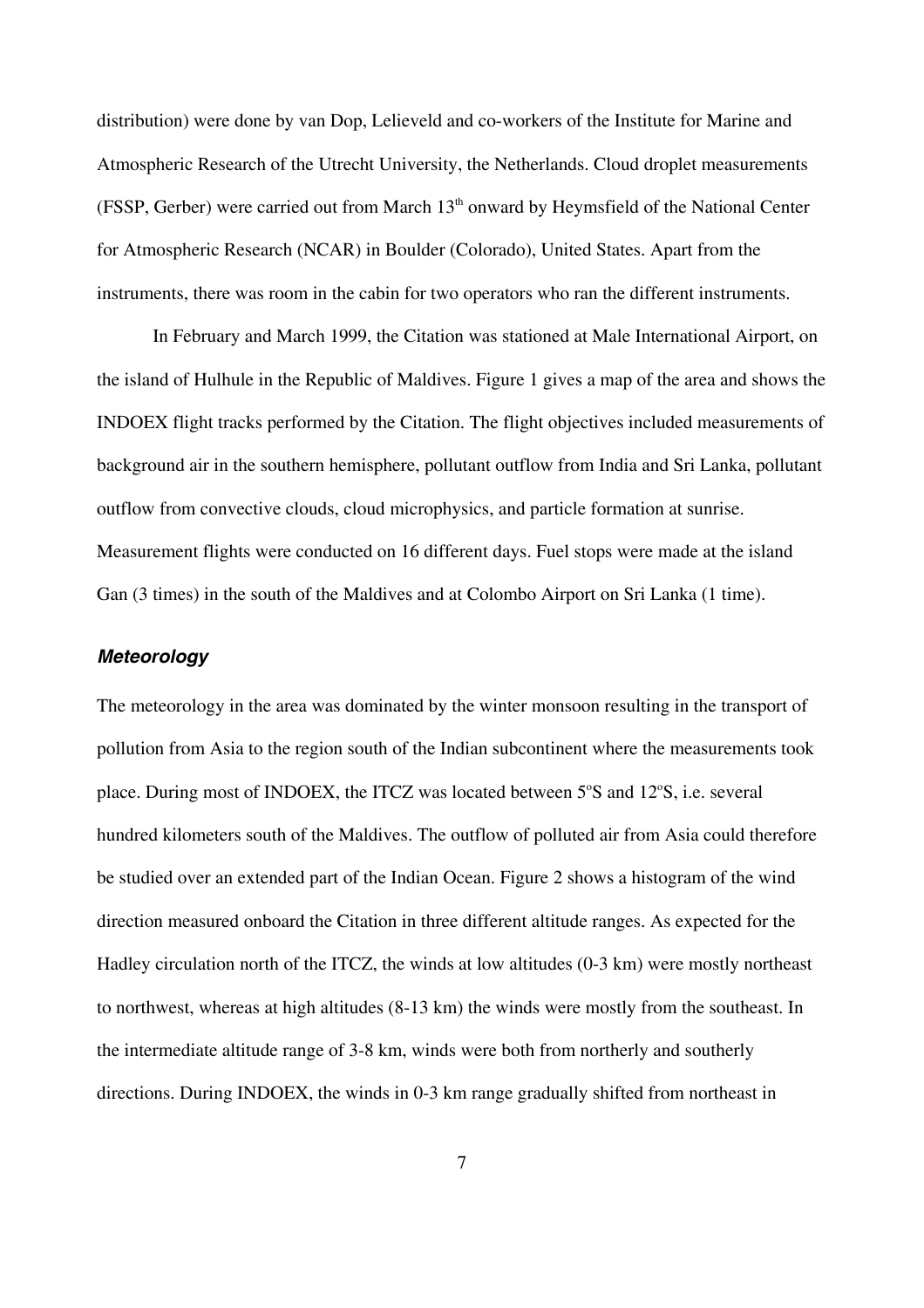February 1999 to northwest in March 1999, due to the weakening of the winter monsoon system as a result of the diminishing high pressure over the Indian subcontinent. At high altitudes, there was no obvious difference between the wind directions encountered in February and in March.

A detailed overview of the meteorology in the measurement region is presented elsewhere in this issue (*Verver et al.*, 2001). A few topics which are relevant for the interpretation of the Citation measurements are briefly discussed here. Pollution was advected into a 2-3 km high boundary layer over India and southeast Asia and from there transported towards the south over the Indian Ocean. Over the ocean the boundary layer height generally decreased but an inversion layer at 3 km altitude remained present far from the coast. Far away from the continents a more shallow marine boundary layer of approximately 500 m was found, but this layer was not very clear everywhere. Boundary layer clouds were not very common during the INDOEX IFP, although March 1999 saw somewhat more cloudiness than February 1999. The deep convective cloud systems associated with the ITCZ were mostly too far south to be studied by the Citation. Isolated and small-scale convection was widespread in the measurement area, but generally more in March than in February 1999. The cloud tops of these systems typically reached 10 to 12 km at most and could therefore be investigated by the Citation. The tropopause over the measurement region was much higher than the maximum altitude of the Citation and was approximately 17-18 km during the INDOEX IFP.

Back-trajectories are calculated by Scheele of the Royal Dutch Meteorological Institute (KNMI) for all the level flight tracks of the Citation flights. The KNMI trajectory model uses archived three-dimensional wind data from the European Center for Medium Range Weather Forecasts (ECMWF) model for the calculation of air parcel displacements (*Scheele et al.*, 1996; *Stohl et al.*, 2000). Figure 3 shows the 10-day back-trajectories for all the level flight tracks

8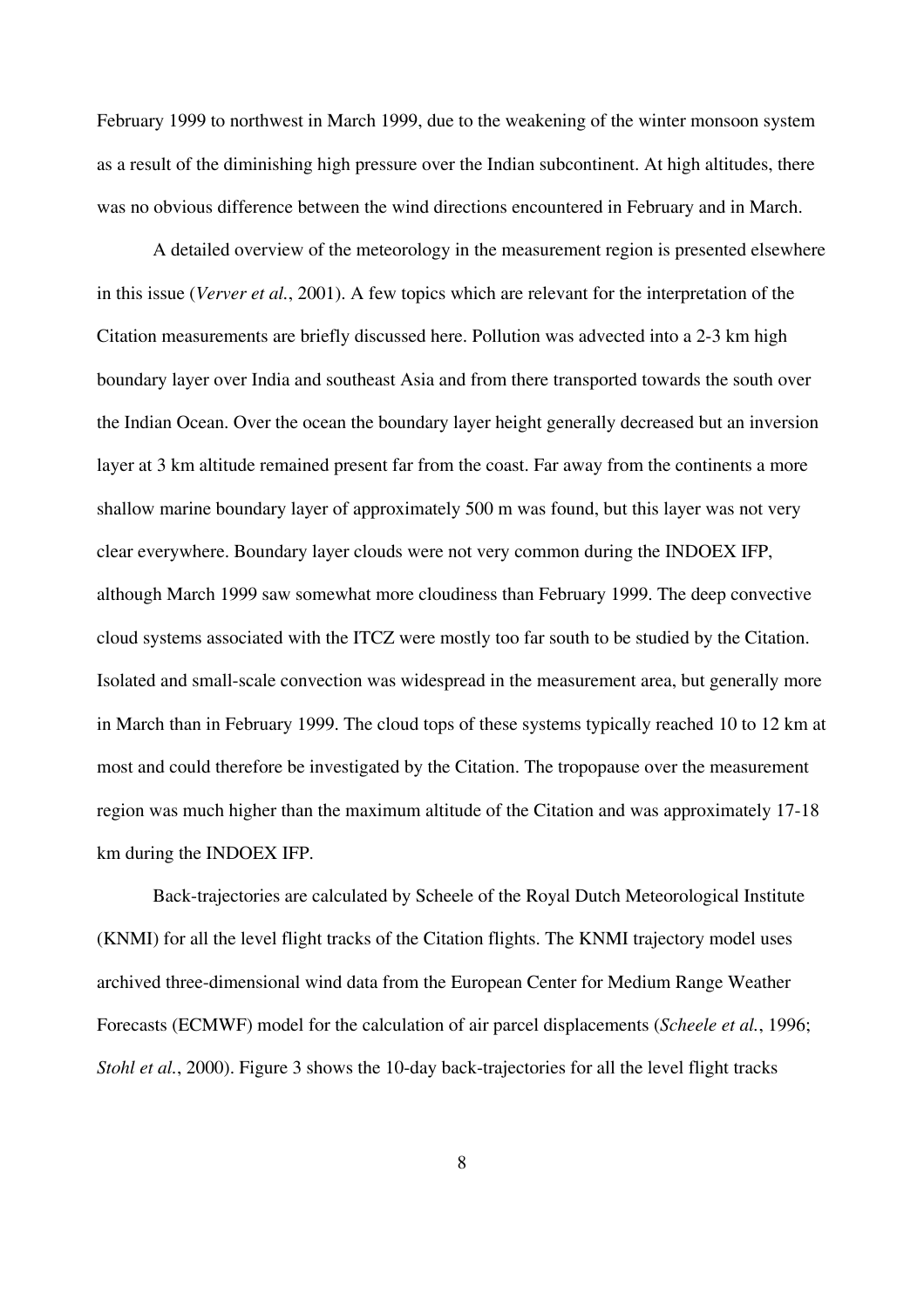performed below 3 km (one trajectory per level flight track). During the first part of the INDOEX IFP, the air masses encountered by the Citation were mostly from the Bay of Bengal region and were carrying pollution from northeast India and southeast Asia. On March  $4<sup>th</sup>$  1999, the ITCZ was far enough north (1-3°S) for the Citation to reach southern hemispheric air. After March 4, the measured air was mostly from the Arabian Sea and the west coast of India.

As a result of the influence of convection, the back-trajectories calculated for the air masses sampled above 3 km are less reliable: in many cases, slightly different input parameters yield very different back trajectories. The picture that emerges from the trajectory analyses is consistent with the concept of the Hadley circulation north of the ITCZ. In many cases, the air masses sampled in the 8-13 km altitude range came from the southeast and were influenced by convection. The 10-day back trajectories show that these air masses may possibly have come from the direction of southeast Asia, Indonesia, China, and even Australia, but these assignments are highly uncertain. In the intermediate altitude range of 3-8 km, the sampled air masses were influenced by subsidence and to a lesser extent by convection. On February  $16<sup>th</sup>$ , the air sampled at 7.5 km seems to have come from the atmosphere high above Africa by the jet stream.

## *Trace gas measurements*

#### **Ozone**

Ozone  $(O_3)$  is one of the most important trace gases in the atmosphere. Its sources in the troposphere include photochemical production involving  $NO<sub>x</sub> (= NO + NO<sub>2</sub>)$ , carbon monoxide (CO) and organic compounds, and exchange across the tropopause with ozone-rich air from the stratosphere (*Lelieveld and Dentener*, 2000). Ozone is an important oxidant in the atmosphere: it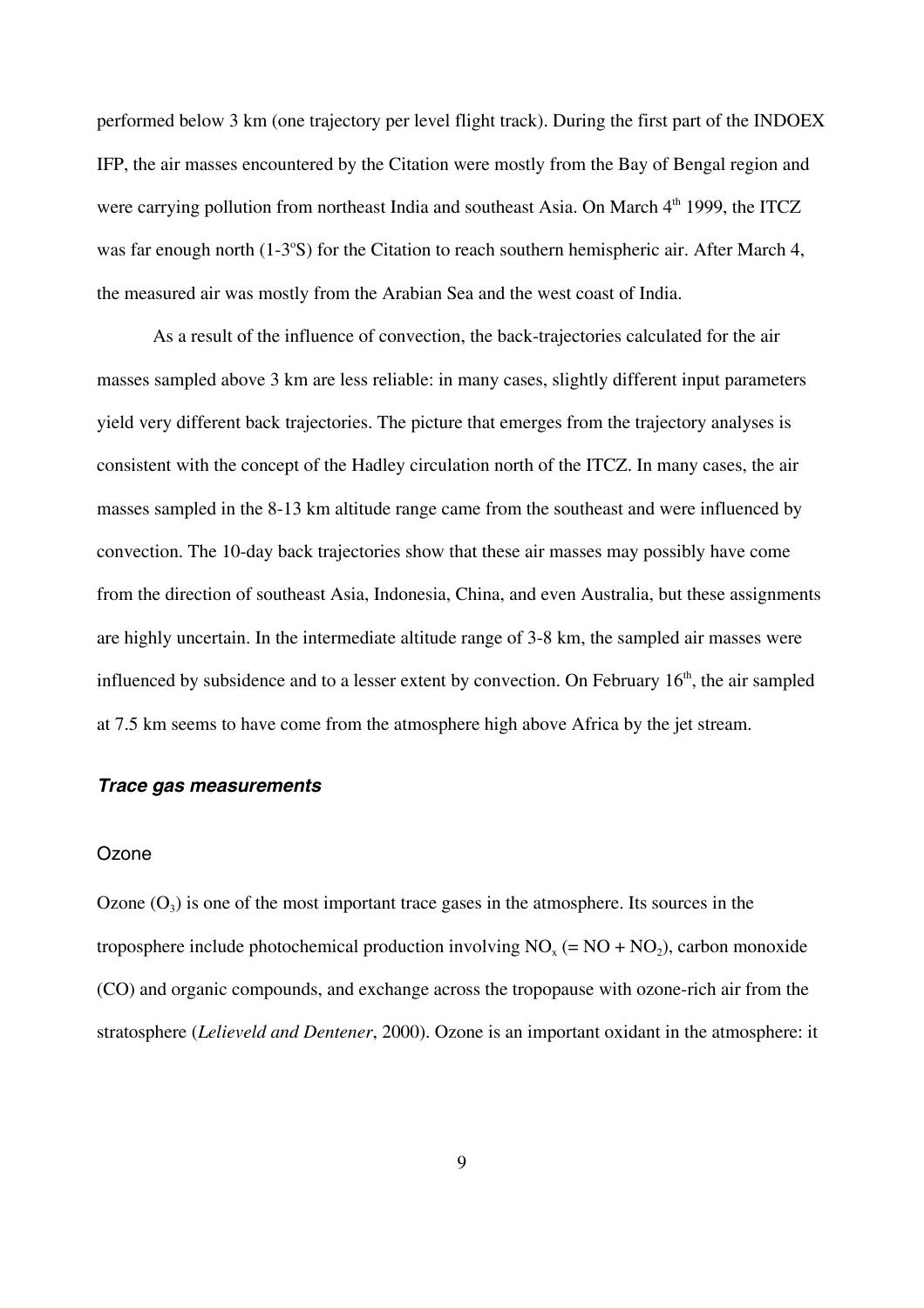is the principal precursor of hydroxyl radicals (OH), the reactions of which are the main sink for many different pollutant gases. In addition, ozone is an important greenhouse gas.

The volume mixing ratio (VMR) of ozone was measured continuously onboard the Citation using a commercial chemiluminescence monitor (Bendix 8002), which is based on the reaction between ozone and ethylene (*Bregman et al.*, 1995). The instrument was operated by Scheeren and co-workers of the Institute for Marine and Atmospheric Research of the University of Utrecht in the Netherlands. The instrument was calibrated before and after the campaign, based on the reaction of ozone with a calibrated amount of NO. During the INDOEX IFP, the stability of the instrument's response was checked before and after each flight using an external ozone generator. The overall precision of the instrument is estimated to be  $\pm 5\%$ , and the accuracy of the measurement  $\pm 10\%$ .

Figure 4 shows the latitude dependence of the ozone VMR observed onboard the Citation. The data shown in Figure 4 (in ppby = parts per billion by volume) are the averaged values for the level parts of all the flights. The solid symbols represent data taken in February; the open symbols in March 1999. The error bars indicate the standard deviation in the 1s measurements along the level flight parts. For the ozone measurements, the standard deviation is determined by the variability of the ozone VMR along a level flight part. A high standard deviation indicates a strongly variable ozone level, probably caused by the fact that qualitatively different air masses were sampled. It is evident from Figure 4 that in the lower troposphere (0-3 km), there is a clear north-south gradient in the ozone concentration. The full curve shows the result of a least-squares fit of a line to the data (February and March data). The slope is found to be  $1.03\pm0.16$  ppby deg<sup>-1</sup> latitude, whereas a value of  $1.53\pm0.17$  ppby deg<sup>-1</sup> latitude is determined for the February data only. In particular the gradient found in the February data is in excellent agreement with the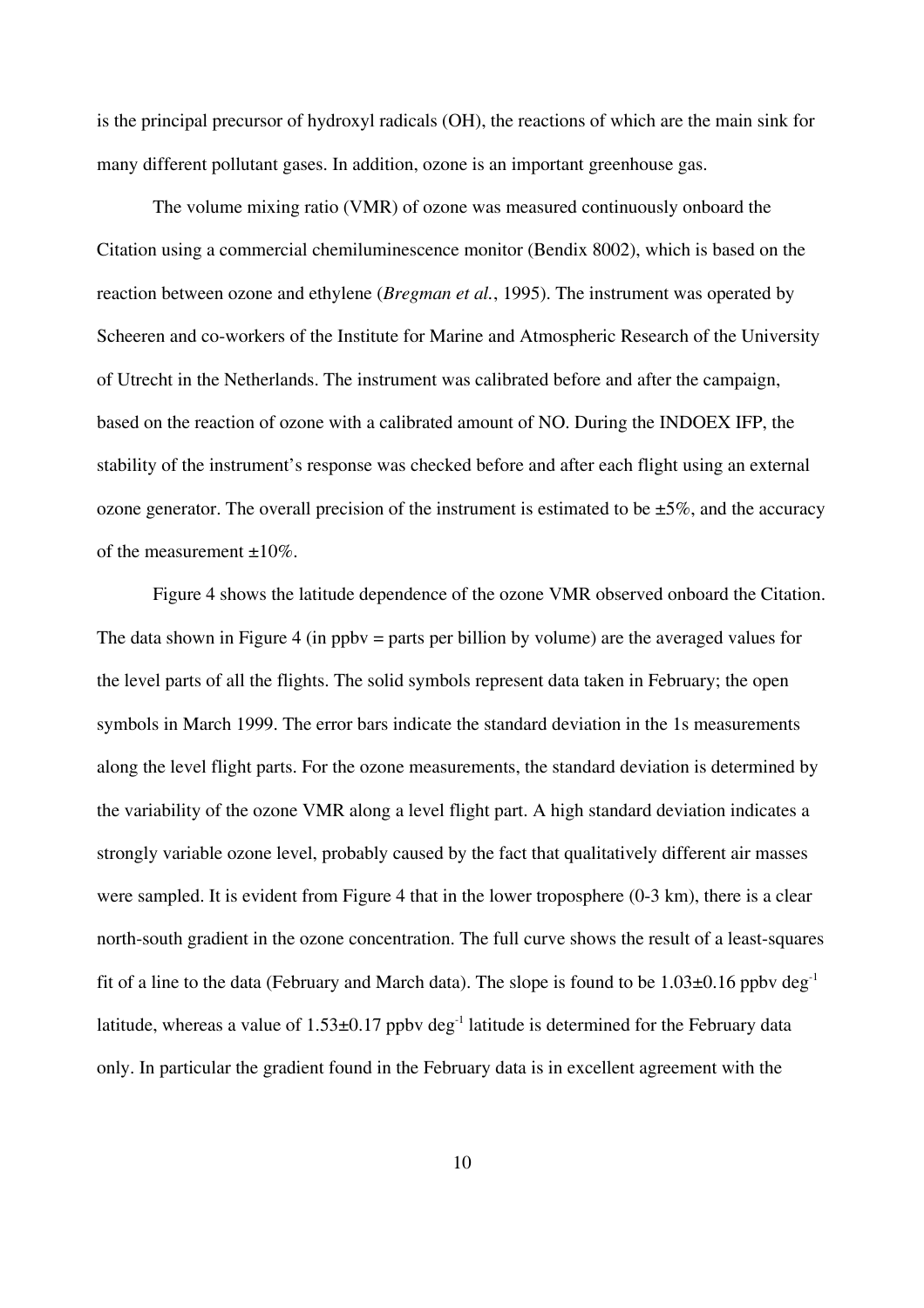gradients observed during the pre-INDOEX cruise of the research vessel Sagar Kanya: 1.66 ppbv deg<sup>-1</sup> latitude at 60 °E, 1.70 ppbv deg<sup>-1</sup> latitude between 70 and 76 °E, and 1.35 ppbv deg<sup>-1</sup> latitude at 76 °E (*Lal et al.*, 1998). In the intermediate altitude range (3-8 km), there is a similar gradient of 1.2±0.3 ppby deg<sup>-1</sup> latitude (February and March data) in the ozone VMR, but it is not as clear as in the 0-3 km altitude range. In the 3-8 km and 8-13 altitude ranges, there is a noticeable difference between the data in February and in March. On a few occasions in February, relatively high ozone VMRs of up to 60 ppby were observed in the 8-13 km altitude range, possibly as a result of lightning produced  $NO<sub>x</sub>$  in thunderstorms, or of the intrusion of stratospheric air (*Zachariasse et al.*, 2001). In March, on the other hand, no such high values were observed, and the ozone VMR was found to be relatively independent of latitude in the 8-13 km altitude range.

Figure 5 shows all the data, again averaged per level flight part, vs. the altitude. Again, the error bars show the standard deviation. The scatter in the data at a certain altitude is, among other things, due to the location of the measurement, which is not taken into account in this figure (compare with Figure 4). Nevertheless, it is clear that the ozone VMR increases with altitude. Ozone shows a minimum at low altitudes due to its efficient photochemical loss in the highly humid conditions of the marine boundary layer, and additional removal processes at the ocean surface. At higher altitudes increased ozone concentrations are observed because of (1) in-situ production from lightning-produced  $NO<sub>x</sub>$ , (2) transport from different areas in the troposphere, and (3) intrusions of stratospheric air. The transport and chemistry involved in determining the ozone above the Indian Ocean will be discussed in detail by Smit et al. in this issue (*Smit et al*., 2001). The occasionally high ozone values in February at high altitudes are again clear from Figure 5.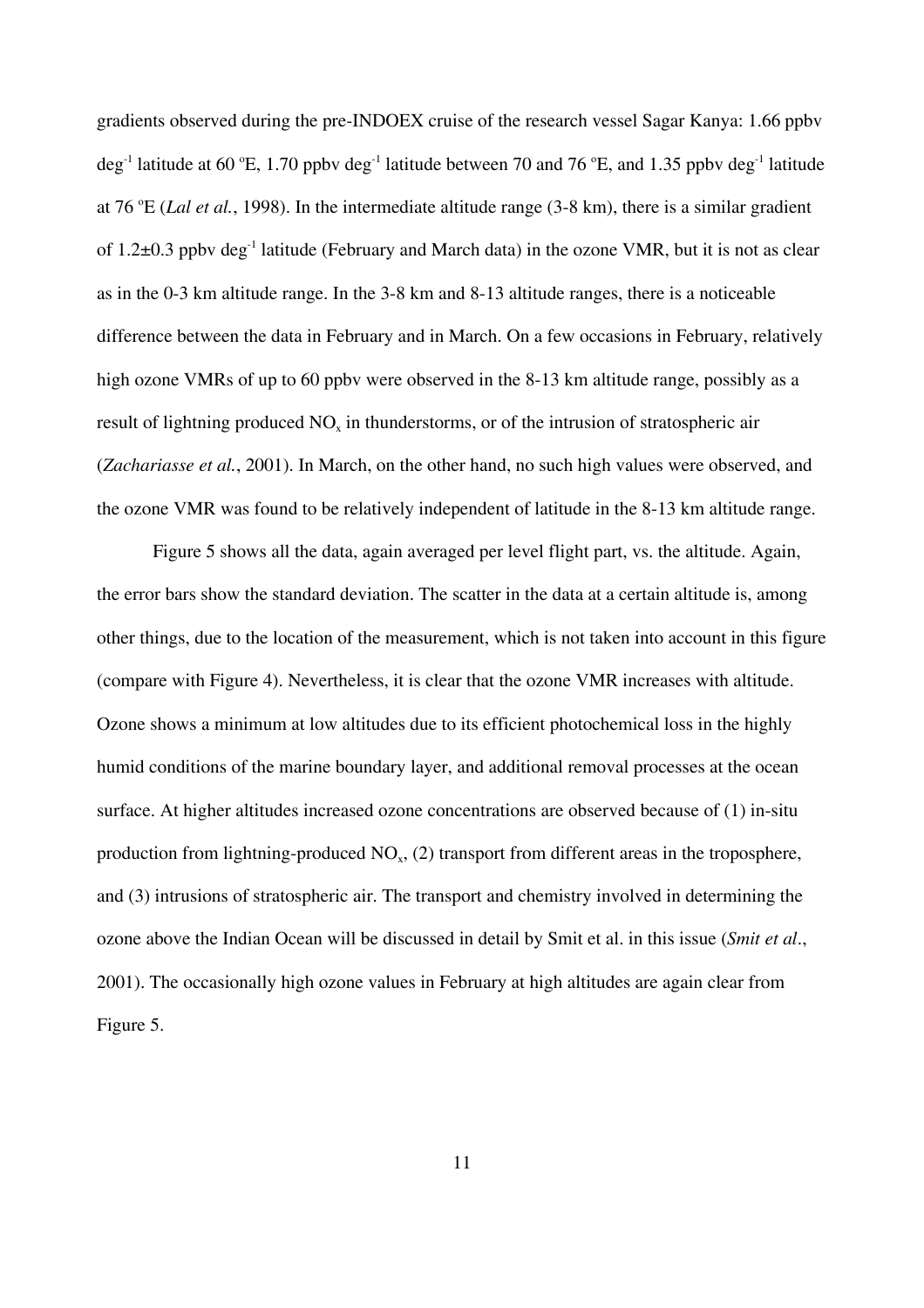In Table 2, average ozone values are given for February and March 1999 in the 3 different altitude ranges. As in Figure 5, it is clear that the ozone mixing ratio increases with altitude. In all three altitude ranges, ozone is slightly lower in March than in February. The presently reported values for ozone in the lowest  $3 \text{ km } (13\pm5)$  in February and  $12\pm4$  in March 1999) agree well with the mixing ratio of  $15.7\pm2.9$  ppbv measured by Rhoads et al. in northern hemisphere continental tropical air over the Indian Ocean in March and April 1995 (*Rhoads et al.*, 1997).

## Nitrogen oxides

Nitric oxide (NO) and nitrogen dioxide (NO<sub>2</sub>), their sum referred to as  $NO<sub>x</sub>$ , are among the most important trace gases in the atmosphere. NO<sub>x</sub> plays a central role in photochemical ozone production in the troposphere, and is produced both anthropogenically (fossil fuel combustion, biomass burning) and naturally (soils, lightning). During INDOEX, NO was measured onboard the Citation by Lange and co-workers from the Max Planck Institute for Chemistry in Mainz, Germany, using a chemiluminescence monitor (Eco-Physics 780 TR) which is based on the reaction between NO and ozone. The mixing ratio of NO was at or below the detection limit  $\approx$  110 pptv; parts per trillion by volume) for most of the INDOEX measurements: the atmospheric lifetime of NO<sub>x</sub> is less than a day in the lower troposphere, whereas most of the sampled air was older (three days or more). On a total of six Citation flights, lightning-produced  $NO<sub>x</sub>$  was observed at high altitudes, where the lifetime of  $NO<sub>x</sub>$  is significantly higher (up to a week in the upper troposphere).

## Carbon monoxide

Carbon monoxide (CO) is an important trace gas in the atmosphere. It is emitted from incomplete combustion such as biomass burning and, to a lesser extent, from the oceans. CO is also formed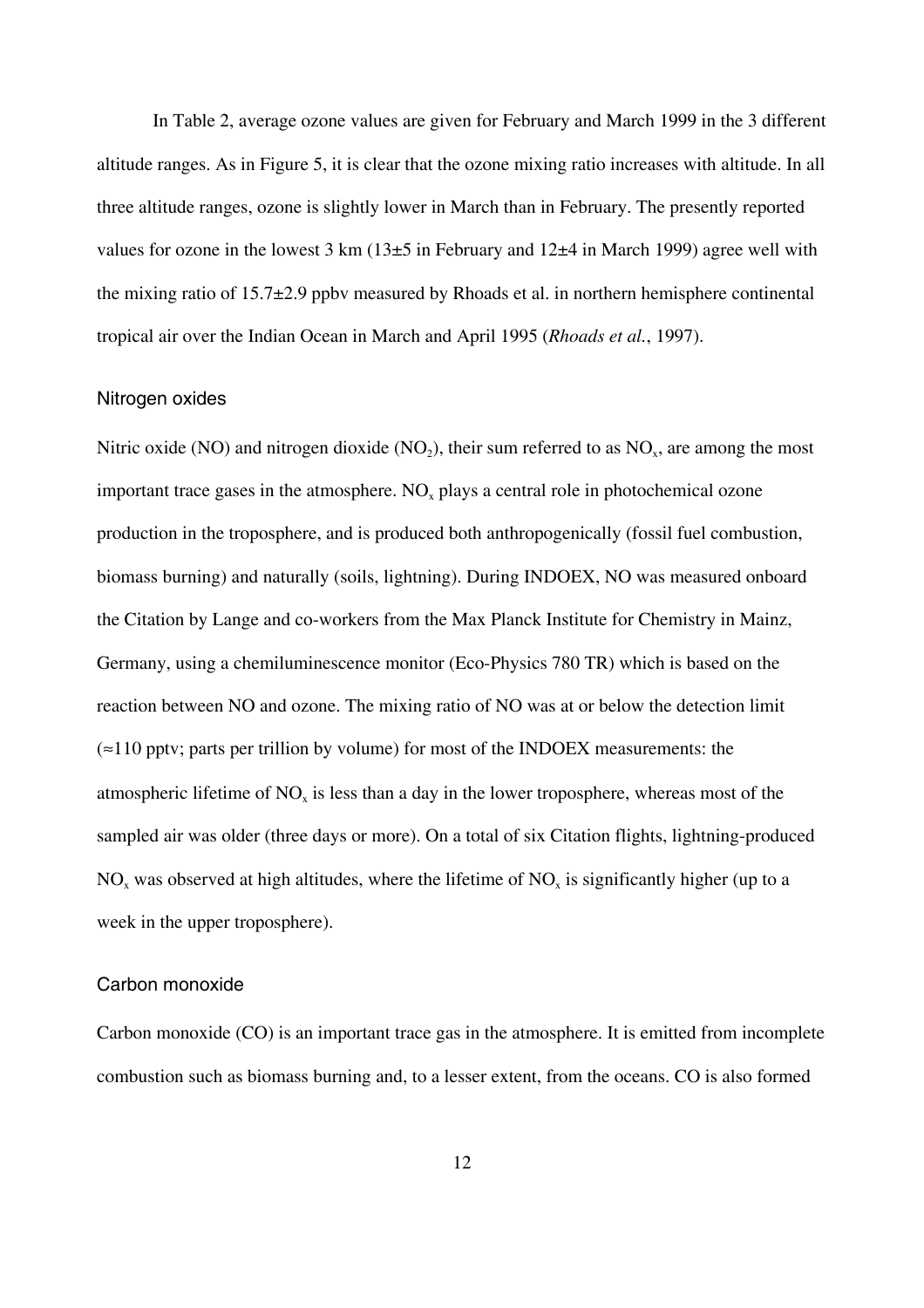in the atmosphere from photo-oxidation of methane and higher hydrocarbons. In the remote troposphere, the reaction between CO and hydroxyl radicals (OH) is the main sink for both CO and OH, determining in large part the oxidizing capacity of the background troposphere.

A tunable diode laser absorption spectrometer (TDLAS) was used onboard the Citation to determine ambient CO mixing ratios. These measurements were performed by Fischer and coworkers from the Max Planck Institute for Chemistry in Mainz, Germany. The system applied is specifically designed for airborne trace gas measurements. CO was detected with an integration period of 1 second, an average precision of  $\pm 3.6\%$  (1 $\sigma$ ) and a calibration accuracy of 2.8% during the 23 measurement flights performed during the INDOEX campaign. The instrument design has been described in detail elsewhere (*Wienhold et al.*, 1998).

Figure 6 shows the measured CO mixing ratio vs. the latitude in three different altitude ranges. The data are averaged values for all the level parts of the flights performed by the Citation. The solid symbols represent data from February, the open symbols from March 1999. Due to the precision of the CO measurements, the standard deviation is in most cases indicative of the variability of the CO VMR along a level flight track. Below 3 km, it is clear that in February much higher CO levels were found than in March 1999. The CO mixing ratios are weakly dependent on the latitude. From a fit of a line to the data (February and March), a northsouth gradient of  $3.9\pm1.9$  ppby deg<sup>-1</sup> latitude was determined. Above 3 km, there is hardly any latitude dependence of the observed CO mixing ratios.

The main sink for CO in the lower troposphere is the reaction with OH radicals. In another paper in this issue, Warneke et al. describe the results of a Lagrangian experiment, in which the concentration of OH radicals in the boundary layer was determined from the measured removal of several organic compounds from a certain air mass over the course of one day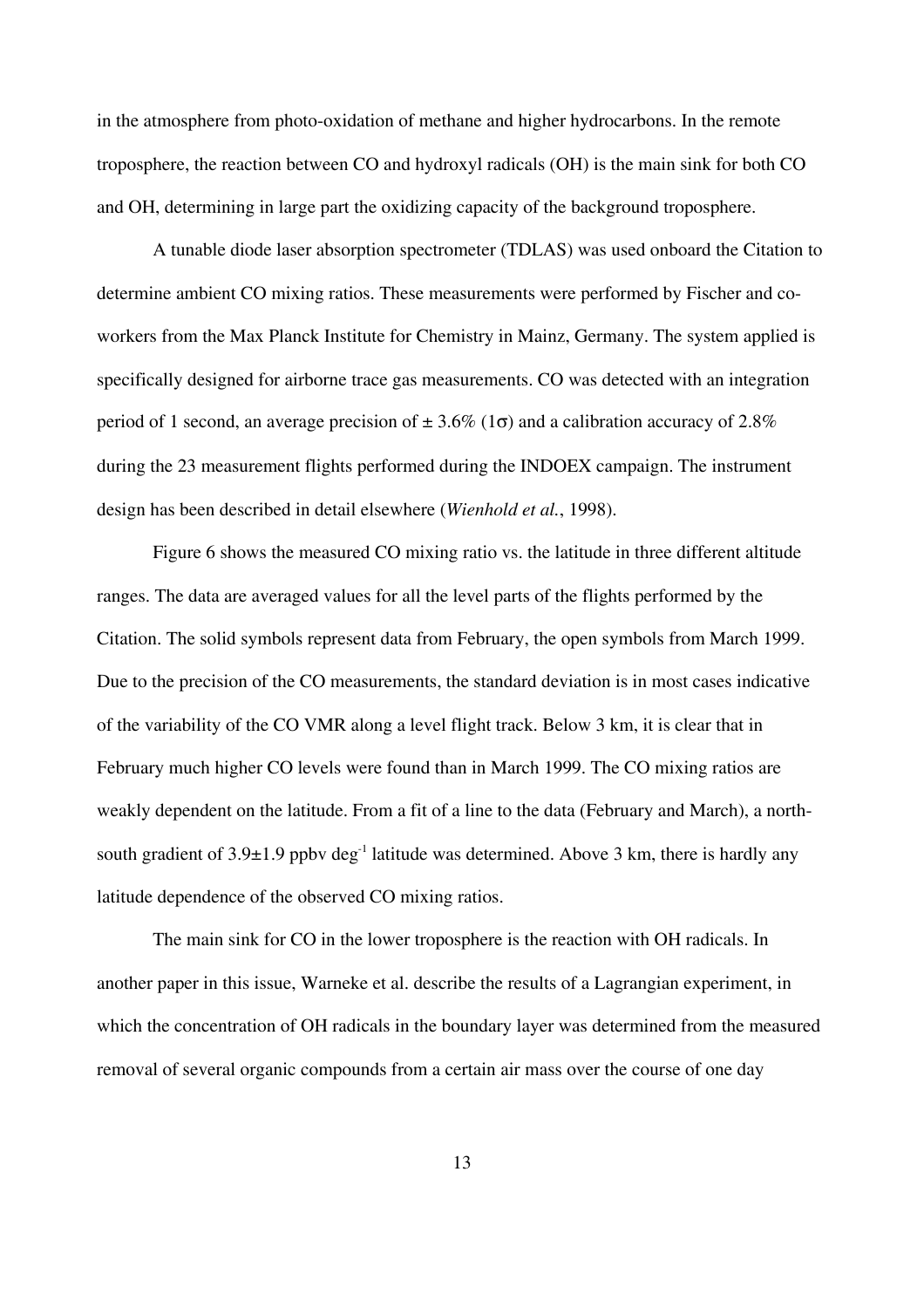(*Warneke et al.*, 2001). In this experiment the removal of CO, as a result of its reaction with OH, was determined to be approximately 9.5 ppby day<sup>-1</sup>. The average north-south wind speed encountered during the Citation flights below 3 km was measured to be  $3.8\pm0.5$  m s<sup>-1</sup>, or 2.9 $\pm0.4$ deg latitude day<sup>-1</sup>. From this, we would expect the north-south gradient of CO to be around 3.2 ppbv deg<sup>-1</sup> latitude, in good agreement with the value of  $3.9\pm1.9$  ppbv deg<sup>-1</sup> latitude determined from Figure 6. The observation that the north-south gradient in the CO mixing ratio is consistent with the result of the Lagrangian experiment described by Warneke et al. (2001), suggests that the concentration of OH radicals determined in this work is indeed representative for most of the air masses sampled by the Citation flights. Of course, removal of CO from the lowest atmosphere can also occur by mixing with the free troposphere in which CO is generally lower. This is discussed in detail by Warneke et al. and is believed not to have influenced the estimate of the OH concentration significantly. It can not be ruled out, however, that mixing with cleaner air accounts for some of the CO removal observed in Figure 6. Trace compounds more inert than CO do not show a significant north-south gradient, suggesting that mixing between the lowest 3 km of the atmosphere and the free troposphere may not have been very efficient.

Figure 7 shows the measured CO mixing ratios, averaged per level flight part, as a function of altitude. It can be seen that the concentration decreases with altitude, which is expected since the main source of the CO observed here are emissions in India, China and southeast Asia. There is a weak indication of an increase in the CO concentration at an altitude of 10 km. This could be due to vertical transport by convective clouds, which were common during the INDOEX IFP. The issue of transport by convection will be addressed in another paper in this issue by Williams et al. (2001).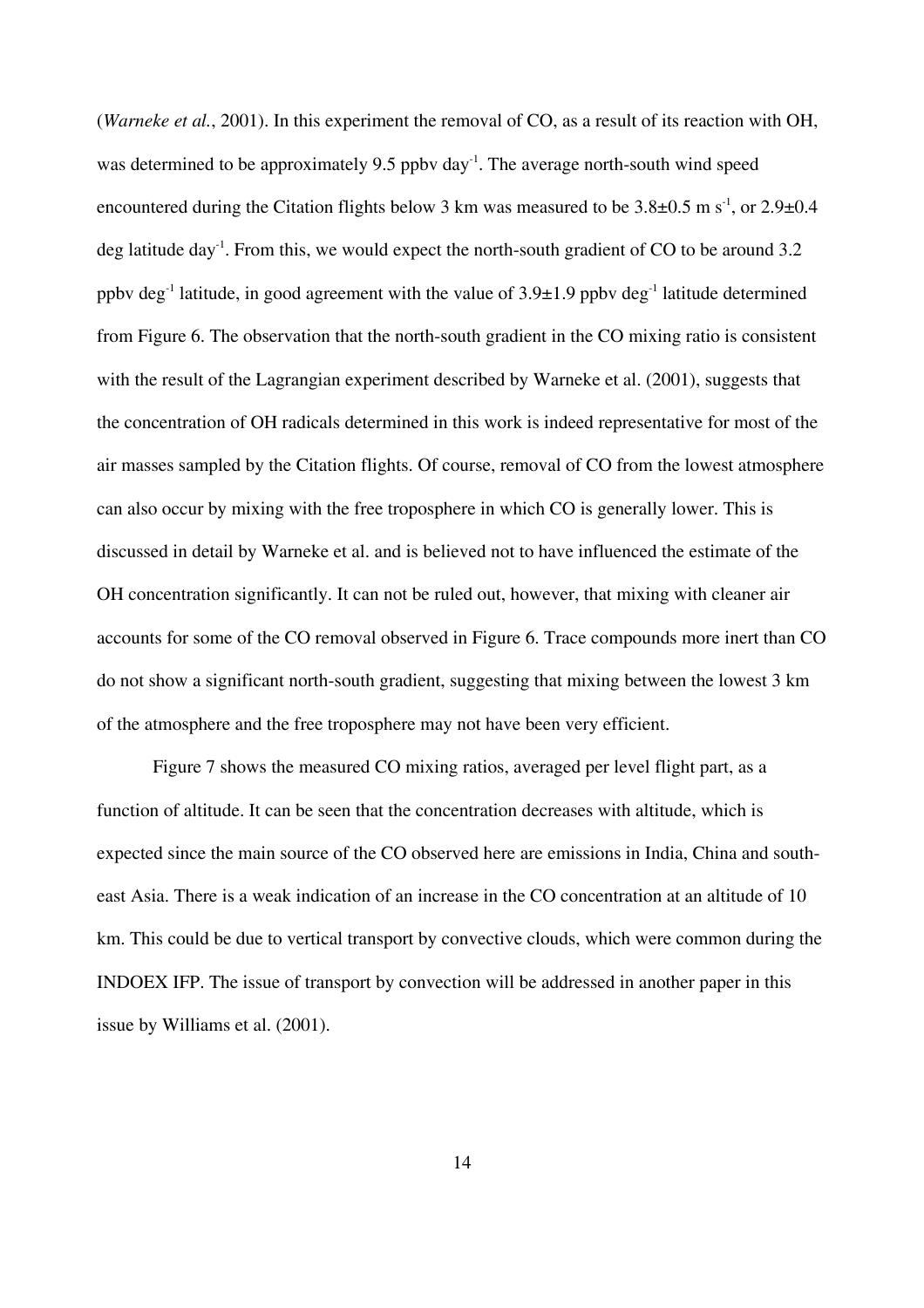Average mixing ratios for CO measured in February and March in the three altitude ranges are given in Table 2. As in the case of ozone, the measurements in February show higher mixing ratios than those in March. The average value observed in March  $(150\pm30 \text{ ppbv})$  is somewhat higher than the mixing ratio of 120.4±9.8 ppbv reported by Rhoads et al. for northern hemispheric continental air over the Indian Ocean in March and April 1995 (*Rhoads et al.*, 1997).

## Acetone and acetonitrile

Acetone  $(CH_3COCH_3)$  and acetonitrile  $(CH_3CN)$  are both emitted from bio-fuel use and were found to be useful tracers during INDOEX. Globally, acetone has important sources in biomass burning and the Earth's vegetation, and can also be formed in the atmosphere from hydrocarbon oxidation (*Singh et al*., 1994). It is a relatively long-lived trace gas which therefore reaches the upper troposphere where it is photolyzed and may contribute significantly to free radical concentrations (*McKeen et al*., 1997). Acetonitrile is almost exclusively emitted from biomass burning (*Hamm and Warneck*, 1990). It is a long-lived trace gas, as its reaction with OH, the largest know sink, is slow.

Mixing ratios of acetone and acetonitrile were measured on-line with proton-transferreaction mass spectrometry (PTR-MS) by de Gouw and co-workers from the Institute for Marine and Atmospheric Research of the University of Utrecht, the Netherlands. In the PTR-MS, chemical ionization of acetone and acetonitrile is achieved through proton-transfer with  $H_3O^+$ ions in a drift-tube reactor. The product ions,  $H^{\text{*}}$ .CH<sub>3</sub>COCH<sub>3</sub> (59 amu) and  $H^{\text{*}}$ .CH<sub>3</sub>CN (42 amu), are mass analyzed and detected with a quadrupole mass spectrometer (Balzers 422). A detailed description of the PTR-MS technique has been given by Lindinger and co-workers (*Lindinger et al.*, 1998). The PTR-MS which was used on the Citation, was calibrated before and after the campaign using a standard mixture containing a number of volatile organic compounds (VOCs)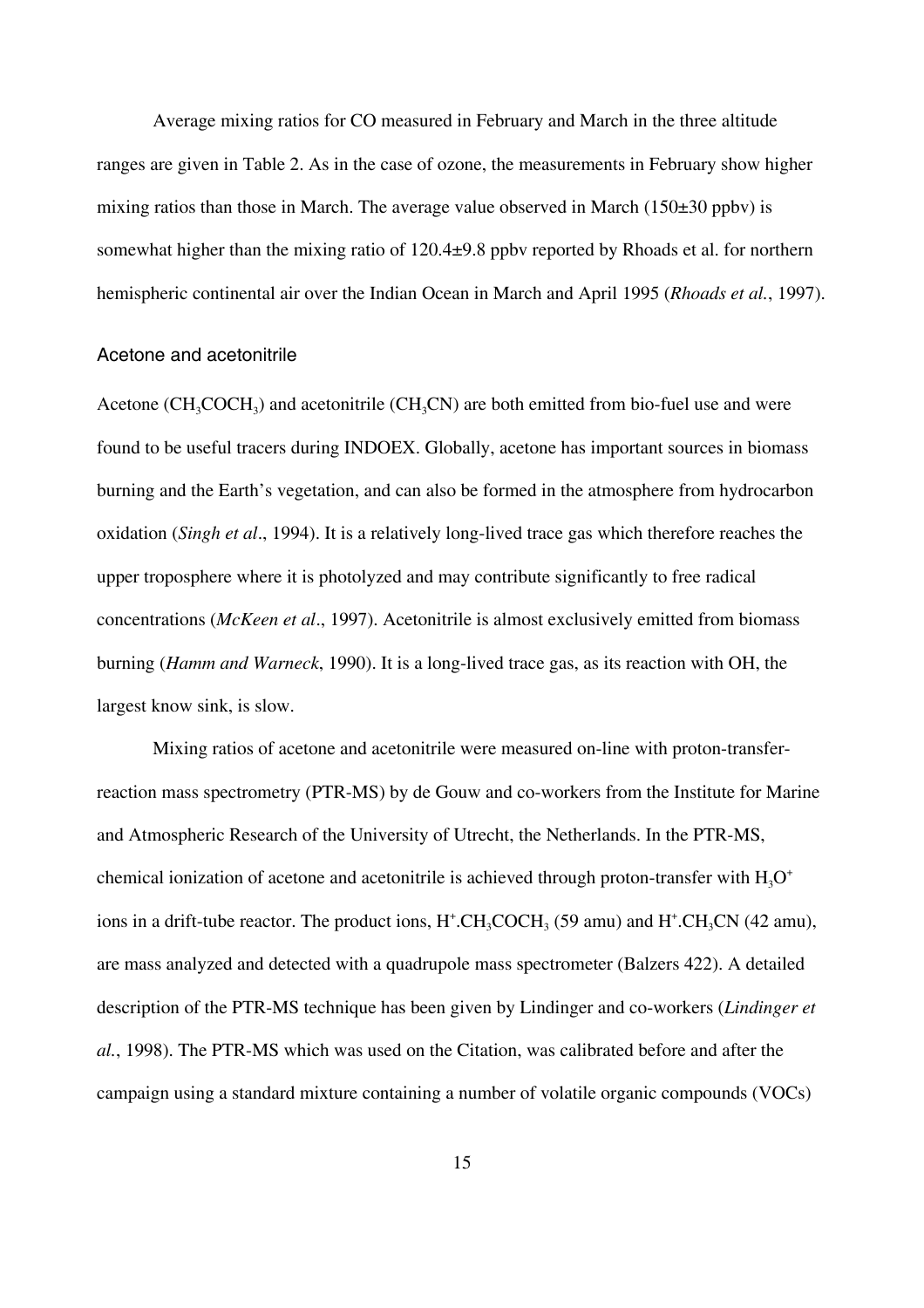in N<sub>2</sub>. Moreover, the response of the instrument with respect to a certain VOC mixing ratio can be calculated and is found to be in good agreement with the experimentally determined calibration factors. The precision of the acetone measurement during INDOEX is approximately  $\pm 20\%$  and for acetonitrile  $\pm 30\%$ . The limited precision is due to the limited count rates of product ions: for acetone and acetonitrile approximately 50 ions per second are produced at a mixing ratio of 1 ppbv. Also, when clean air containing no VOCs is sampled, there are background signals due to impurities in the instrument. These backgrounds were measured on a regular basis during the INDOEX flights by passing the sampled air through a charcoal filter. The background is subtracted from the measured mixing ratios to obtain the atmospheric VMRs. This procedure also limits the precision of the method. We estimate the calibration uncertainty to be  $\pm 20\%$ , and therefore the overall accuracy of the 1s PTR-MS measurements to be  $\pm 40\%$  for acetone and ±50% for acetonitrile. By averaging the data over the level flight tracks, as is done in this paper, the measurement uncertainties in the data points are reduced.

In Figure 8, the observed acetone and acetonitrile mixing ratios are shown as a function of altitude. The data are averaged values for all the level flight parts. The solid symbols represent the data from February, the open symbols from March 1999. The error bars indicate the standard deviation in the 1s data along each of the level flight tracks. The standard deviation of the measured data is determined in large part by the limited precision of the measurements; the atmospheric variability along the level parts of the flights of these relatively long-lived compounds is expected to be smaller. In the 0-3 km altitude range, the acetone and acetonitrile mixing ratios are strongly enhanced. In background conditions, acetone is typically 300-500 pptv and acetonitrile 100-150 pptv (*Singh et al*., 1994; *Hamm and Warneck*, 1990). The mixing ratio of acetone in particular was higher in February than in March of 1999. Acetone and acetonitrile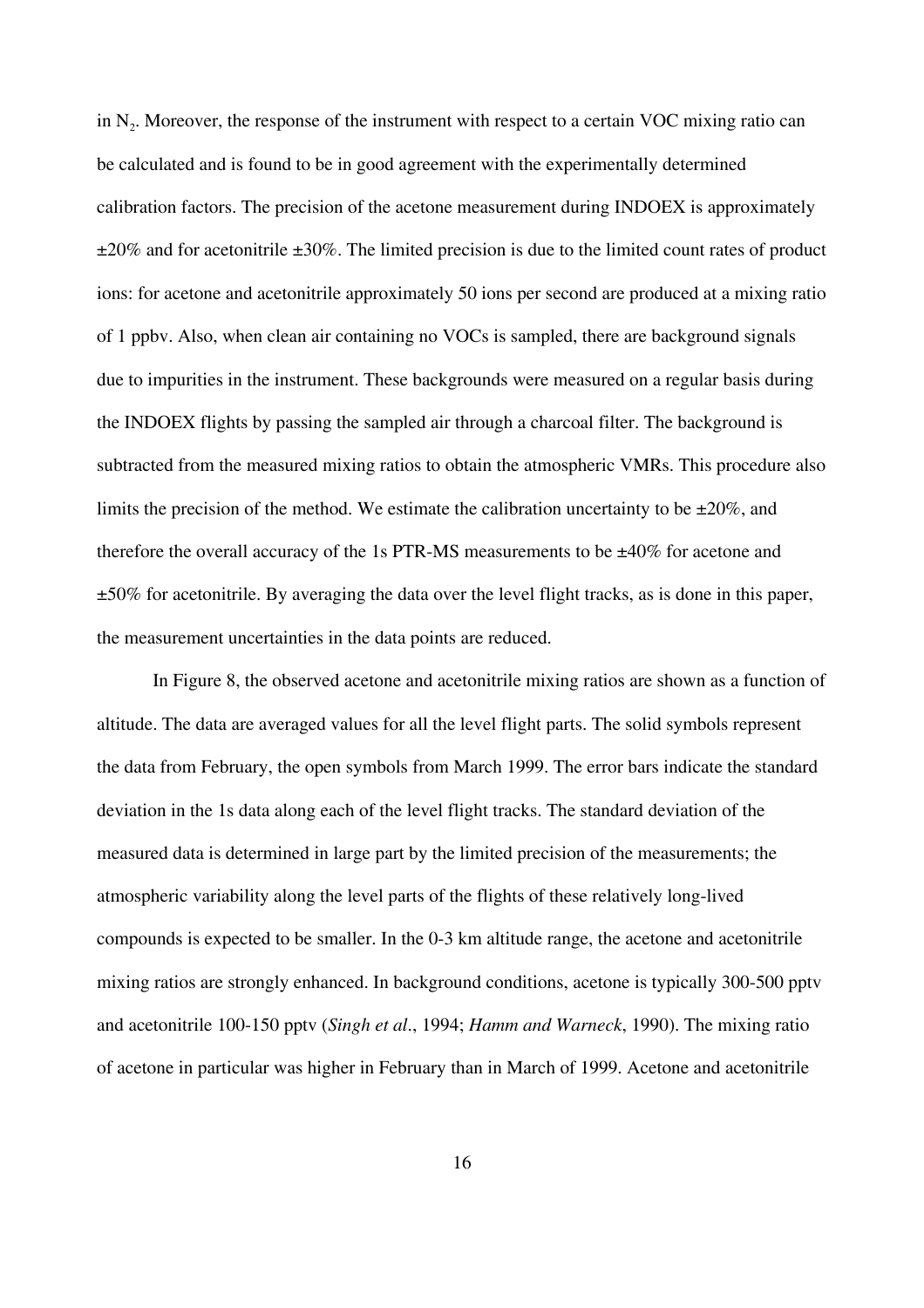are relatively long-lived in the atmosphere: acetone has a mean atmospheric lifetime of a few weeks, whereas acetonitrile is less reactive and has a lifetime of a number of months. Accordingly, the north-south gradients in the VMRs of acetone and acetonitrile in the MBL are small, and are not shown here. The altitude profile of acetonitrile will be discussed in detail by de Laat et al. and compared with model calculations (*de Laat et al.*, 2001). Average mixing ratios of acetone and acetonitrile in February and March for the three altitude ranges are given in Table 2. It can be seen that in all altitude ranges, the mixing ratios in February were higher than in March, although some of the differences are within the error bars.

In PTR-MS, only the masses of the ions produced in the drift-tube reactor are determined and interference from other VOCs has to be considered. Formally, the volume mixing ratios presented in Figure 6 should therefore be regarded as upper limits to the genuine mixing ratios of acetone and acetonitrile. A possible interference at the ion signal corresponding to acetone is propanal  $(C<sub>2</sub>H<sub>5</sub>CHO)$ . This compound, however, has a much shorter lifetime in the atmosphere than acetone, and it seems unlikely that propanal contributes significantly to the signal observed for acetone: (1) the propanal emitted or formed above the continent is not likely to reach the measurement area, and (2) the mixing ratios of gas–phase precursors for propanal, such as propane and higher NMHCs, were too small over the ocean to explain a significant production of propanal. We do not know of any possible interference at the ion mass corresponding to acetonitrile. Observation of an even mass usually suggests a nitrogen containing ion. We conclude that possible interferences in our measurements were small and well within the other measurement uncertainties.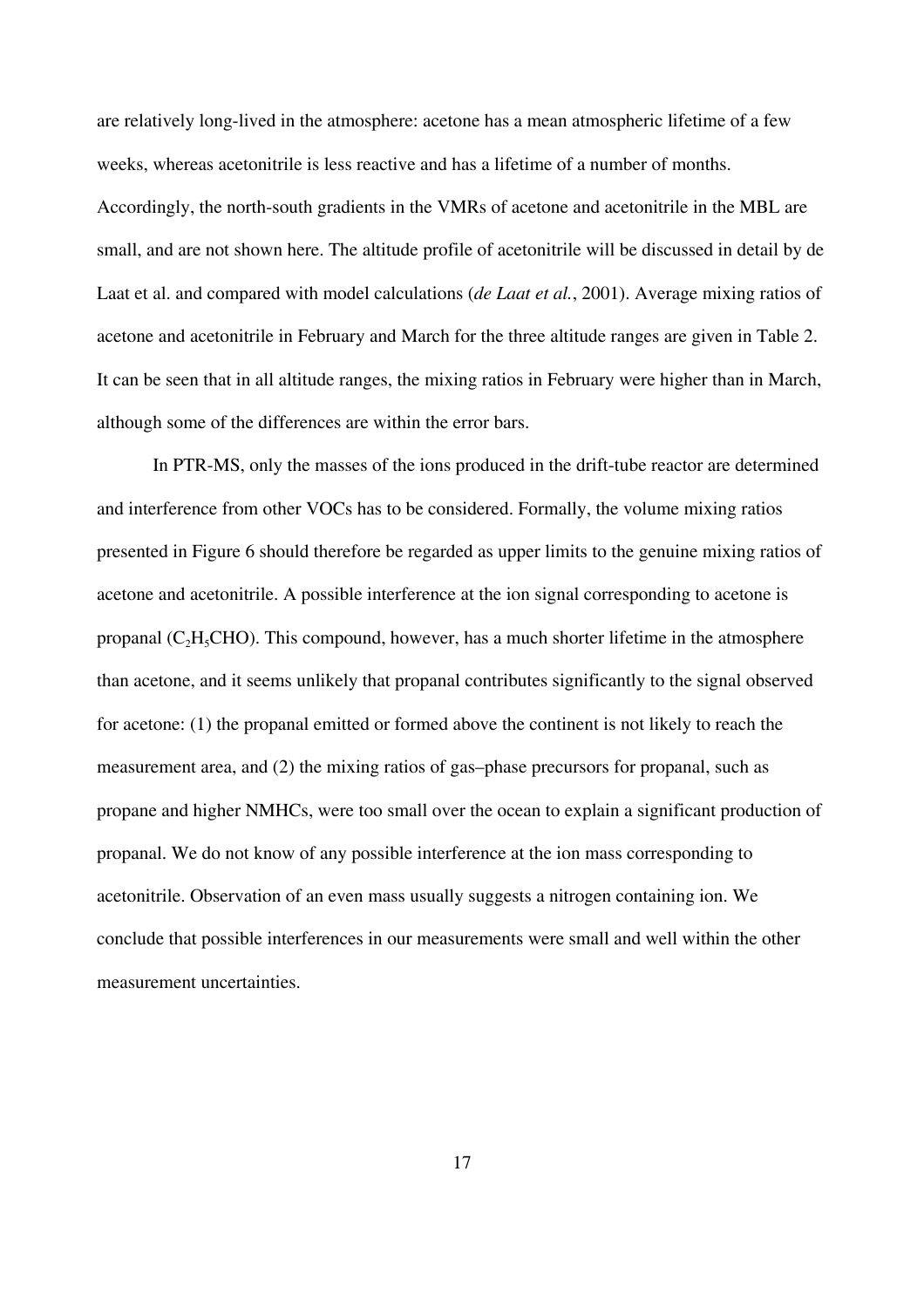#### Non-methane hydrocarbons

During INDOEX, air samples were collected in electropolished stainless-steel canisters onboard the Citation and were analyzed by Scheeren and co-workers at the Institute for Marine and Atmospheric Research of the University of Utrecht, the Netherlands. Levels of organic trace gases in the samples were measured using a gas chromatograph (GC) (Varian Star 3600 CX) equipped with both a flame-ionization detector (FID) for non-methane hydrocarbons (NMHCs), and an electron-capture detector (ECD) for halocarbons. The method is described in detail by Scheeren et al. elsewhere in this issue (*Scheeren et al.*, 2001).

In Table 2, average mixing ratios are listed for ethane  $(C_2H_6)$ , propane  $(C_3H_8)$ , acetylene  $(C_2H_2)$ , benzene  $(C_6H_6)$  and methyl chloride (CH<sub>3</sub>Cl). As in the previous cases, the mixing ratios were lower in March than in February 1999 in all three altitude ranges. Other compounds determined from the canister measurements include propene  $(C_3H_6)$ , butane (i-C<sub>4</sub>H<sub>10</sub> and n- $C_4H_{10}$ , pentane (i-C<sub>5</sub>H<sub>12</sub> and n-C<sub>5</sub>H<sub>12</sub>), toluene (C<sub>7</sub>H<sub>8</sub>) and isoprene (C<sub>5</sub>H<sub>8</sub>). These compounds are far more reactive, and the measurements are not listed in Table 2 due to their high variability.

Figure 9 shows the north-south gradient in the mixing ratios of ethane, acetylene and benzene measured in the 0-3 km altitude range. It is seen that the mixing ratios of these three compounds decrease towards the south. The significantly lower values at  $-6^{\circ}$ S correspond to gas samples which were taken in an air mass south of the ITCZ. From the data in Figure 9, average north-south gradients are determined of  $24\pm11$  pptv deg<sup>-1</sup> for ethane,  $14\pm6$  pptv deg<sup>-1</sup> for acetylene, and  $4.3\pm1.6$  pptv deg<sup>-1</sup> for benzene. As in the case of CO, the main loss process for these compounds is the reaction with OH radicals. In the Lagrangian experiment described by Warneke et al. (2001), the loss of these compounds over the course of one day was measured to be 90±40 pptv for ethane, 48±8 pptv for acetylene, and 21±8 pptv for benzene. Using an average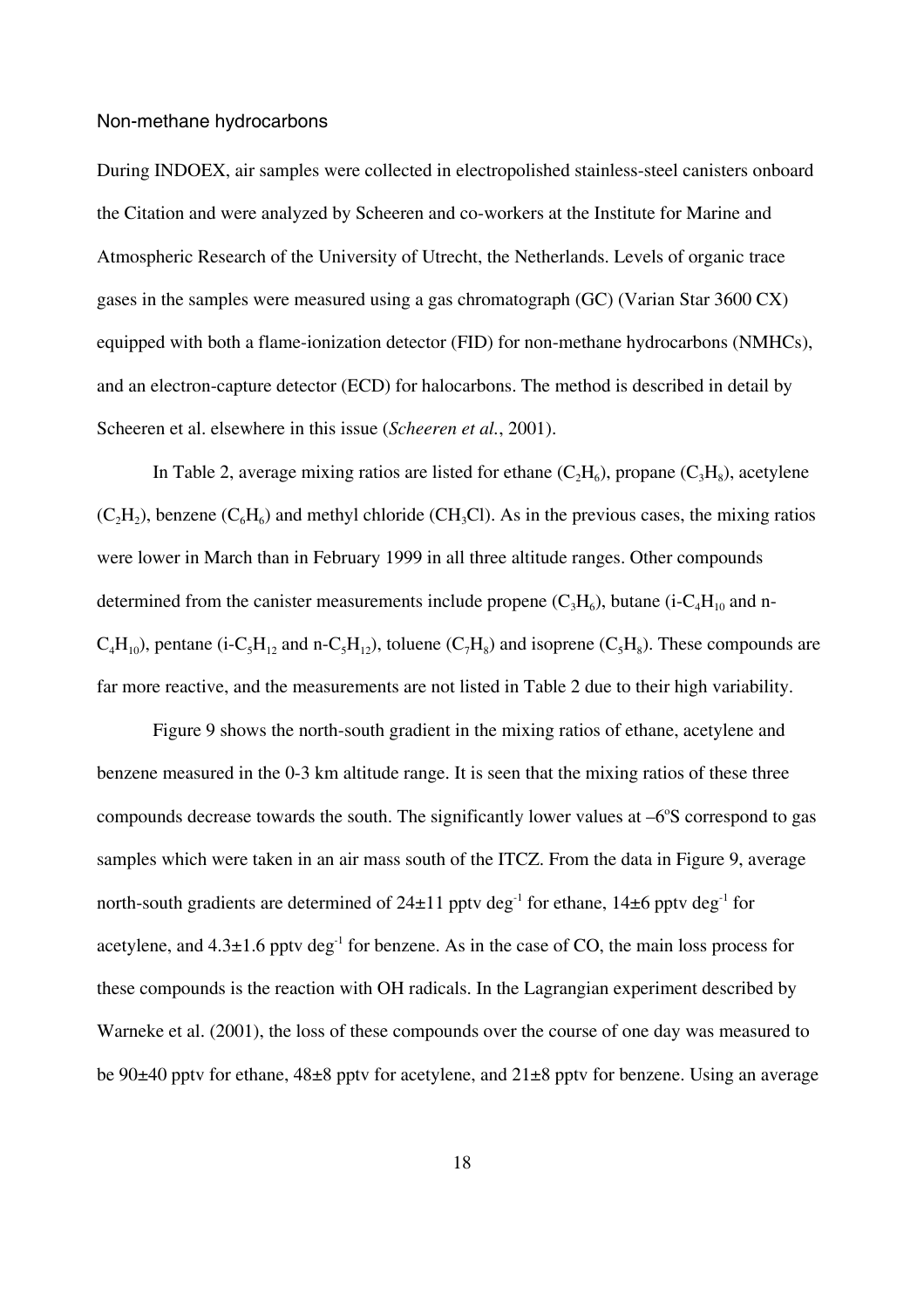north-south wind speed of 2.9 $\pm$ 0.4 deg latitude day<sup>-1</sup>, latitude gradients of 30 $\pm$ 14 pptv deg<sup>-1</sup> for ethane,  $16\pm4$  pptv deg<sup>-1</sup> for acetylene, and  $7\pm3$  pptv deg<sup>-1</sup> for benzene are obtained. These are in agreement with the values obtained from the data in Figure 9. The agreement suggests that the removal of these organic compounds is governed in large part by photochemical processes, and that the concentration of OH radicals in the MBL determined from the Lagrangian experiment is consistent with the whole data set. Of course, mixing with cleaner air from the free troposphere is another mechanism for NMHC removal from the lowest atmosphere, and it can not be ruled out that the measurement results in Figure 9 were influenced by this effect. Due to the large error bars, we feel that no further conclusions should be drawn from this analysis.

No data on the halocarbons are presented here. At present, the accuracy of the data is insufficient for publication due to uncertainties in the calibration standard available in the laboratory in Utrecht. More work is needed to validate the INDOEX results.

## *Discussion*

## Source regions

Figure 3 shows the calculated ten-day back-trajectories of all the air masses sampled by the Citation below an altitude of 3 km. The trajectories have been divided in three groups, based on the origin of the different trajectories: the Bay of Bengal (BB), the Arabian Sea (AS), and the southern hemipshere (SH). Figure 10 shows the average mixing ratios of the different trace gases for the three different source regions. The mixing ratios for all the trace gases were the highest when coming from the Bay of Bengal. Some of the air masses from the Bay of Bengal traveled over Sri Lanka or over southern India, but these were not significantly more polluted than those air masses which traveled only over the Ocean. Apparently, most of the air pollution originated in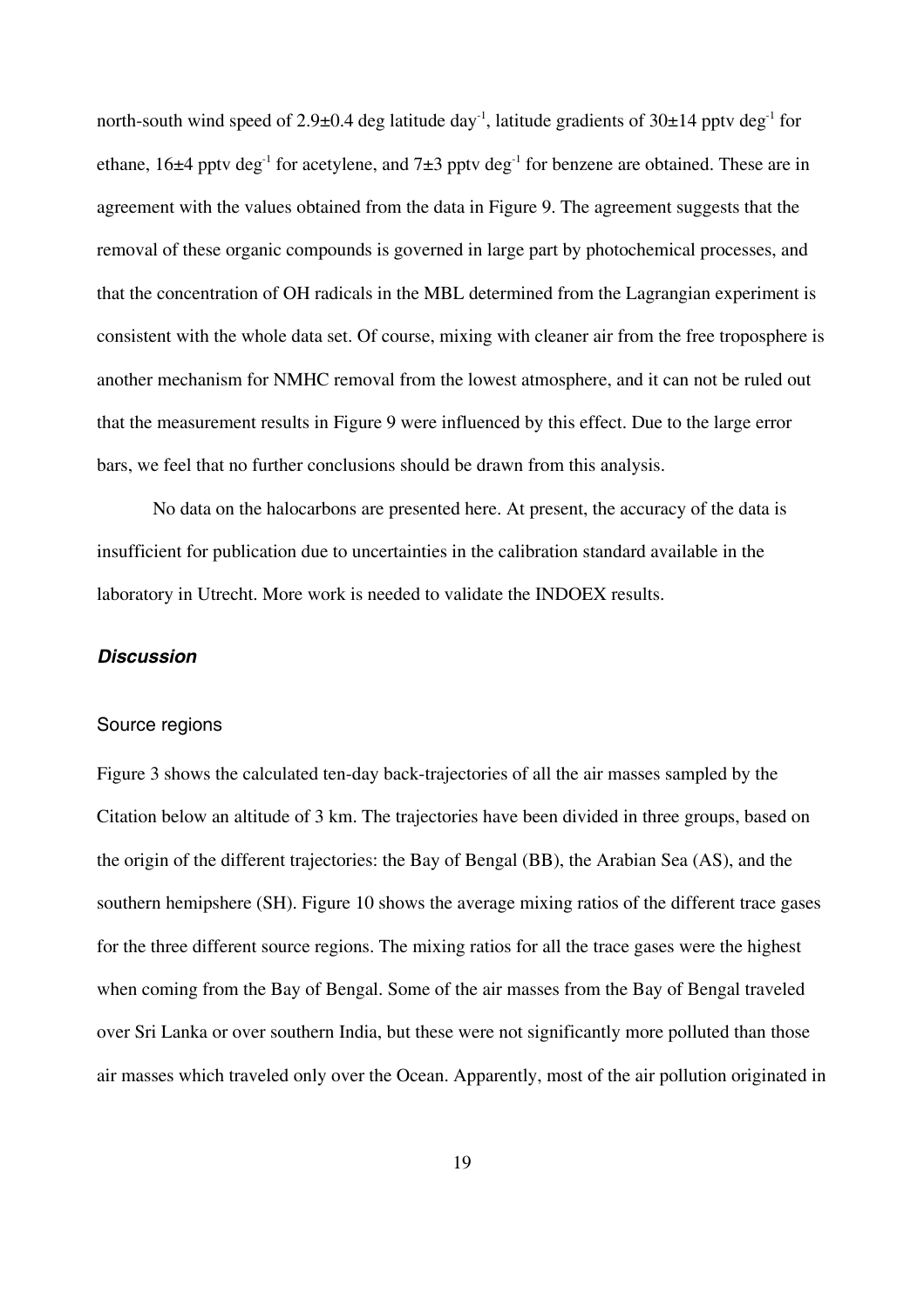northeast India, Bangladesh, southeast Asia, or further upwind in China. Figure 10 shows that the air coming from the Arabian Sea was less polluted than the air from the Bay of Bengal. The Citation measurements hardly show significant qualitative differences between the air masses coming from the BB and AS regions. Qualitative differences were seen for the case of methyl chloride: air from the BB was more enriched in this compound than air from the AS, as discussed by Scheeren and co-workers (*Scheeren et al.*, 2001). The more detailed MBL measurements onboard the research vessel Ron Brown during INDOEX revealed some qualitative differences, which will be discussed in more detail elsewhere in this issue (*Dickerson et al*., 2001; *de Laat et al*., 2001). The air sampled south of the ITCZ by the Citation, finally, was considerably cleaner, as is clear from Figure 10.

## Pollution sources

In Figures 11 and 12, the acetone and acetonitrile mixing ratios are plotted against CO. As in the previous plots, the averaged values for level flight tracks are used and the error bars shown in the figures are given by the standard deviation. It is seen that in the case of acetone there is a good correlation ( $r = 0.82$ ), whereas in the case of acetonitrile the correlation is reasonable ( $r = 0.58$ ). The full lines in Figures 11 and 12 represent the results of an orthogonal distance regression (ODR) analysis, i.e. a linear regression in which errors are allowed in both variables (*Bakwin et al.*, 1997). The slopes of the curves are  $1.1\pm0.4$  pptv ppbv<sup>-1</sup> in the case of acetonitrile and  $14.0\pm1.8$  pptv ppbv<sup>-1</sup> in the case of acetone. The concentration ratios are given in Table 3. Carbon monoxide, acetone and acetonitrile are relatively inert in the atmosphere. Assuming that the reaction with OH is the main removal process, the atmospheric lifetimes are estimated to be 19 days for CO, 18 days for acetone, and 180 days for acetonitrile, These estimates are based on the rate coefficients in Table 3 and a 24-hour averaged OH concentration of  $3\times10^6$  molecules cm<sup>-3</sup>,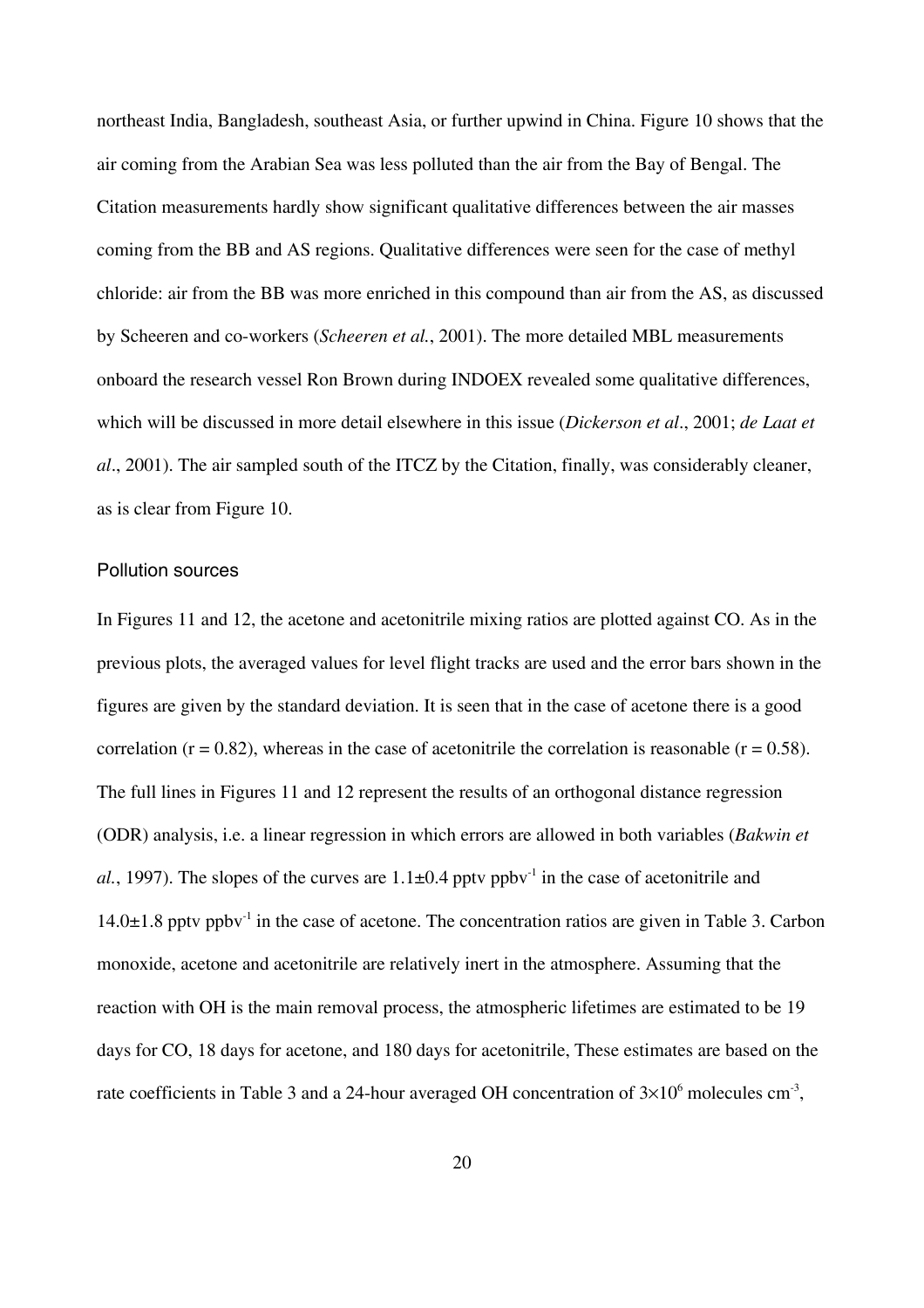which is an average of the results from the Lagrangian experiment and the model calculations described by Warneke et al. (2001). These lifetimes are relatively long compared with the photochemical age of the sampled air masses. Therefore, the concentration ratios measured here can be compared directly to emission ratios measured at the source. The measured value for acetonitrile ( $\Delta CH_3CN/\Delta CO=1.1\pm0.4$  pptv ppbv<sup>-1</sup>) compares very well to the ratio of 1.3 (0.4-2.5) pptv ppbv-1 which Holzinger et al. determined from burning experiments with savanna grasses (*Holzinger et al.*, 1999). The measured  $\triangle$ acetone/ $\triangle$ CO ratio of 14.0 $\pm$ 1.8 pptv ppbv<sup>-1</sup> is higher than the value of 5.4 (1.5-11.7) ppty ppby<sup>-1</sup> determined by Holzinger et al. for acetone. Singh et al., however, report Δacetone/ΔCO ratios of 25±5 pptv ppbv-1 within fire plumes over eastern Canada (*Singh et al.*, 1994). These authors claim that this may be an upper limit because of the formation of acetone from hydrocarbon oxidation that may have occurred within the sampled plumes. The same holds for our measurements. Also, it is mostly unknown how much Δacetone/ΔCO and Δacetonitrile/ΔCO emission ratios differ with the type of fuels and fires (bio-fuel usage as in this work; savanna grass in the work of Holzinger et al.; forest fires in the work of Singh et al.; burning; smoldering).

In Figure 13, the correlation between CO and a number of NMHCs as well as methyl chloride is presented. The CO values shown here are averaged values for the level flight tracks during which the gas canister were sampled. It is seen that there is an excellent correlation between CO on the one hand, and methyl chloride, acetylene and benzene on the other hand. There is a reasonable correlation between CO and ethane, whereas the correlation between CO and propane is poor. For the latter two compounds, however, we expect that other sources apart from bio-fuel usage, e.g. fossil fuel production and use, are also important in this region. The ΔNMHC/ΔCO concentration ratios are determined by calculating an orthogonal distance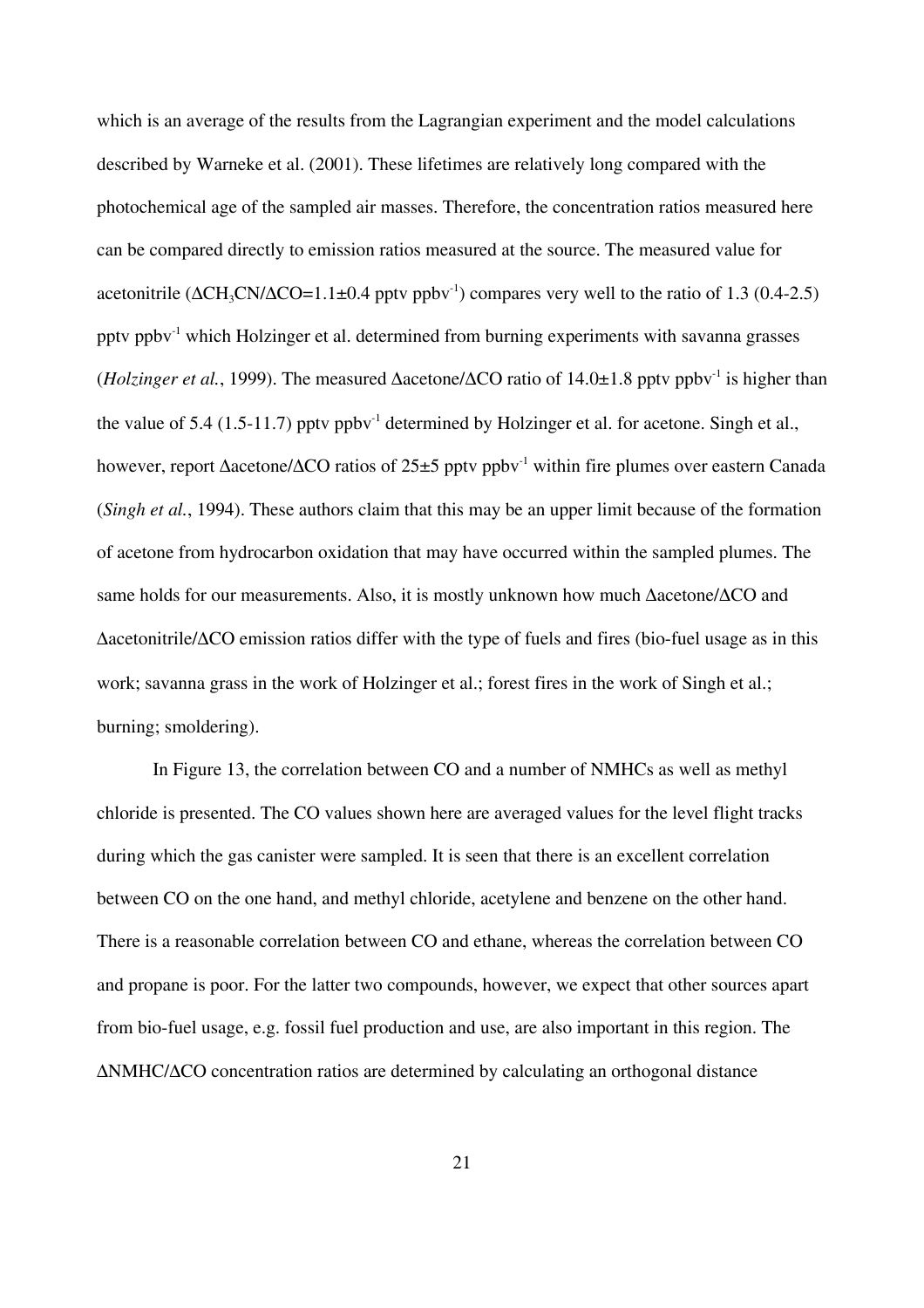regression (ODR) for each of the correlation plots in Figure 13, and the results are given in Table 3, along with values for ΔNMHC/ΔCO from the literature. It can be seen that for acetylene, propane and benzene, the measured values are smaller than the literature values. This is not surprising because the age of the sampled air masses was a few days on average, whereas the atmospheric lifetimes of these compounds are similar. The chemical removal of NMHCs from the sampled plumes proceeds therefore at a faster rate than the removal of CO, and the measured concentration ratios are reduced relative to the source. A closer look at the data in Table 3 reveals that  $\Delta NMHC/\Delta CO_{mea}/\Delta NMHC/\Delta CO_{lit}$ , i.e. the ratio between the measured and literature value for  $\Delta$ NMHC/ $\Delta$ CO, is smaller for the more reactive compounds. The  $\Delta$ CH<sub>3</sub>CN/ $\Delta$ CO ratio, for instance, is close to the literature value, whereas the Δbenzene/ΔCO ratio is 4 times smaller than the number from EDGAR.

The use of correlation plots in the above analysis has some limitations. In between sampling and the time of emission the trace gas composition of a certain air mass can be changed by photochemical processes, mixing with cleaner air masses and possibly by heterogeneous processes. The emission factors inferred from the correlation plots may not be good estimates of the actual values. To take into account the effects of transport, mixing and chemistry within the sampled plumes, we are working on direct comparisons between model calculations of the different trace gases discussed here and the measurements. The model used for this analysis is the ECHAM (European Center Hamburg) general circulation climate model coupled to a tropospheric chemistry model which considers background  $CH_4$ , CO, NO<sub>x</sub>, HO<sub>x</sub> and higher hydrocarbon chemistry. Trace gases such as acetonitrile, which are not included in the standard chemistry scheme, are added off-line to the model calculations. The emissions are parameterized according to EDGAR, and the calculated OH values are used to quantify the chemical removal in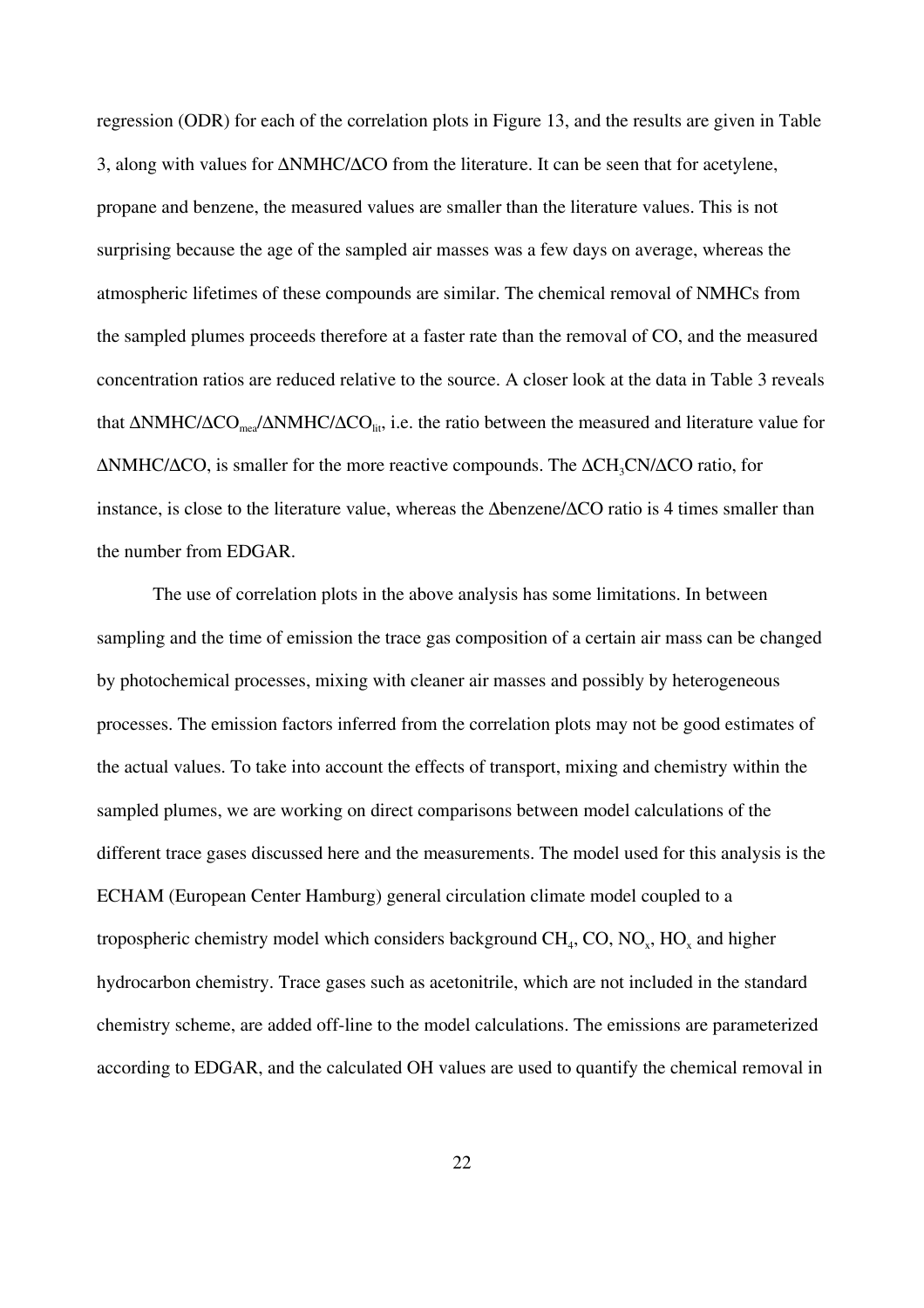the sampled plumes. The first results of this work are promising and are shown elsewhere in this issue (*de Laat et al.*, 2001). It is found, for instance, that the model output for acetone is in good quantitative agreement with the measured acetone over the Indian Ocean. This suggests that the emissions estimates for acetone (and acetone precursors) used as input for the model, i.e. from the EDGAR database, are realistic.

## Age of the air masses

The age of the air masses sampled by the Citation during INDOEX were estimated from the measured ratio between two trace compounds with different lifetimes in the atmosphere, assuming that the ratio at the source is given by the EDGAR emission profiles for bio-fuel use. For the INDOEX data, we chose to look at the ratio between benzene and ethane on the hand, and acetylene and ethane on the other hand. Ethane is relatively inert and only a small fraction was removed in the sampled air masses (Figure 9). Benzene and acetylene are shorter lived and are removed much more efficiently from a certain air mass depending on the age. We chose not to look at even shorter lived compounds such as the higher alkanes (butane, pentane) or toluene: the atmospheric lifetimes of these compounds is so short that their mixing ratios are small and thus hard to determine precisely over the Indian Ocean. The age of an air mass, Δ*t*, is estimated from:

$$
\Delta t = \frac{-1}{(k_A - k_B)[\text{OH}]} \ln \left( \frac{[\text{A}]_t / [\text{B}]_t}{[\text{A}]_0 / [\text{B}]_0} \right),\tag{1}
$$

where  $[A]_t$  and  $[B]_t$  are the measured mixing ratios of compounds A and B, and  $[A]_0/[B]_0$  is the ratio between the mixing ratios of compounds A and B assumed at the source. For the emission factors  $[A]_0/[B]_0$  of ethane, benzene and acetylene, we use the values from Table 3, i.e. the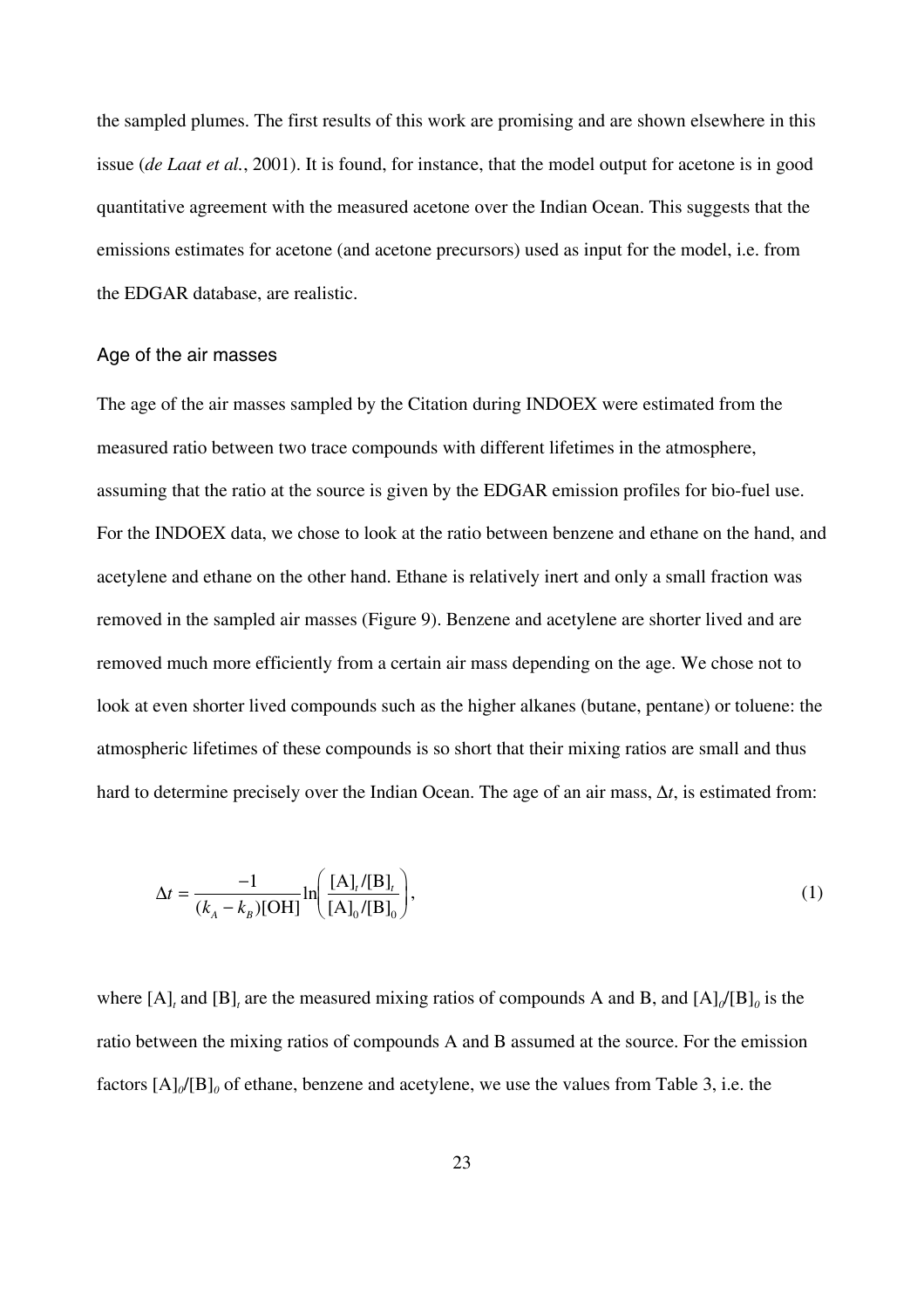emissions are assumed to be caused by the burning of bio-fuels, with the emission factors given by EDGAR. It is assumed that the removal of compounds A and B is only determined by the reaction of A and B with OH radicals with rate coefficients of  $k_A$  and  $k_B$  (Table 3), respectively. For the concentration of OH radicals, [OH], a 24-hour averaged value of  $3\times10^6$  molecules cm<sup>-3</sup> is used, which is an average of the results from the Lagrangian experiment and of the model calculations described by Warneke et al. (2001). In Figure 14, the age determined from the acetylene/ethane ratio is plotted against the age from the benzene/ethane ratio. It is clear that the estimate of the air mass age yields reasonable values: the age varies between 4 and 15 days, in good agreement with the expected values from the back-trajectory calculations (Figure 3). Moreover, there is excellent quantitative agreement between the age estimated from the acetylene/ethane and the benzene/ethane ratio. The dotted line shows the one-to-one relationship, whereas the solid line shows the result of a orthogonal distance regression analysis. The slope of the solid line is  $1.2\pm 0.2$ , i.e. equal to 1 within the error bar, and the offset of the fitted line goes through zero within the error bars. Furthermore, we conclude from the agreement that the emission factors which are used for the calculation, i.e. the EDGAR values, are indeed consistent with the findings for the sampled air masses. This gives further support for the presumption that the burning of bio-fuels contributed significantly to the atmospheric pollutants observed over the Indian Ocean during INDOEX.

In Figure 15, the estimated age of the air masses sampled in the lowest 3 km is plotted against the latitude. As expected the age of the air masses increases on average while going towards the south. The full curve shows the result of a linear least-squares fit to the data, and the slope was found to be  $0.38\pm0.10$  day deg<sup>-1</sup> latitude, suggesting an average north-south wind speed of  $2.6\pm0.7$  deg latitude day<sup>-1</sup>. This result compares very well to the average north-south wind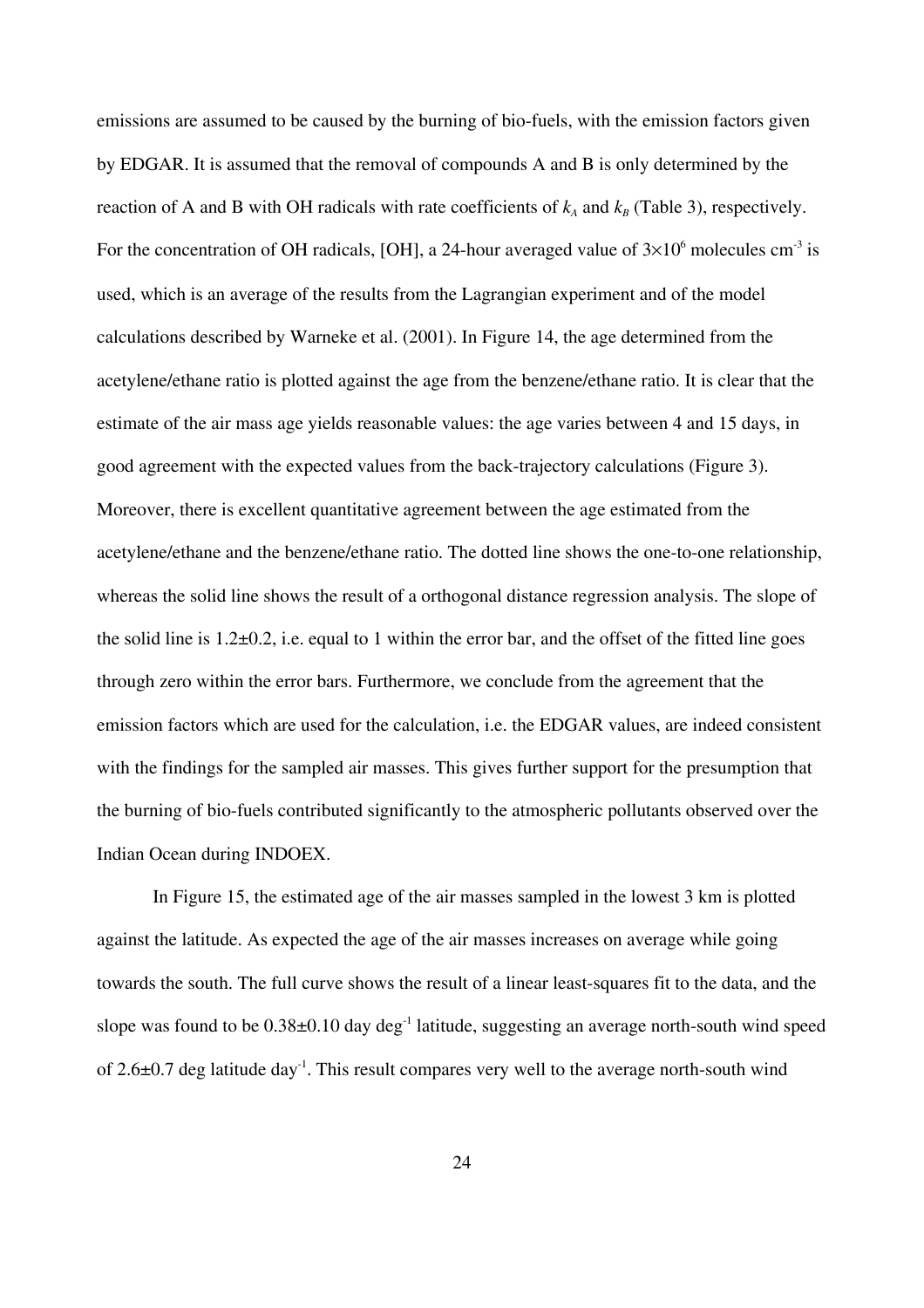speed of  $2.9\pm0.4$  deg latitude day<sup>-1</sup> observed during the flights in the 0-3 km altitude range. Again, we conclude that the age estimate seems to give reasonable results in the lowest 3 km of the atmosphere.

In Figure 16, the estimated age is plotted against altitude. It is clear that there is a maximum in the age vs. altitude at approximately 4-6 km. This is consistent with the expectation that the outflow of convective clouds, the main mechanism to transport young air from the MBL to high altitudes, takes place at altitudes higher than 8 km. The oldest air is found in the intermediate altitude range from 3-8 km, and apparently not strongly influenced by convection. Transport by convection will be discussed in more detail by Williams et al. elsewhere in this issue (*Williams et al.*, 2001). The age determination for air above 3 km is arguably not as reliable as below 3 km: it is less certain what the source regions are for the air sampled at higher altitudes and whether or not they were influenced by biomass burning emissions. In principle, the air at higher altitudes may have been influenced by qualitatively different pollution, leading to erroneous age estimates in our simple analysis.

Finally, using the estimated age of the sampled air masses, the data plotted in Figure 13 can be corrected for photochemical removal within the sampled plumes. The measured mixing ratios have been extrapolated back to the source by taking into account the age, the rate coefficient for the reaction with OH (Table 3), and a 24-hour averaged OH concentration of  $3\times10^6$  molecules cm<sup>-3</sup>. The correlation between the corrected data is still good, except in the case of propane, which suggests again that this compound has other significant sources. Again, an orthogonal distance regression is calculated for the correlation between ethane, acetylene, benzene and CO, and the results are given in Table 3. As expected, the corrected numbers agree somewhat better with the literature values than before. The values for Δethane/ΔCO and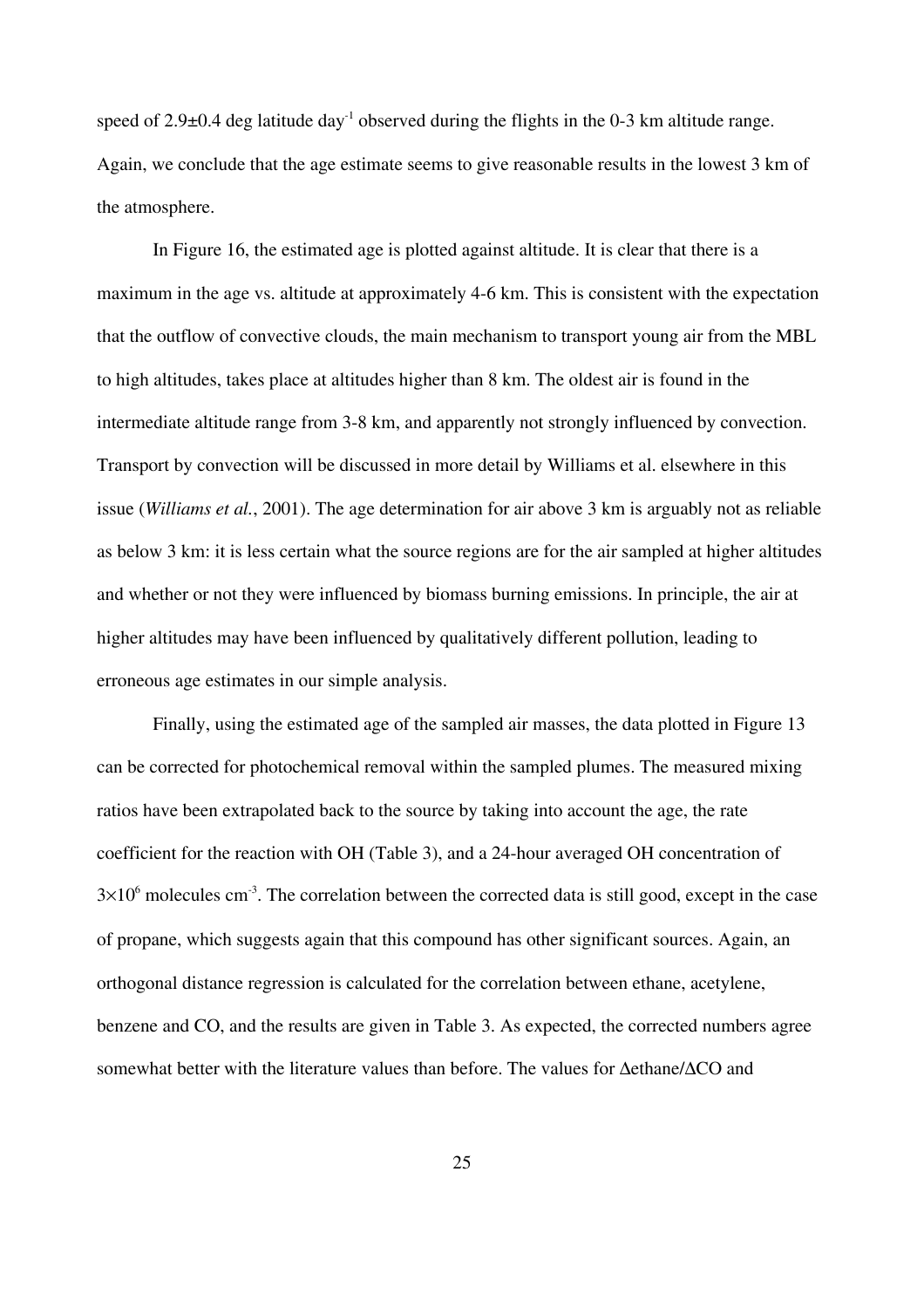Δacetylene/ΔCO now agree within the error bar with the values from EDGAR. The ratio Δbenzene/ΔCO, on the other hand, is still somewhat lower than the literature value.

## *Conclusions*

An overview is given of the trace gas measurements performed onboard the Citation during the INDOEX IFP in February and March 1999. High levels of pollution were observed over the Indian Ocean on a total number of sixteen flight days. The air sampled in February originated in most cases from the region around the Bay of Bengal and was more polluted than the air sampled in March, when northwesterly winds were carrying pollution from the Arabian Sea region to the measurement area. A high degree of correlation was found between a number trace gases which are indicative of biomass burning. The emission factors inferred from the measurements are consistent with literature values for burning experiments in the laboratory and in the field. Strong evidence is thus obtained to support the presumption that the residential use of bio-fuels is among the most significant sources of gaseous pollutants over the Indian Ocean, as indicated by emissions databases. The removal of pollutants from the lowest 3 km of the troposphere could be studied over an extended area, due to the steady northerly winds and the absence of local sources. The measured north-south gradients in the mixing ratios of a number of trace gases suggest that this removal is mostly governed by photochemical processing. The age of the sampled air masses is estimated from the ratios between trace gases with different atmospheric lifetimes, and confirms the dominant atmospheric transport processes: transport by trade winds in the lowest 3 km towards the south, and upward transport by convection to altitudes above 8 km.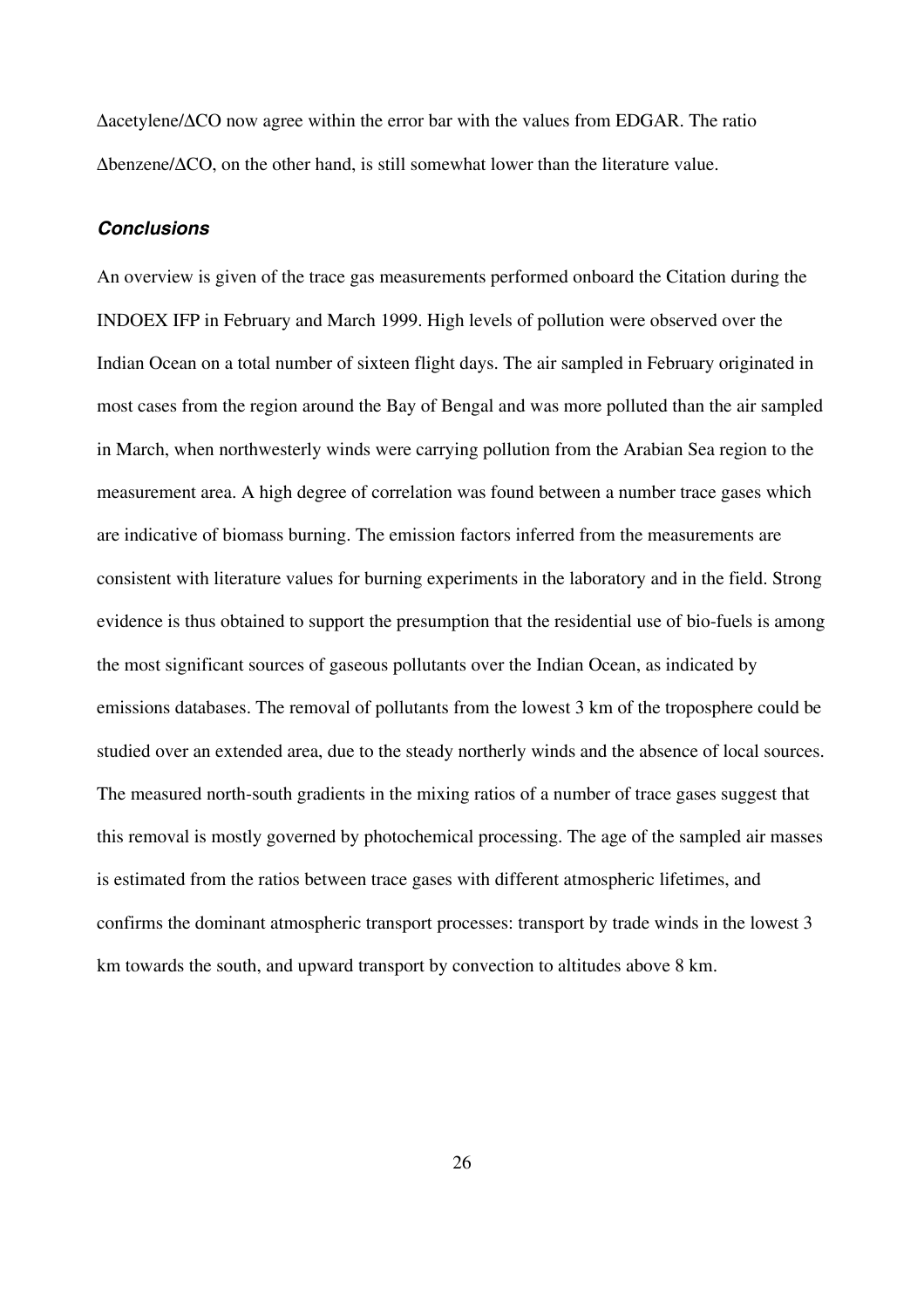## *Acknowledgements*

This work was financially supported by NWO and FOM. The support of the aircraft technicians (Cor Dam, Jaap Quartel, and Kees van Woerkom) and the pilots (Hessel Benedictus, Alwin Kraeger, Bob Mulder, Tjipke van Netten, and Jurrie van Osnabrugge) in preparing, performing and analyzing the flights is gratefully acknowledged.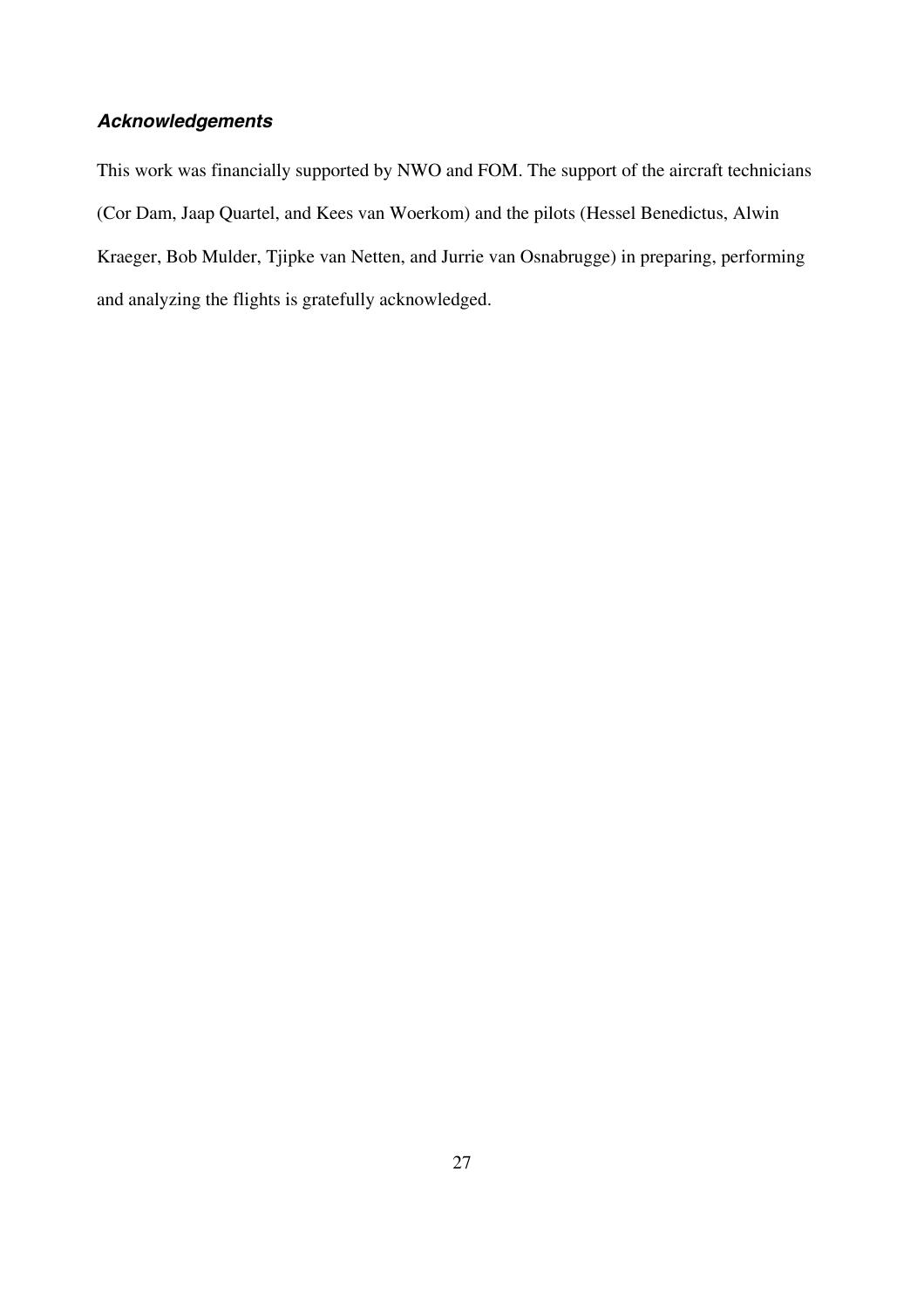## *References*

- Ackerman, A.S., O.B. Toon, D.E. Stevens, A.J. Heymsfield, V. Ramanathan, and E.J. Welton, Reduction of tropical cloudiness by soot, *Science*, *288*, 1042, 2000.
- Atkinson, R., Gas-phase tropospheric chemistry of organic compounds, *J. Phys. Chem. Ref. Data*, Monograph No.2, 1-216, 1994.
- Atkinson, R., D.L. Baulch, R.A. Cox, R.F. Hampton Jr., J.A. Kerr, M.J. Rossi, and J. Troe, Evaluated kinetic, photochemical and heterogeneous data for atmospheric chemistry: supplement V, *J. Phys. Chem. Ref. Data*, *26*, 521, 1997.
- Bakwin, P.S., D.F. Hurst, P.P. Tans, and J.W. Elkins, Anthropogenic sources of halocarbons, sulfur hexafluoride, carbon monoxide, and methane in the southeastern United States, *J. Geophys. Res.*, *102*, 15915-15925, 1997.
- Bregman, A., P.F.J. van Velthoven, F.G. Wienhold, H. Fischer, T. Zenker, A. Waibel, A. Frenzel, F. Arnold, G.W. Harris, M.J.A. Bolder, and J. Lelieveld, Aircraft measurements of  $O_3$ ,  $HNO<sub>3</sub>$ , and  $N<sub>2</sub>O$  in the winter Arctic lower stratosphere during the Stratosphere-Troposphere Experiment by Aircraft Measurements (STREAM), *J. Geophys. Res*., *100*, 11245, 1995.
- Bregman, A., M. van den Broek, K.S. Carslaw, R. Müller, T. Peter, M.P. Scheele, and J. Lelieveld, Ozone depletion in the late winter lower Arctic stratosphere: Observations and model results, *J. Geophys. Res*., *102*, 10815, 1997.
- Crutzen, P.J., J. Williams, U. Pöschl, P. Hoor, H. Fischer, C. Warneke, R. Holzinger, A. Hansel, W. Lindinger, B. Scheeren, and J. Lelieveld, High spatial and temporal resolution measurements of primary organics and their oxidation products over the tropical forests of Surinam, *Atmos. Environ.*, *34*, 1161-1165, 2000.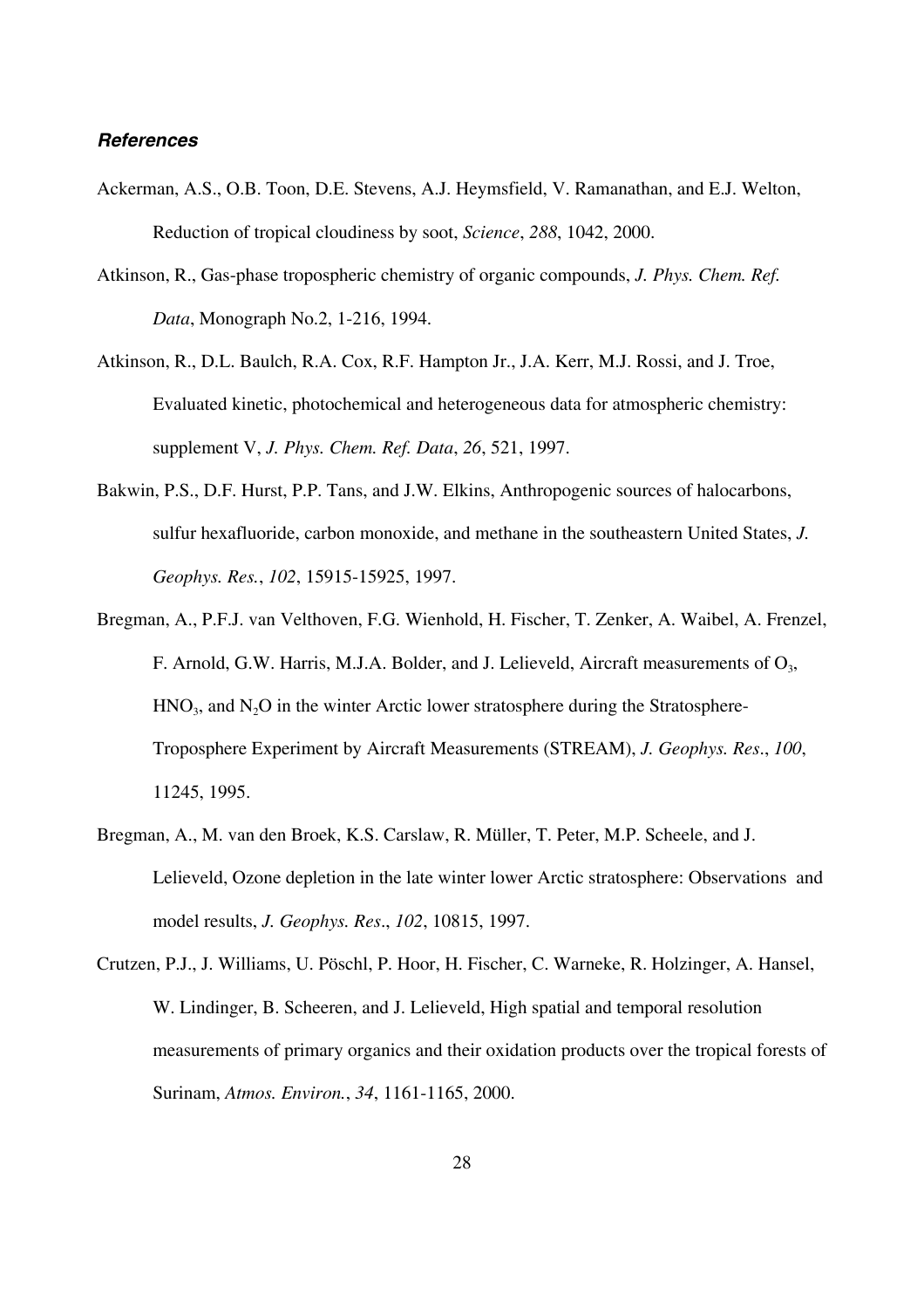- de Laat, A.T.J., J.A. de Gouw, J. Lelieveld, A. Hansel, Model analysis of trace gas measurements and pollution impact during INDOEX, *J. Geophys. Res.*, this issue, 2001.
- de Reus, M., J. Ström, M. Kulmala, L. Pirjola, J. Lelieveld, C. Schiller, and M. Zöger, Airborne aerosol measurements in the tropopause region and the dependence of new particle formation on preexisting particle number concentration, *J. Geophys. Res*., *103*, 31255, 1998.
- Dickerson, R.R., Overview: The cruise of the research vessel Ronald H. Brown during the Indian Ocean Experiment (INDOEX) 1999, *J. Geophys. Res*., this issue, 2001.
- Fischer, H., A.E. Waibel, M. Welling, F.G. Wienhold, T. Zenker, P.J. Crutzen, F. Arnold, V. Bürger, J. Schneider, A. Bregman, J. Lelieveld, and P.C. Siegmund, Observations of high concentrations of total reactive nitrogen  $(NO<sub>v</sub>)$  and nitric acid  $(HNO<sub>3</sub>)$  in the lower Arctic stratosphere during the Stratosphere-Troposphere Experiment by Aircraft Measurements (STREAM) II campaign in February 1995 , *J. Geophys. Res.*, *102*, 23559, 1997.
- Hamm, S., and P. Warneck, The interhemispheric distribution and the budget of acetonitrile in the troposphere, *J. Geophys. Res.*, *95*, 20593-20606, 1990.
- Holzinger, R., C. Warneke, A. Hansel, A. Jordan, W. Lindinger, D.H. Scharffe, G. Schade, and P.J. Crutzen, Biomass burning as a source of formladehyde, acetaldehyde, methanol, acetone, acetonitrile, and hydrogen cyanide, *Geophys. Res. Lett.*, *26*, 1161-1164, 1999.
- Lal, S., M. Naja, and A. Jayaraman, Ozone in the marine boundary layer over the tropical Indian Ocean, *J. Geophys. Res.*, *103*, 18907-18917, 1998.
- Lelieveld, J., A. Bregman, H.A. Scheeren, J. Ström, K.S. Carslaw, H. Fischer, P.C. Siegmund, and F. Arnold, Chlorine activation and ozone destruction in the northern lowermost Stratosphere, *J. Geophys. Res*., *104*, 8201, 1999.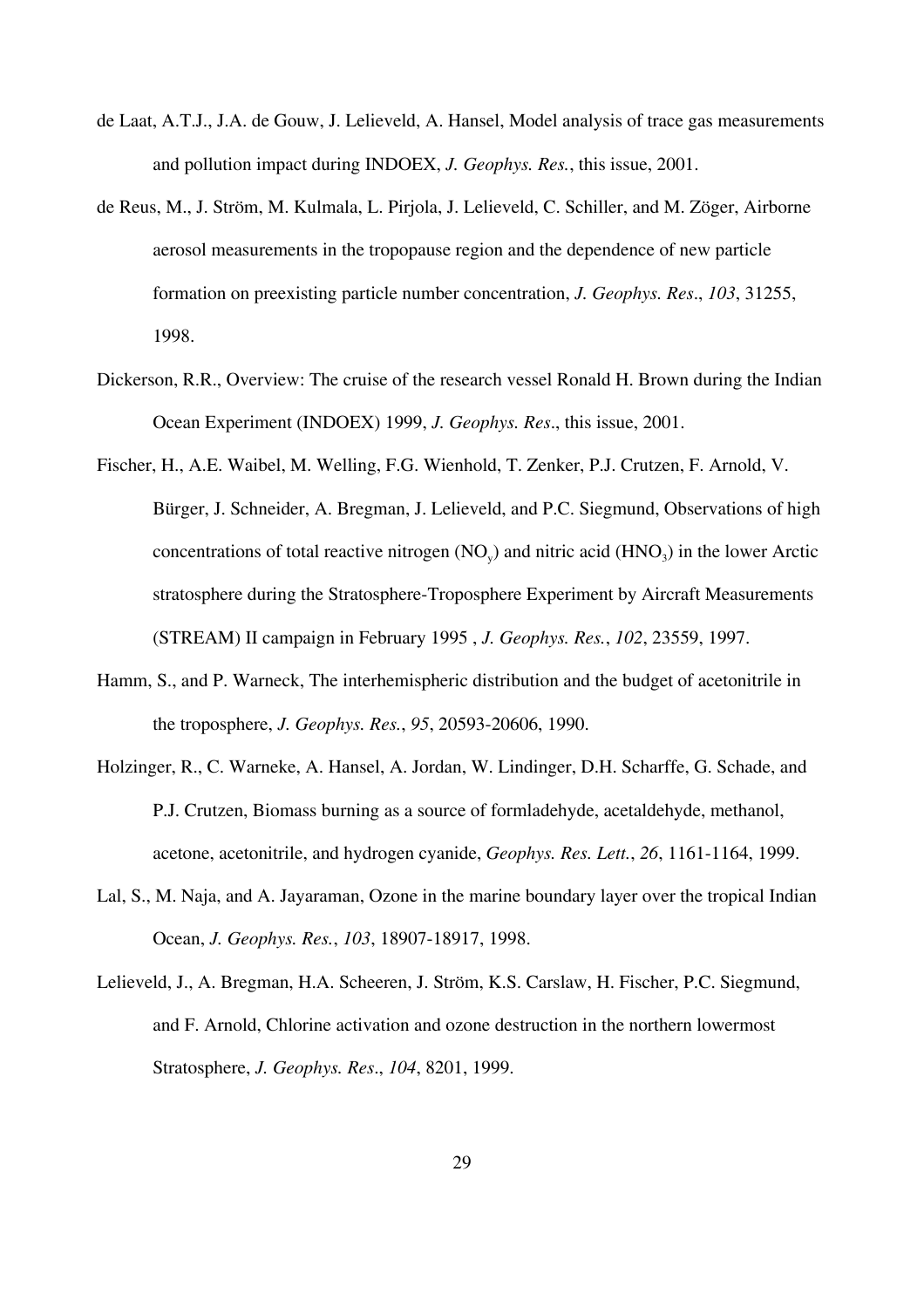- Lelieveld, J., and F.J. Dentener, What controls tropospheric ozone ?, *J. Geophys. Res.*, *105*, 3531, 2000.
- Lelieveld, J., et al., Large impact of Southeast Asian air pollution: Results from the Indian Ocean Experiment, *J. Geophys. Res.*, this issue, 2001.
- Lindinger, W., A. Hansel, and A. Jordan, On-line monitoring of volatile organic compounds at pptv levels by means of Proton-Transfer-Reaction Mass Spectrometry (PTR-MS). Medical Applications, food control and environmental research, *Int. J. Mass Spec. Ion Proc.*, *173*, 191-241, 1998.
- Lobert, J.M., V. Ramanathan, J. Prospero, and A. Majeed, Kaashidhoo Climate Observatory (KCO): A new site for observing long-term changes in the tropical Indian Ocean, *J. Geophys. Res.*, this issue, 2001.
- McKeen, S.A., T. Gierczak, J.B. Burkholder, P.O. Wennberg, T.F. Hanisco, E.R. Keim, R.-S. Gao, S.C. Liu, A.R. Ravishankara, and D.W. Fahey, The photochemistry of acetone in the upper troposphere: A source of odd-hydrogen radicals, *Geophys. Res. Lett.*, *24*, 3177- 3180, 1997.
- Olivier, J.G.J., et al., Description of EDGAR version 2.0: a set of global emission inventories of greenhouse gases and ozone depleting substances for all anthropogenic and most natural sources on a per country basis on  $1^{\circ}\times1^{\circ}$  grid, *RIVM report 771060 002 and TNO MEP report R96/199*, National Institute for Public Health and the Environment, Bilthoven, the Netherlands, 1996.
- Rhoads, K.P., P. Kelley, R.R. Dickerson, T.P. Carsey, M. Farmer, D.L. Savoie, and J.M. Prospero, Composition of the troposphere over the Indian Ocean during the monsoonal transition, *J. Geophys. Res.*, *102*, 18981-18995, 1997.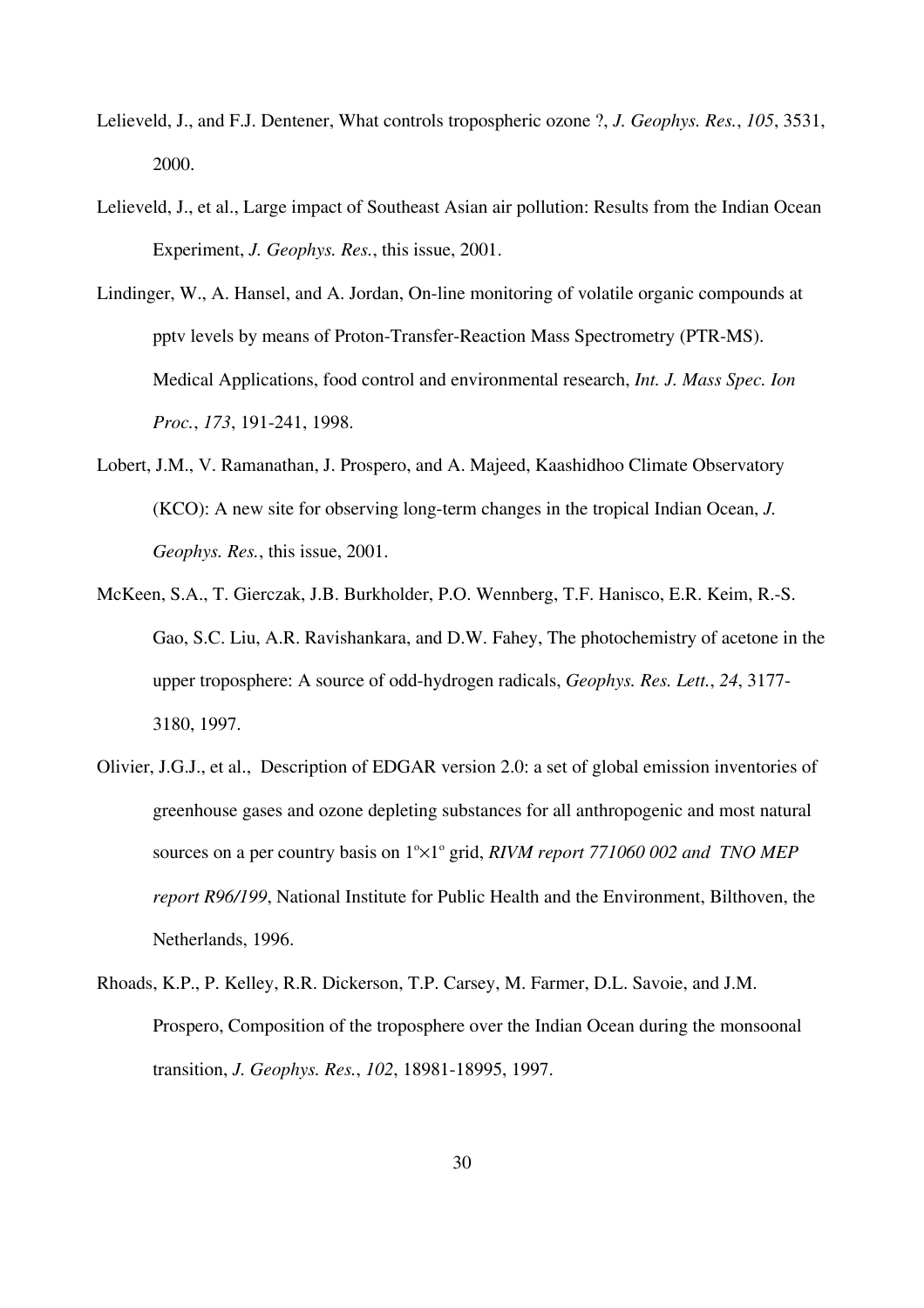- Satheesh, S.K. and V. Ramanathan, Large differences in tropical aerosol forcing at the top of the atmosphere and the Earth's surface, *Nature*, *405*, 60 (2000).
- Scheele, M.P., P.C. Siegmund, and P.F.J. van Velthoven, Sensitivity of trajectories to data resolution and its dependence on the starting point: in or outside a tropopause fold, *Meteorol. Appl.*, *3*, 267-273, 1996.
- Scheeren, H.A., J. Lelieveld, J.A. de Gouw, C. van der Veen, H. Fischer, Methyl chloride in polluted air during INDOEX, *J. Geophys. Res*, this issue, 2001.
- Singh, H.B., D. O'Hara, D . Herlth, W. Sachse, D.R. Blake, J.D. Bradshaw, M. Kanakidou, and P.J. Crutzen, Acetone in the atmosphere: Distribution, sources and sinks, *J. Geophys. Res.*, *99*, 1805-1819, 1994.
- Smit, H.G.J., D. Kley, R. Cremer, and M. Zachariasse, Large scale distribution of ozone and humidity over the Indian Ocean between 15°S and 15°N during INDOEX: Evidence for large scale outflow of Indian pollution, *J. Geophys. Res*, this issue, 2001.
- Stohl, A., L. Haimberger, M.P. Scheele, H. Wernli, An intercomparison of results from three trajectory models, *Meteorol. Appl*., accepted, 2000.
- Veldt, C., J.J.M. Berdowski, GEIA-note on the combustion of biomass fuels (emission factors for CO, CH4 and NMVOC), *TNO-report R94/218*, TNO Institute of Environmental Sciences, Delft, the Netherlands, 1995.
- Verver, G., M. Zachariasse, D. Sikka, and G. Stossmeister, Overview of the meteorological conditions and atmospheric transport processes during the INDOEX IFP 1999, *J. Geophys. Res*, this issue, 2001.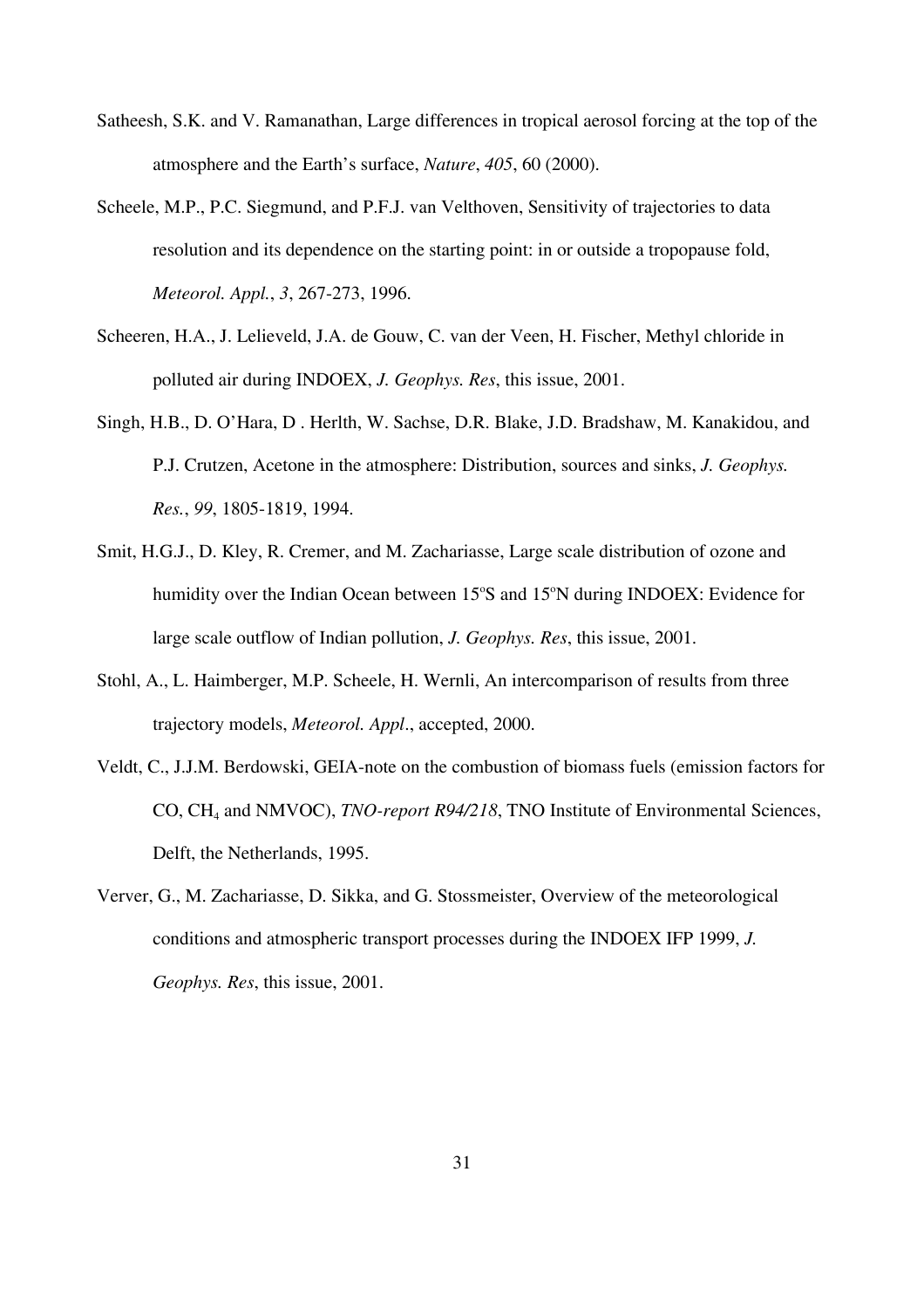- Wienhold, F.G., H. Fischer, P. Hoor, V. Wagner, R. Konigstedt, G.W. harris, J. Anders, R. Grisar, M. Knothe, W.J. Riedel, Tristar – a tracer in situ TDLAS for atmospheric research, *Appl. Phys. B: Lasers and Optics*, *67*, 411-417, 1998.
- Williams, J., H. Fischer, S. Wong, P.J. Crutzen, R. Scheele, M. Zachariasse, P. van Velthoven, H.A. Scheeren and J. Lelieveld, Vertical profiles of  $CO$ ,  $O_3$  and relative humidity, North and south of the ITCZ over the Indian Ocean during the winter Monsoon: evidence of two mechanisms for the influx of ozone rich air to the tropical upper troposphere and of interhemispheric exchange, *J. Geophys. Res.*, this issue, 2001.
- Warneke, C., J. A. de Gouw, H. A. Scheeren, A. T. J. de Laat, J. Lelieveld, S. Wong, J. Williams, H. Fischer, M.G. Lawrence, and P.J. Crutzen, Hydroxyl radical concentration in the boundary layer over the Indian Ocean estimated from an airborne Lagrangian experiment in March 1999 during INDOEX, *J. Geophys. Res.*, this issue, 2001.
- Zachariasse, M., H.G.J. Smit, P.F.J. van Velthoven, and R. Cremer Stratosphere-troposphere exchange over the Indian Ocean during INDOEX 1999, *J. Geophys. Res.*, this issue, 2001.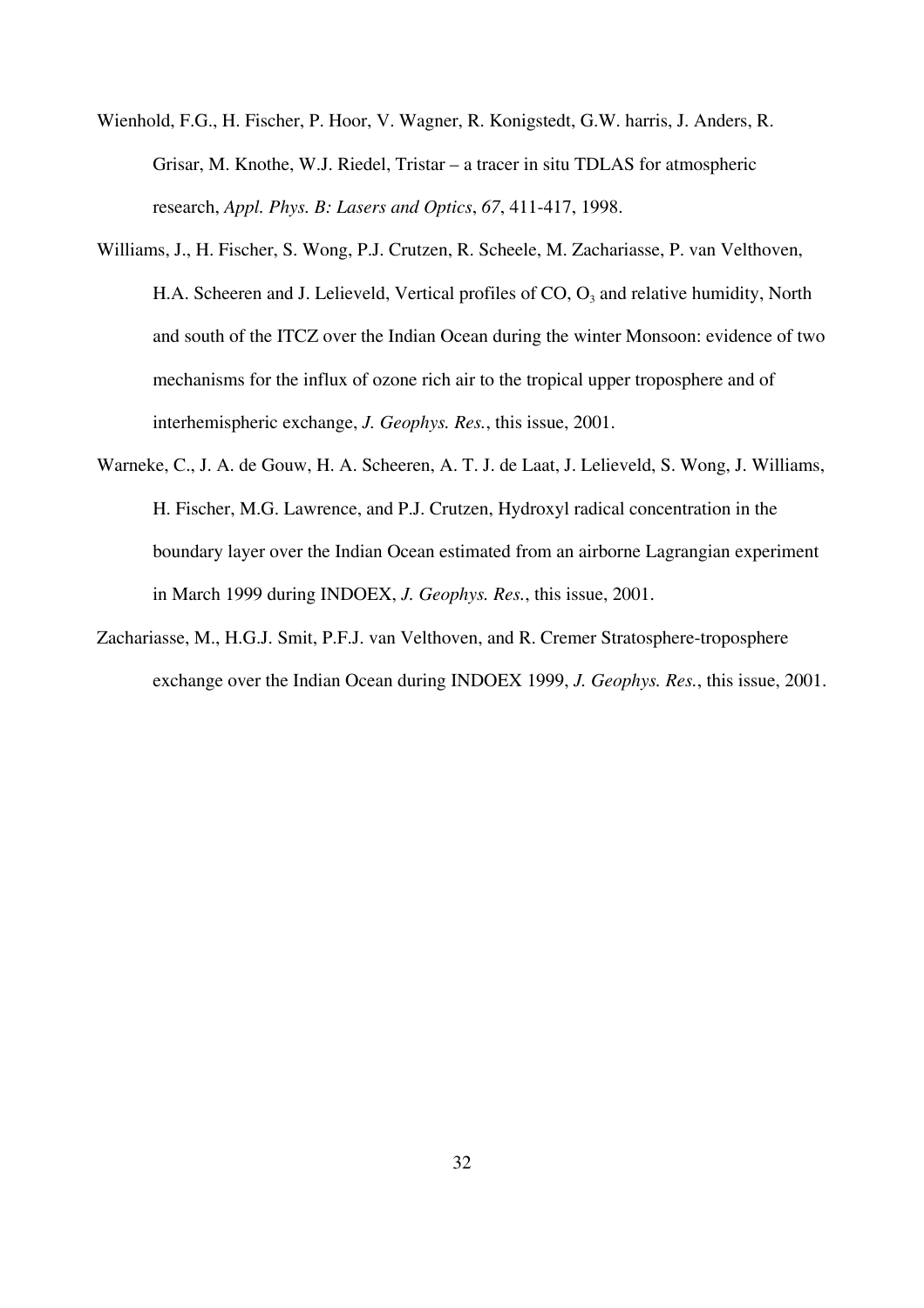**Table 1:** Overview of the trace gas measurements performed from the Citation during INDOEX.

| Measurement               | Technique                                     | P.I.         | Institution      |
|---------------------------|-----------------------------------------------|--------------|------------------|
| $O_3$                     | Chemiluminescence                             | Scheeren     | <b>IMAU</b>      |
| CO, N, O, CH <sub>4</sub> | TD-LAS $^{(a)}$                               | Fischer      | <b>MPI Mainz</b> |
| Acetone, acetonitrile     | $PTR-MS$ <sup>(b)</sup>                       | De Gouw      | <b>IMAU</b>      |
| NMHCs, halocarbons        | GC-FID <sup>(c)</sup> , GC-ECD <sup>(d)</sup> | Scheeren     | <b>IMAU</b>      |
| CO <sub>2</sub>           | IR absorption                                 | Fischer      | <b>MPI</b> Mainz |
| NO, NO,                   | Chemiluminescence                             | <b>Helas</b> | <b>MPI</b> Mainz |

(a) TD-LAS = tunable diode laser absorption spectroscopy (*Wienhold et al.*, 1998).

(b) PTR-MS = proton-transfer-reaction mass spectrometry (*Lindinger et al.*, 1998).

(c) GC-FID = gas chromatography with flame ionization detection (*Scheeren et al.*, 2001).

(d) GC-ECD = gas chromatography with electron capture detection (*Scheeren et al.*, 2001).

(e) Institute for marine and atmospheric research, Utrecht University, the Netherlands.

(f) Max Planck Institute for Chemistry, Mainz, Germany.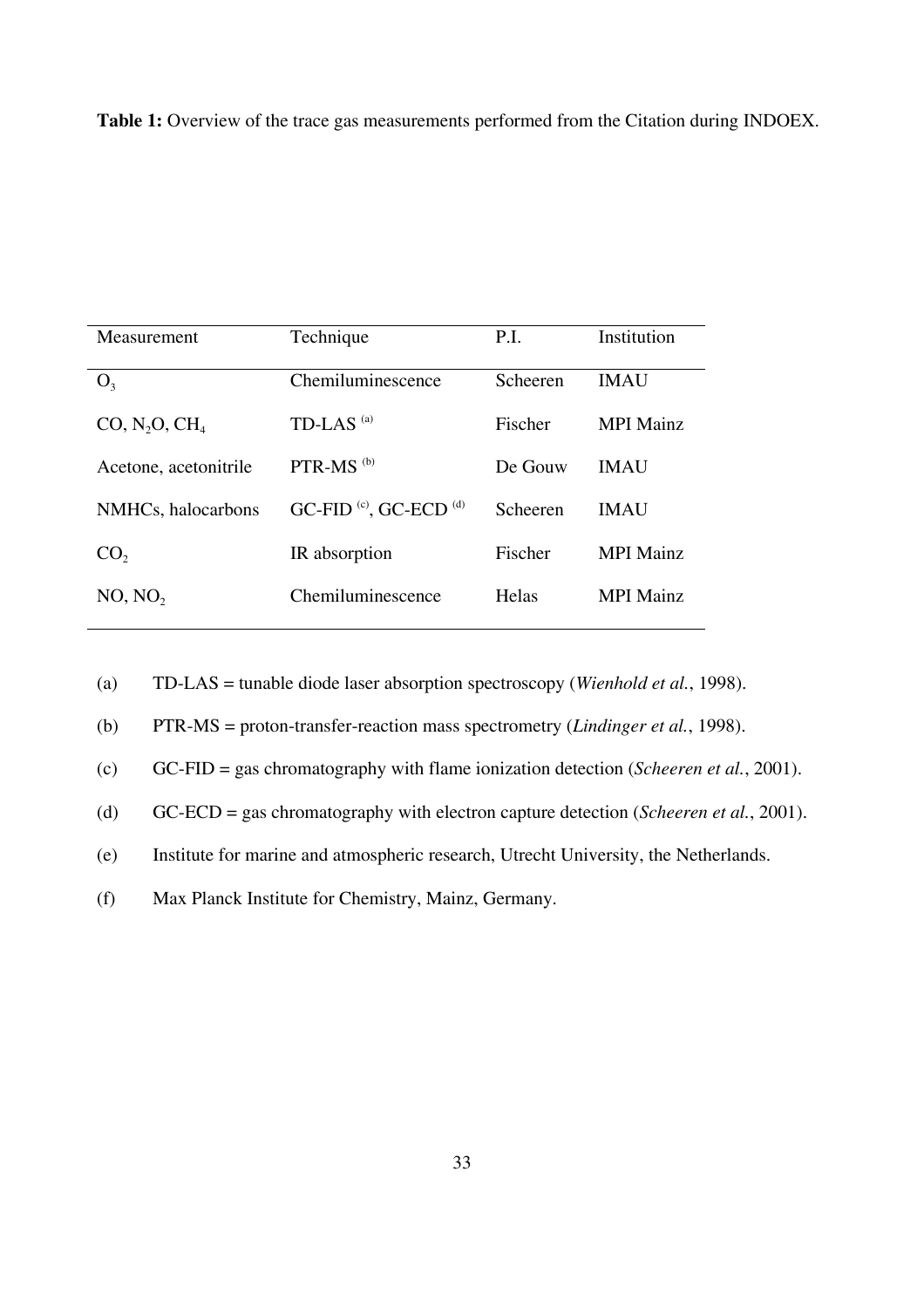**Table 2:** Average mixing ratios of trace compounds observed during INDOEX. The ozone, CO and acetone mixing ratios are in ppbv, the other values in pptv. The error bars indicate the standard deviation.

|                 | $0-3$ km      |               | 3-8 km        |               | 8-13 km         |               |
|-----------------|---------------|---------------|---------------|---------------|-----------------|---------------|
| Compound        | Feb           | Mar           | Feb           | Mar           | Feb             | Mar           |
| Ozone           | $13\pm 5$     | $12 + 4$      | $23\pm7$      | $17\pm 5$     | $29 + 11$       | $21\pm4$      |
| CO              | $220 \pm 40$  | $150 \pm 30$  | $130 + 40$    | $100 \pm 12$  | $110\pm 20$     | $113 \pm 18$  |
| Acetone         | $2.2 \pm 0.3$ | $1.4 \pm 0.4$ | $0.9 \pm 0.2$ | $0.6 \pm 0.4$ | $0.76 \pm 0.13$ | $0.5 \pm 0.2$ |
| Acetonitrile    | 330±50        | $260 \pm 50$  | $170 \pm 70$  | 130±40        | $110+50$        | 80±30         |
| Ethane          | $900 \pm 300$ | $530 \pm 190$ | $670 \pm 160$ | $520 \pm 190$ | $540+90$        | 480±110       |
| Propane         | 60±40         | $30 \pm 30$   | $49 \pm 14$   | 40±30         | $62+17$         | $40+20$       |
| Acetylene       | 330±190       | $120 \pm 80$  | $150 \pm 140$ | 60±40         | $130\pm30$      | $100 \pm 40$  |
| Benzene         | 110±40        | $50+30$       | 40±40         | $18\pm9$      | $50+15$         | $32 \pm 13$   |
| Methyl chloride | $900 \pm 80$  | 780±70        | $770 \pm 80$  | $720 \pm 40$  | $770 \pm 20$    | $740 \pm 30$  |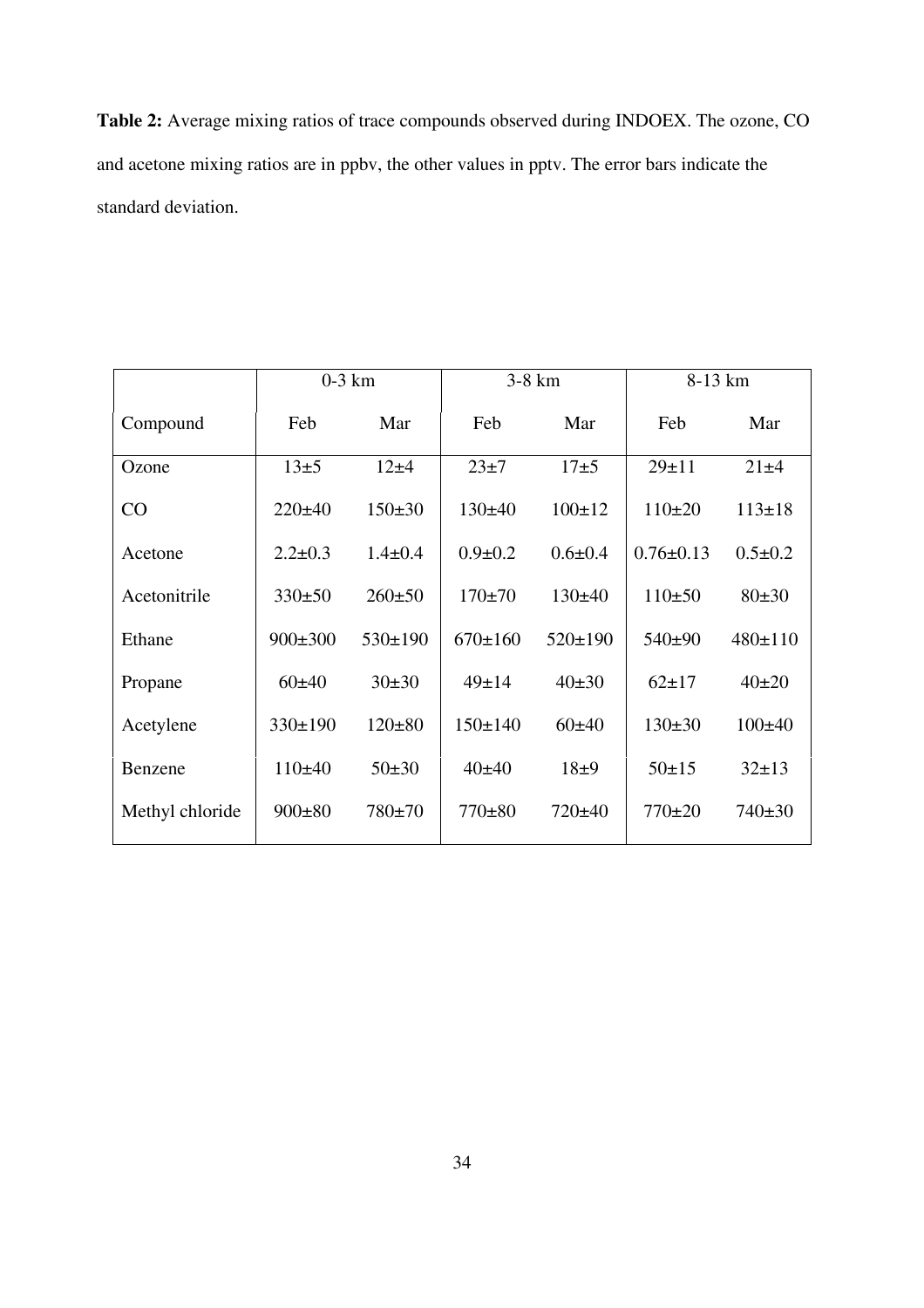**Table 3:** Emission factors of NMHCs measured during INDOEX onboard the Citation.

| Compound        | $k_{OH}$ (cm <sup>3</sup>         | ΔΝΜΗΣ/ΔΟΟ                         | Literature                        | Age corrected                    |
|-----------------|-----------------------------------|-----------------------------------|-----------------------------------|----------------------------------|
|                 | molecule <sup>-1</sup> $s^{-1}$ ) | $(\text{pptv } \text{ppbv}^{-1})$ | $(\text{pptv } \text{ppbv}^{-1})$ | $(\text{ptv } \text{ppbv}^{-1})$ |
| Acetone         | $2.2\times10^{-13}$ (a)           | $14.0 \pm 1.8$                    | 25 (20-30) $^{(d)}$               |                                  |
| Acetonitrile    | $2.2\times10^{-14}$ (a)           | $1.1 \pm 0.4$                     | 1.3 $(0.4-2.5)$ <sup>(e)</sup>    |                                  |
| Ethane          | $2.5 \times 10^{-13}$ (a)         | $5.8 \pm 0.3$                     | 9.3 $(6-12)^{c}$                  | $7.2 \pm 0.4$                    |
| Propane         | $1.1\times10^{-12}$ (a)           | $0.4 \pm 0.1$                     | 1.7 $(1-3)^{(c)}$                 |                                  |
| Acetylene       | $9.0\times10^{-13}$ (a)           | $3.3 \pm 0.2$                     | 7.9 $(4-15)$ <sup>(c)</sup>       | $8.7 \pm 0.5$                    |
| Benzene         | $1.23\times10^{-12}$ (b)          | $0.95 \pm 0.05$                   | 4.2 $(3-5)$ <sup>(c)</sup>        | $2.3 \pm 0.3$                    |
| Methyl chloride | $4.2\times10^{-14}$ (a)           | $1.7 \pm 0.2$                     | 222                               |                                  |

- (a) *Atkinson et al*., 1997.
- (b) *Atkinson*, 1994.
- (c) *Veldt and Berdowski*, 1995.
- (d) *Singh et al.*, 1994.
- (e) *Holzinger et al.*, 1999.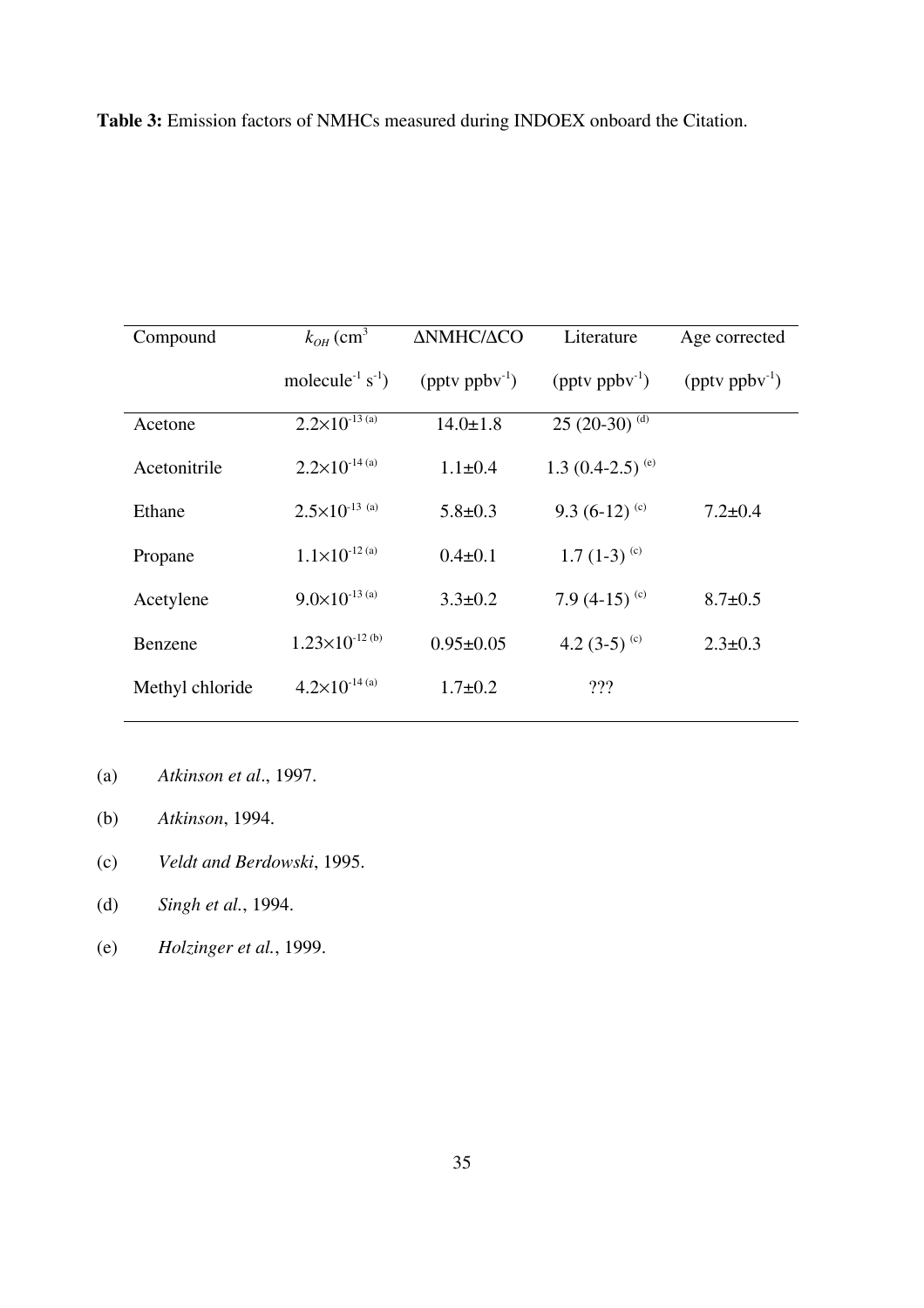### **Figure captions**

- **Figure 1:** Indian Ocean region studied during the Intensive Field Phase of INDOEX by the Citation aircraft. Flight Tracks are indicated by the gray lines.
- **Figure 2:** Histogram of the wind direction during the Citation flights. The y-axis gives the number of times the wind direction of the sampled air mass was within a certain interval.
- **Figure 3:** Ten-day back-trajectories of the air masses sampled below an altitude of 3 km. One trajectory per level flight track is shown.
- **Figure 4:** Latitude dependence of the ozone mixing ratio in three different altitude ranges measured during all the Citation flights. The data are averaged values for all the level parts of the flights, and the error bars are given by the standard deviation. Solid symbols are data from February, open symbols from March 1999.
- **Figure 5:** Altitude profile of the ozone mixing ratio measured during the Citation flights (solid symbols: February; open symbols: March 1999).
- **Figure 6:** Latitude dependence of the CO mixing ratio measured with TD-LAS on the Citation (solid symbols: February; open symbols: March 1999). The data are averaged values for all the level parts of the flights, and the error bars are given by the standard deviation.
- **Figure 7:** Altitude dependence of the measured CO mixing ratio (solid symbols: February; open symbols: March 1999).
- **Figure 8:** Altitude dependence of the acetone (CH<sub>3</sub>COCH<sub>3</sub>) and acetonitrile (CH<sub>3</sub>CN) volume mixing ratios measured with PTR-MS on the Citation (solid symbols: February; open symbols: March 1999). The data are averaged values for all the level parts of the flights, and the error bars are given by the standard deviation.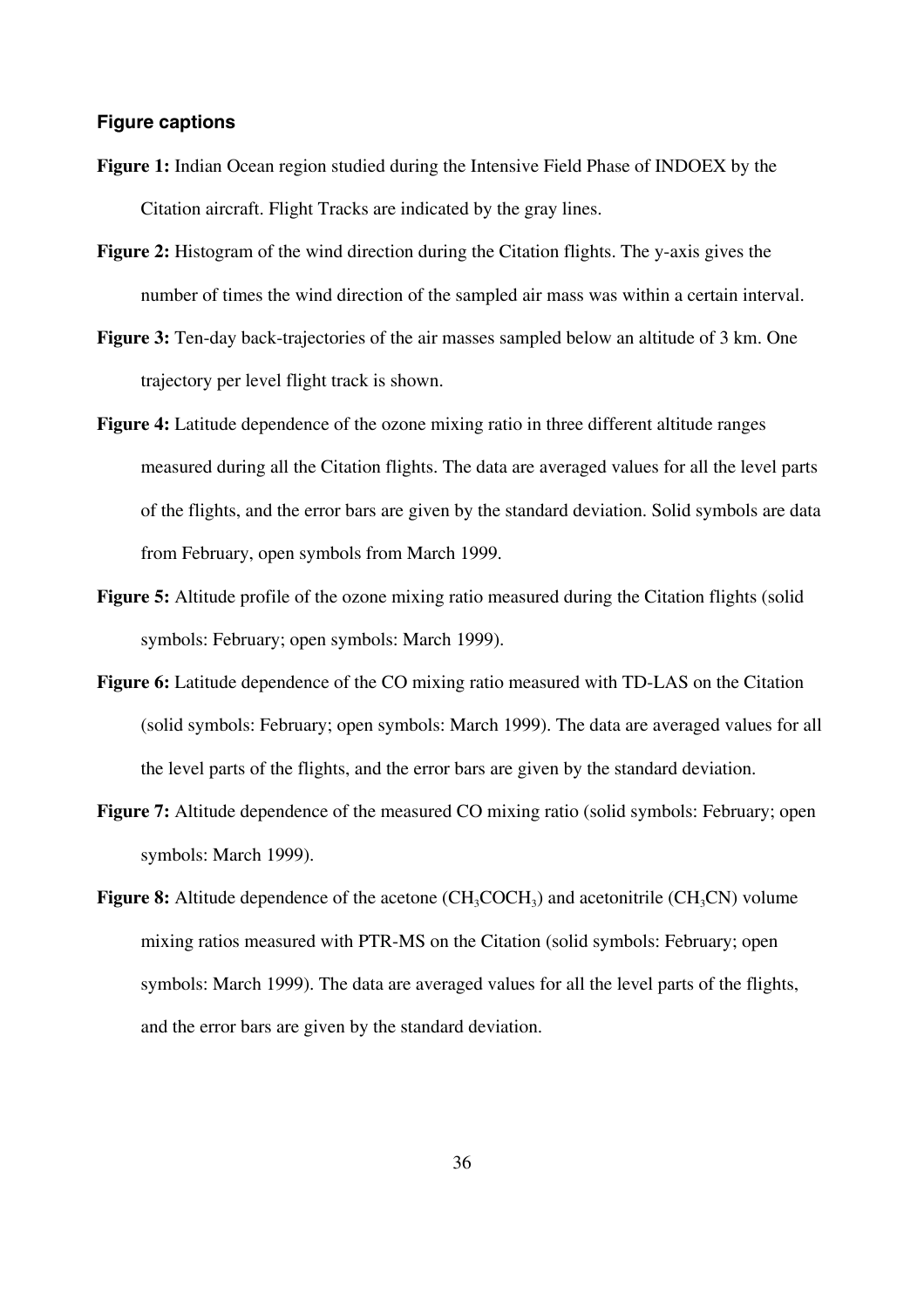- **Figure 9:** Latitude dependence of the mixing ratios of ethane, acetylene and benzene in the 0-3 km altitude range.
- **Figure 10:** Average trace gas mixing ratios measured in air masses carrying polluted air from three different source areas: BB is Bay of Bengal, AS is Arabian Sea, and SH is Southern Hemisphere. The error bars show the standard deviation.
- **Figure 11:** Correlation between the mixing ratios of acetone and CO measured during INDOEX. The data are averaged values for all the level flight tracks and the error bars are the standard deviation in the individual measurement points.
- **Figure 12:** Correlation between the mixing ratios of acetonitrile and CO measured during INDOEX. The data are averaged values for all the level flight tracks and the error bars are the standard deviation in the individual measurement points.
- **Figure 13:** Correlation between mixing ratios of CO and a number of trace gases measured from gas samples taken during INDOEX onboard the Citation. The CO data are averaged values for the level flight tracks during which the gas canister were sampled.
- **Figure 14:** Determination of the age of the air masses sampled by the Citation. The plot shows the comparison between the age determined from the acetylene/benzene ratio on the one hand, and the benzene/ethane ratio on the other hand.
- **Figure 15:** Estimated age of the sampled air masses below 3 km altitude vs. the latitude.

**Figure 16:** Altitude profile of the estimated age of the sampled air masses.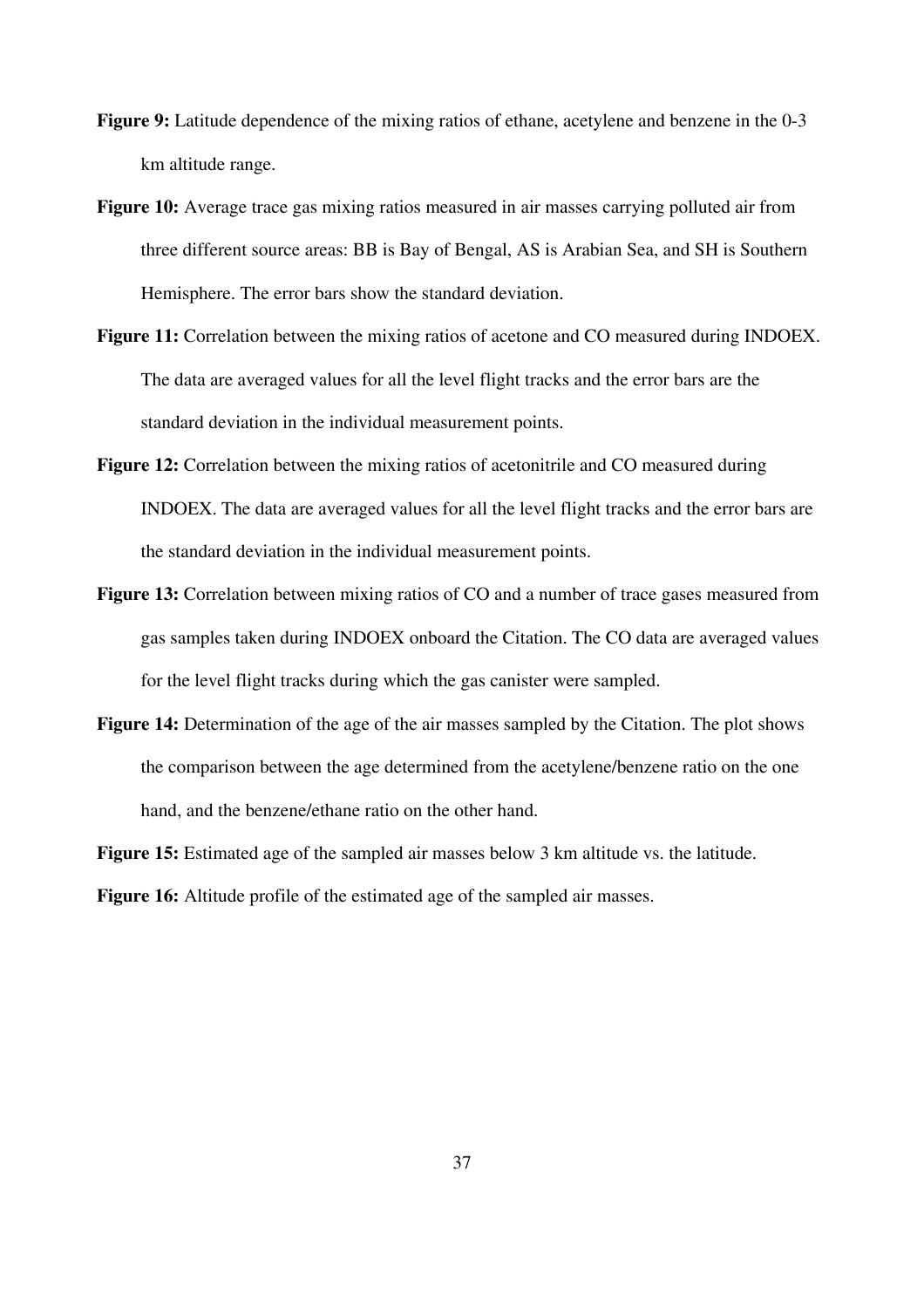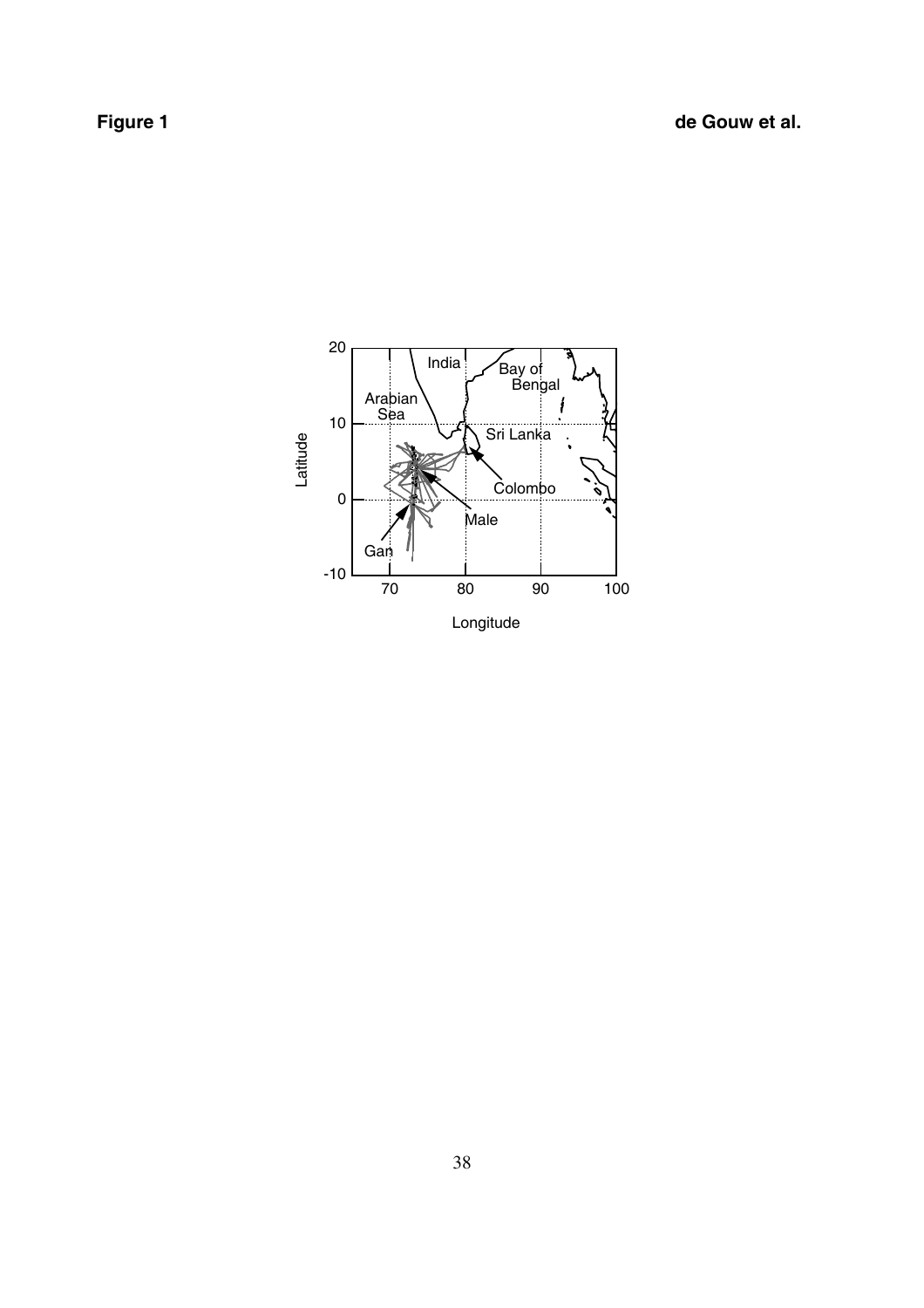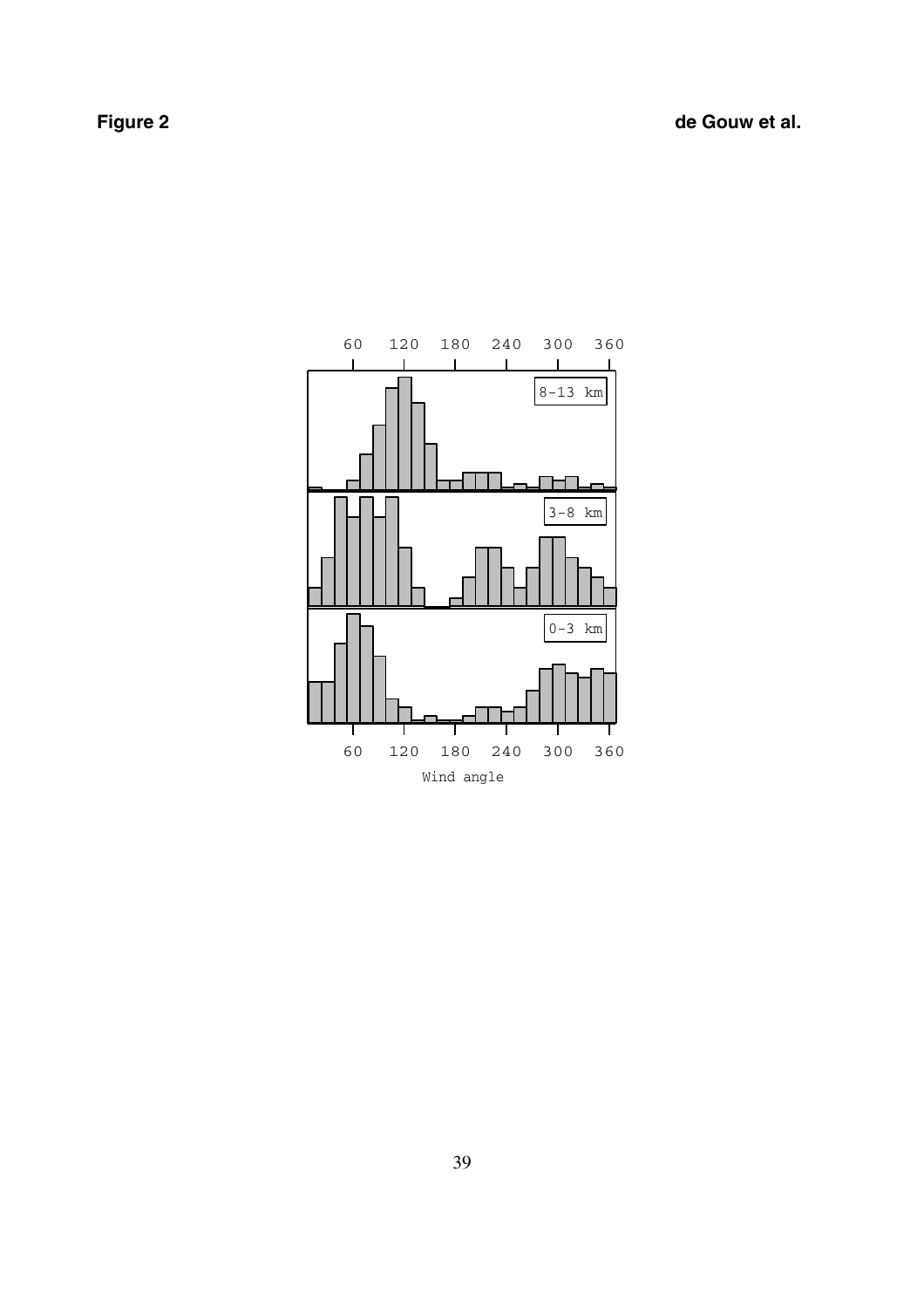

Longitude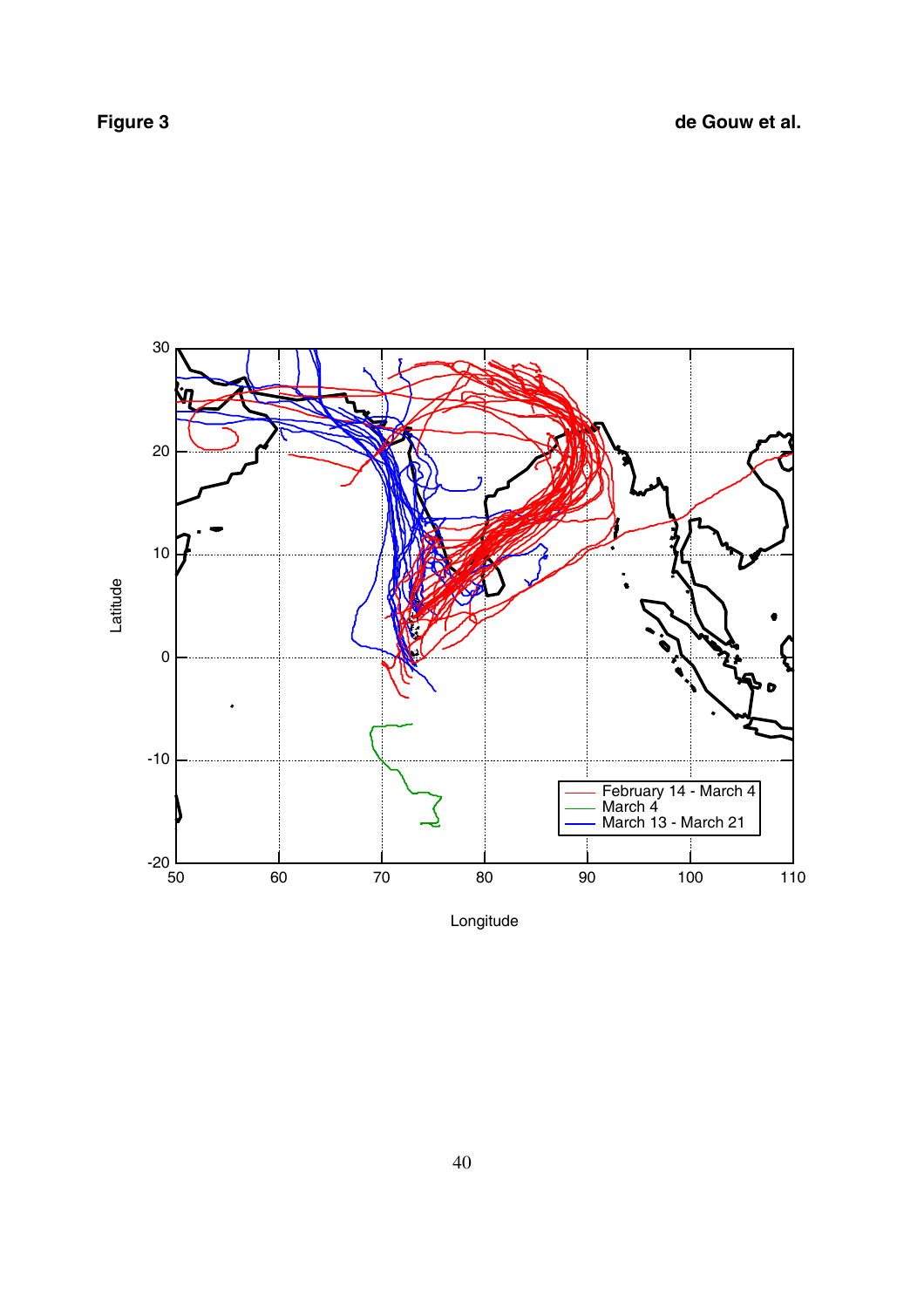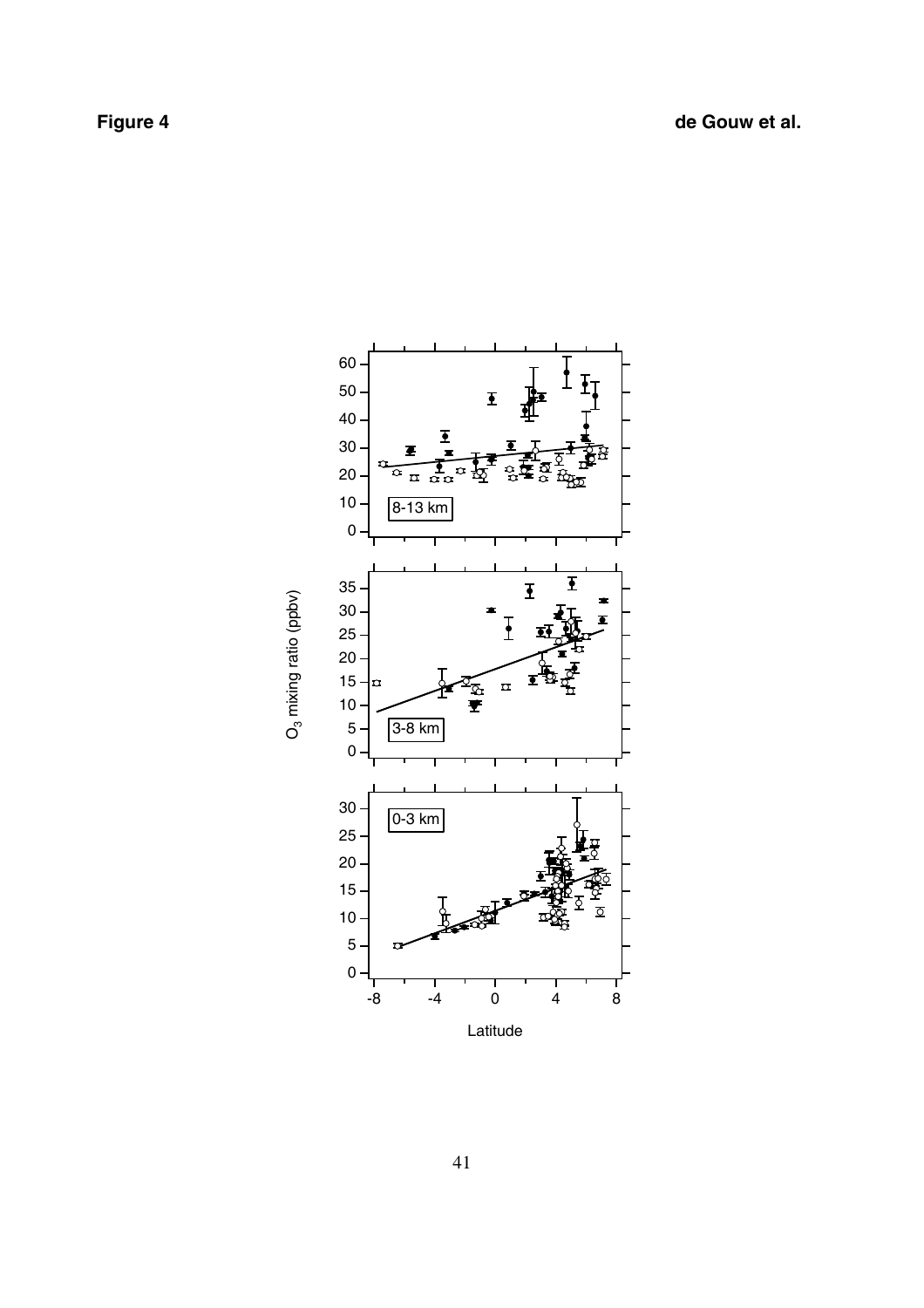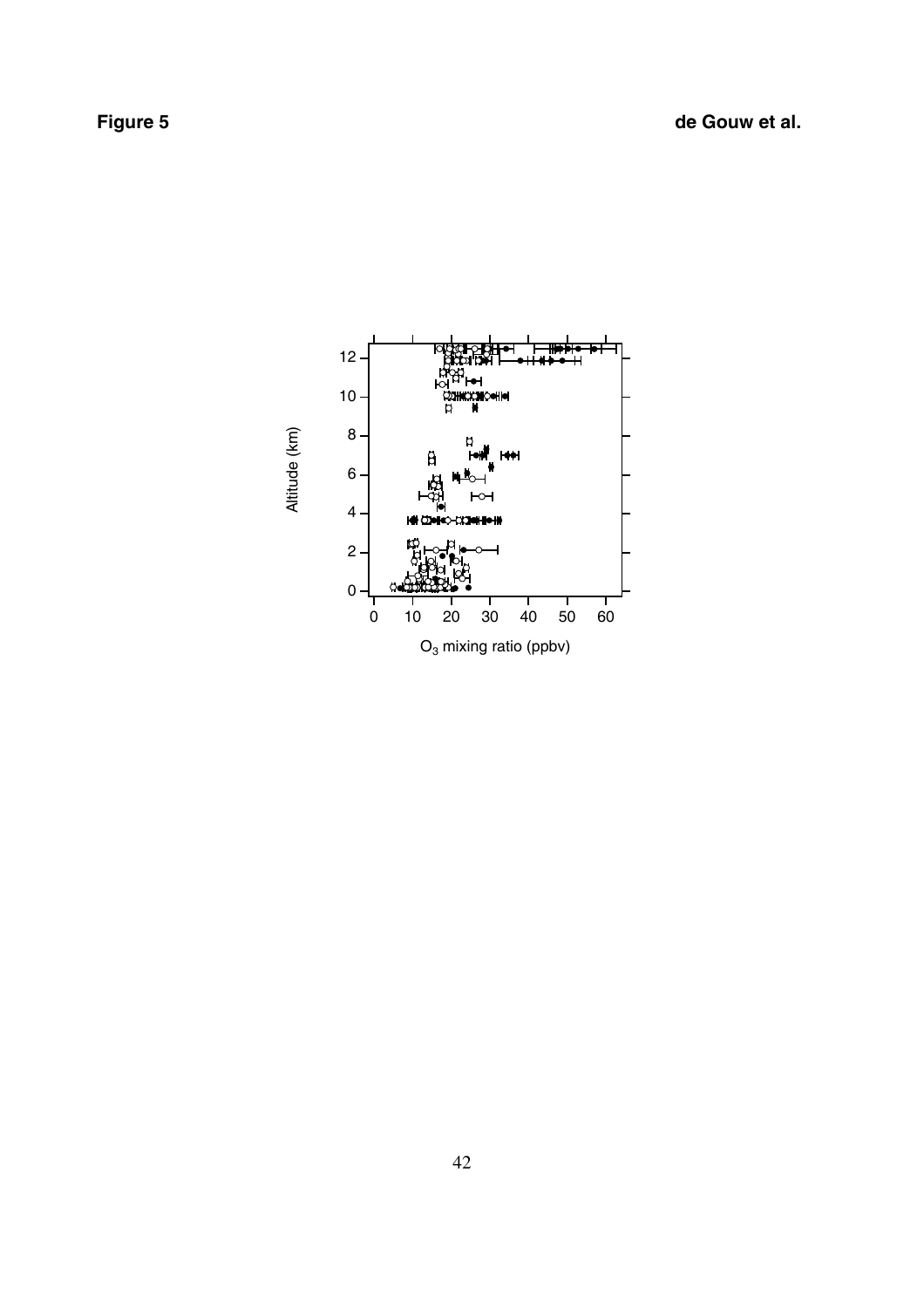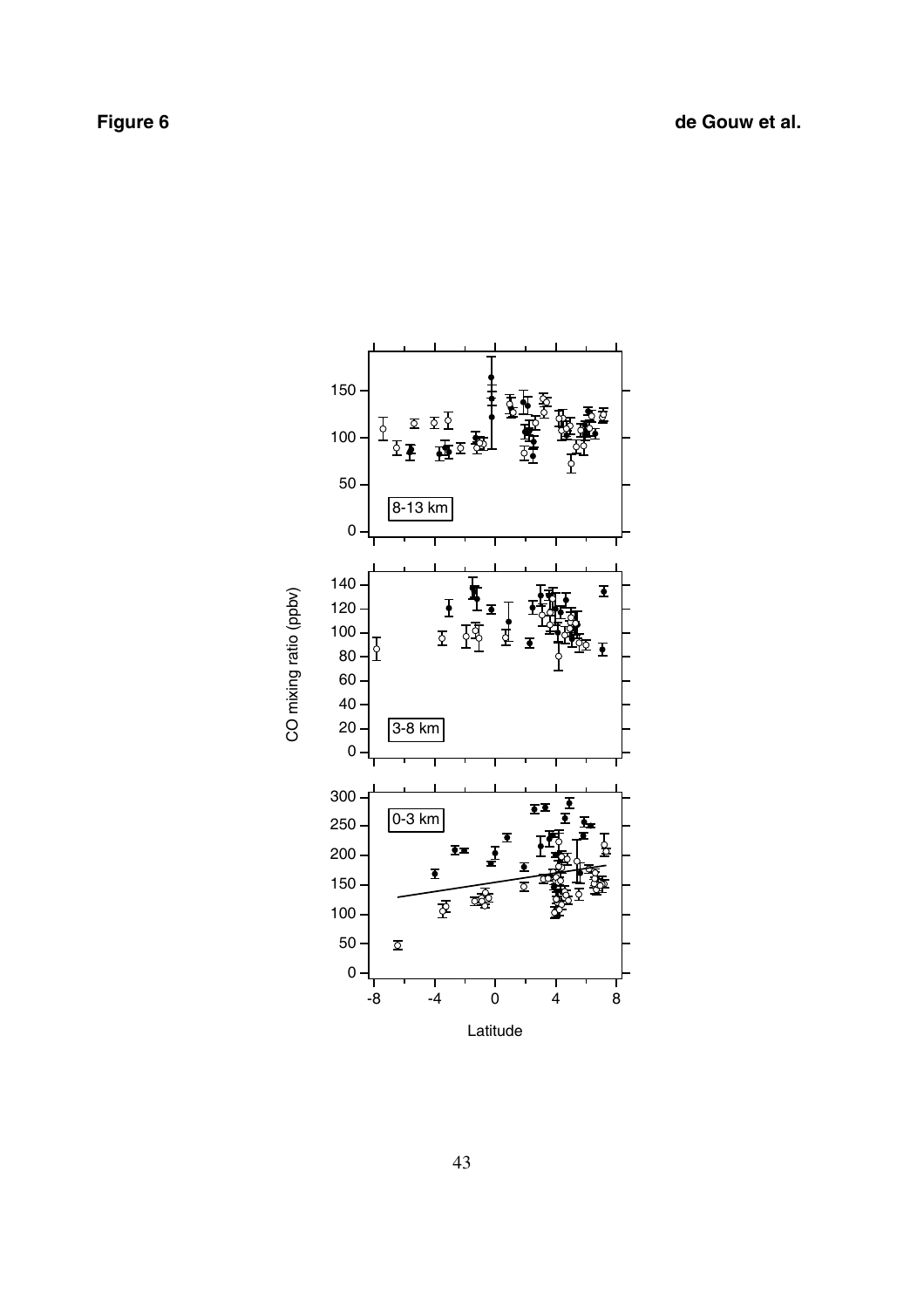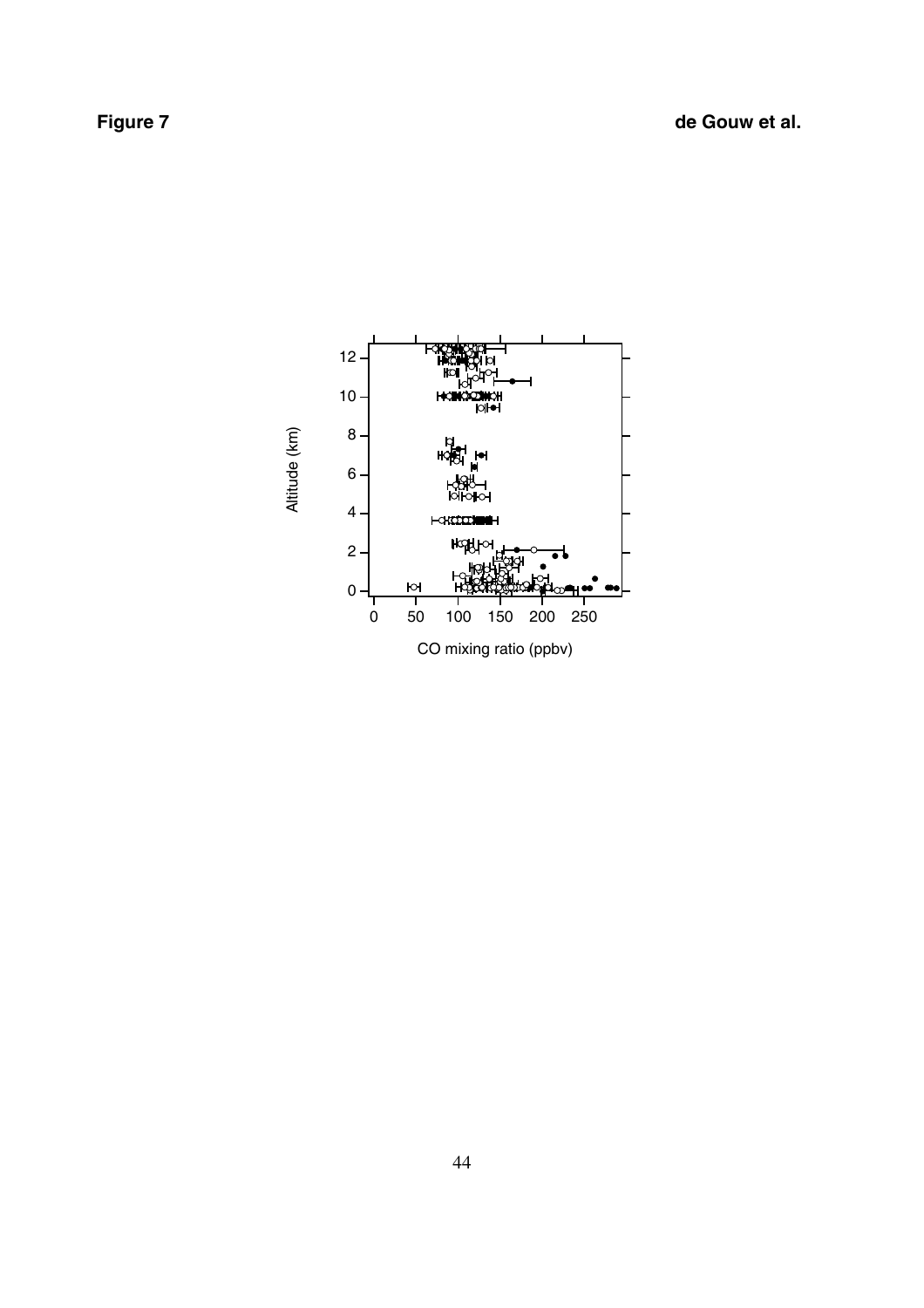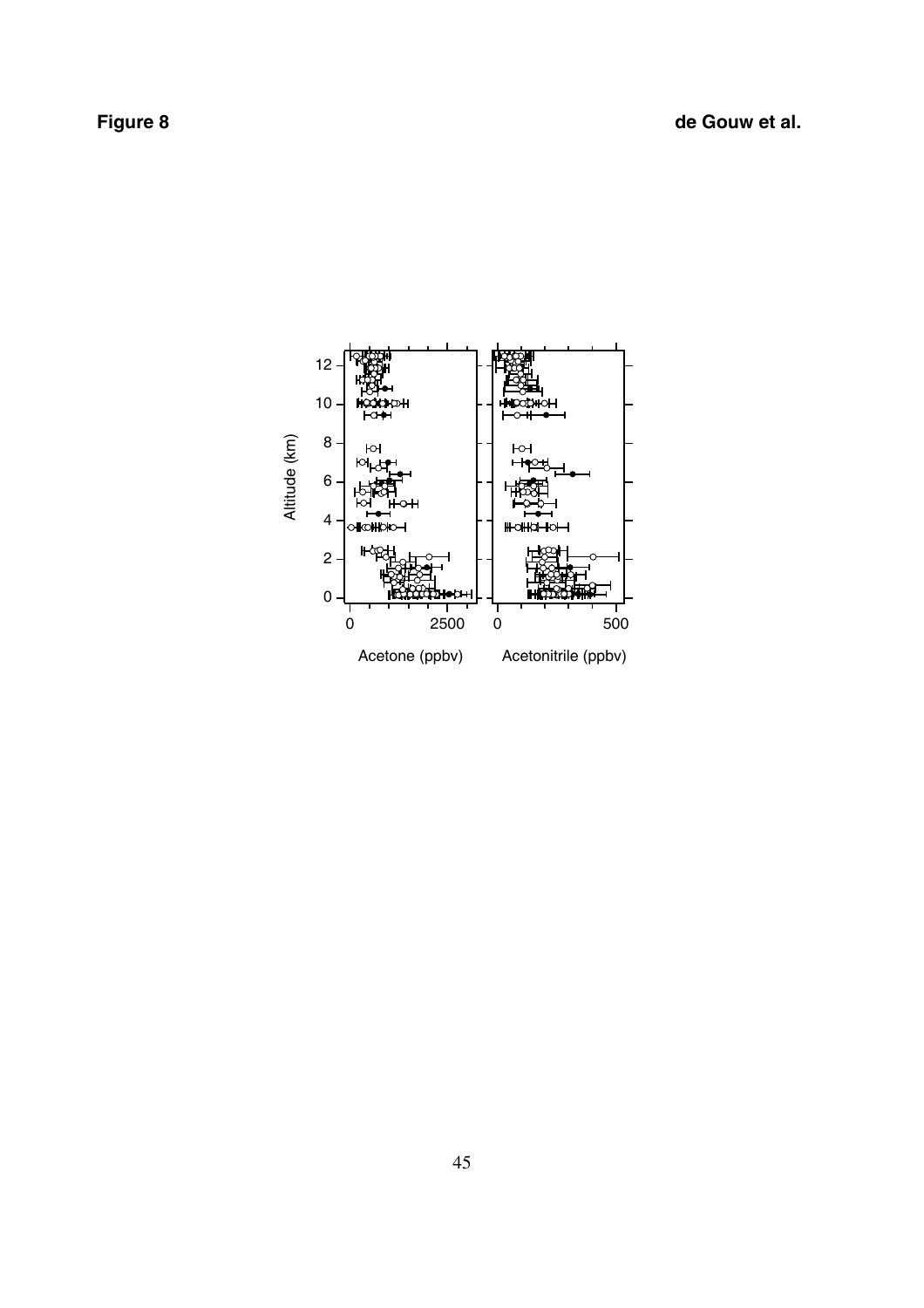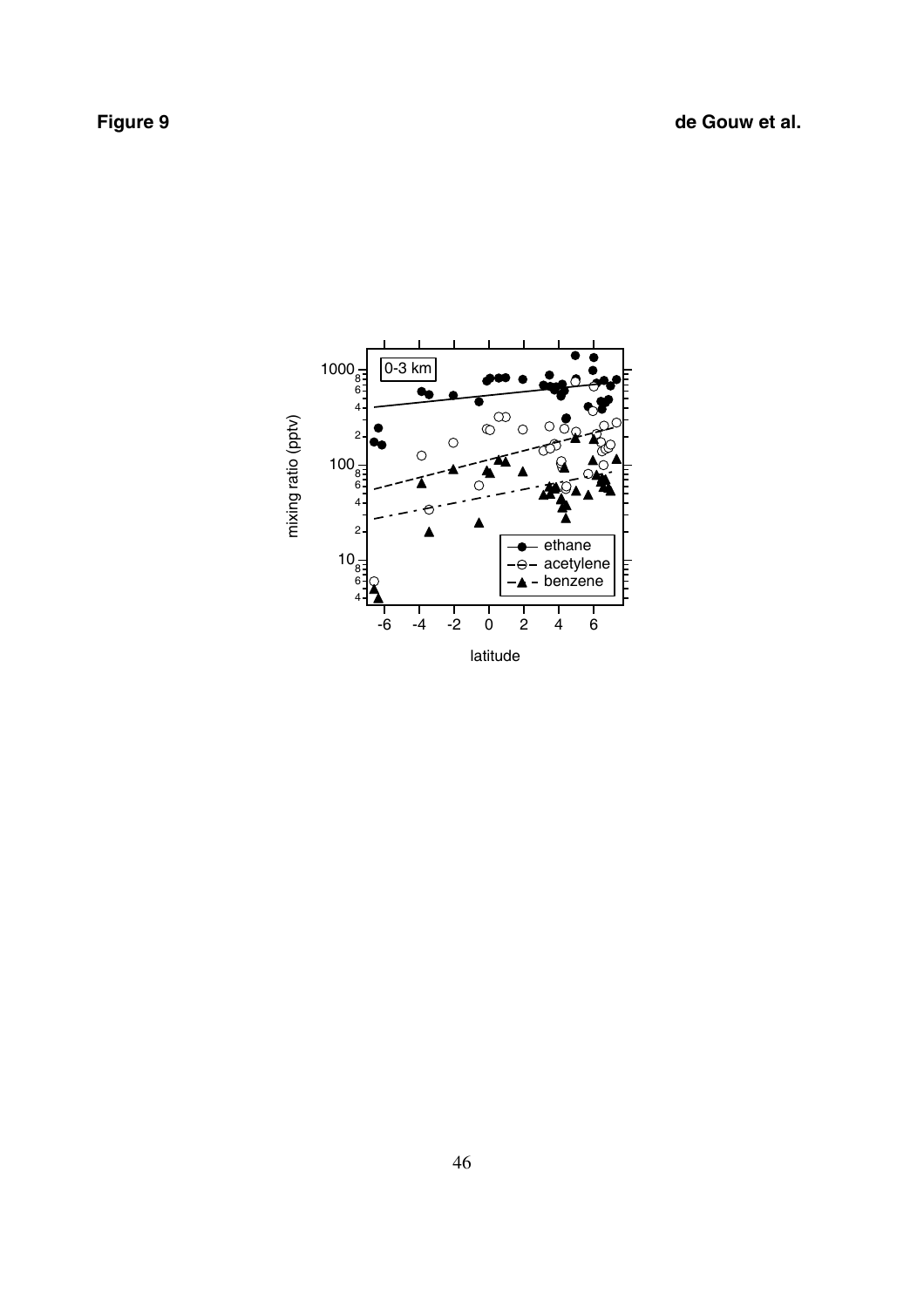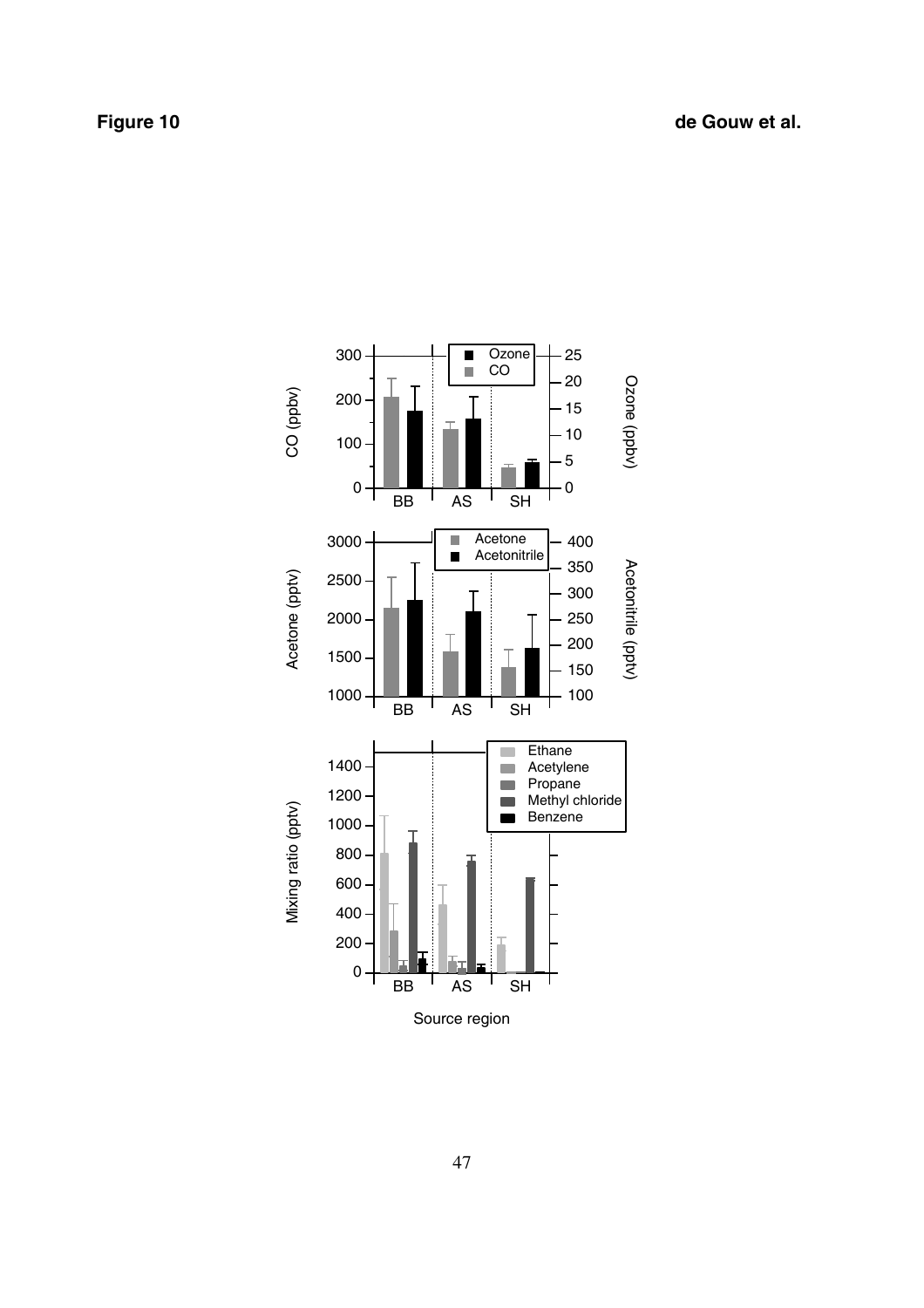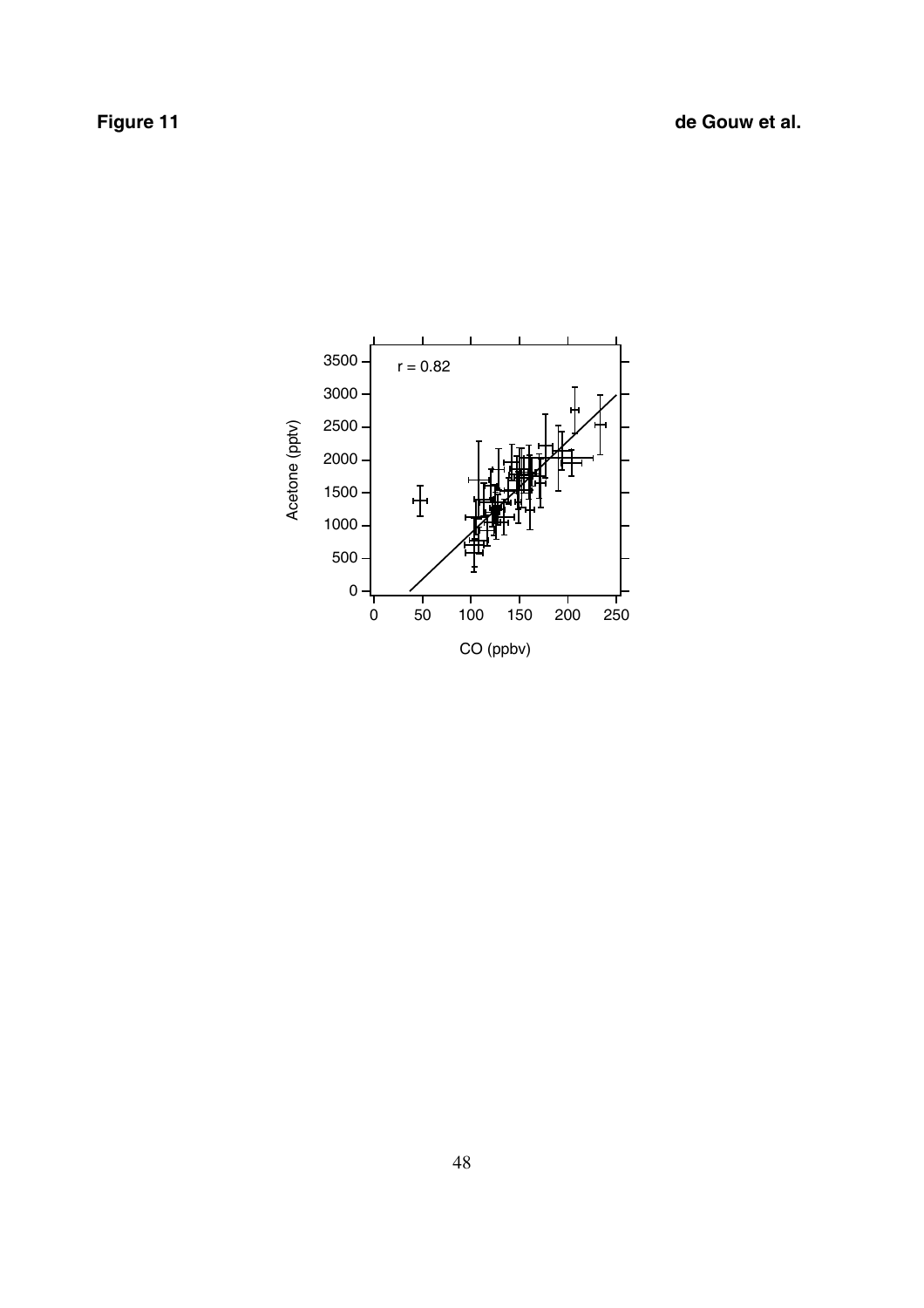**Figure 12** de Gouw et al.

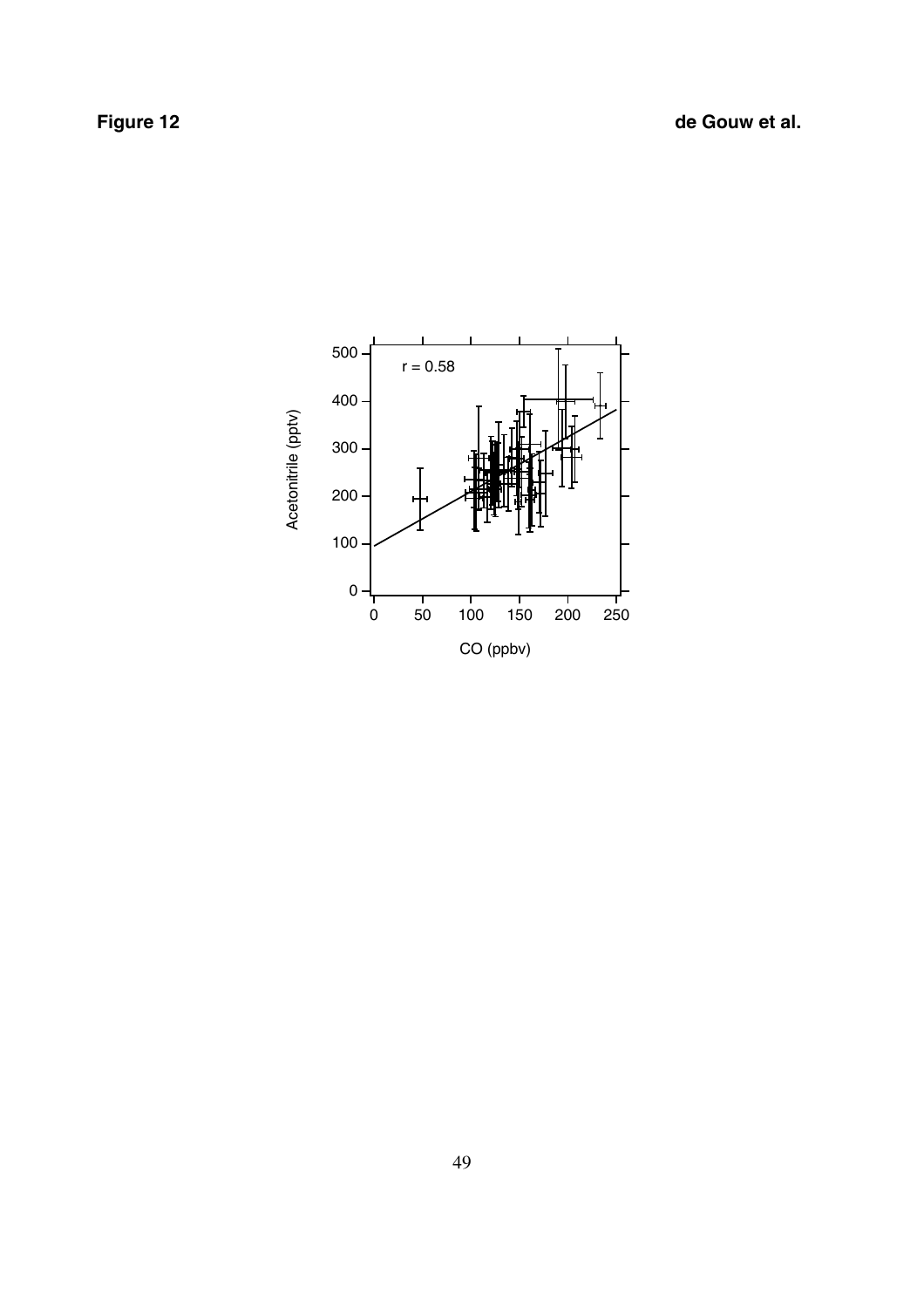**Figure 13** de Gouw et al.

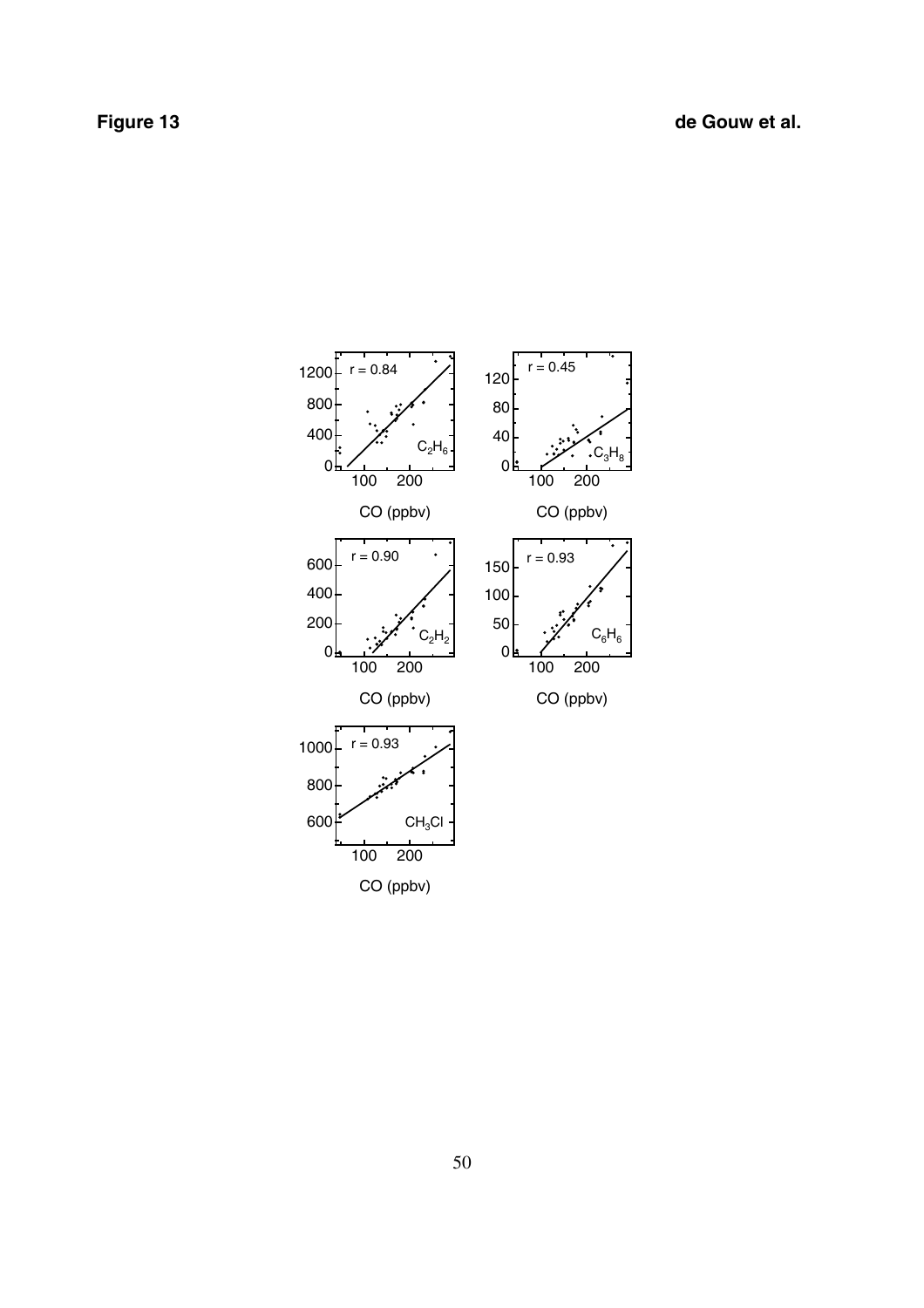

benzene/ethane age (days)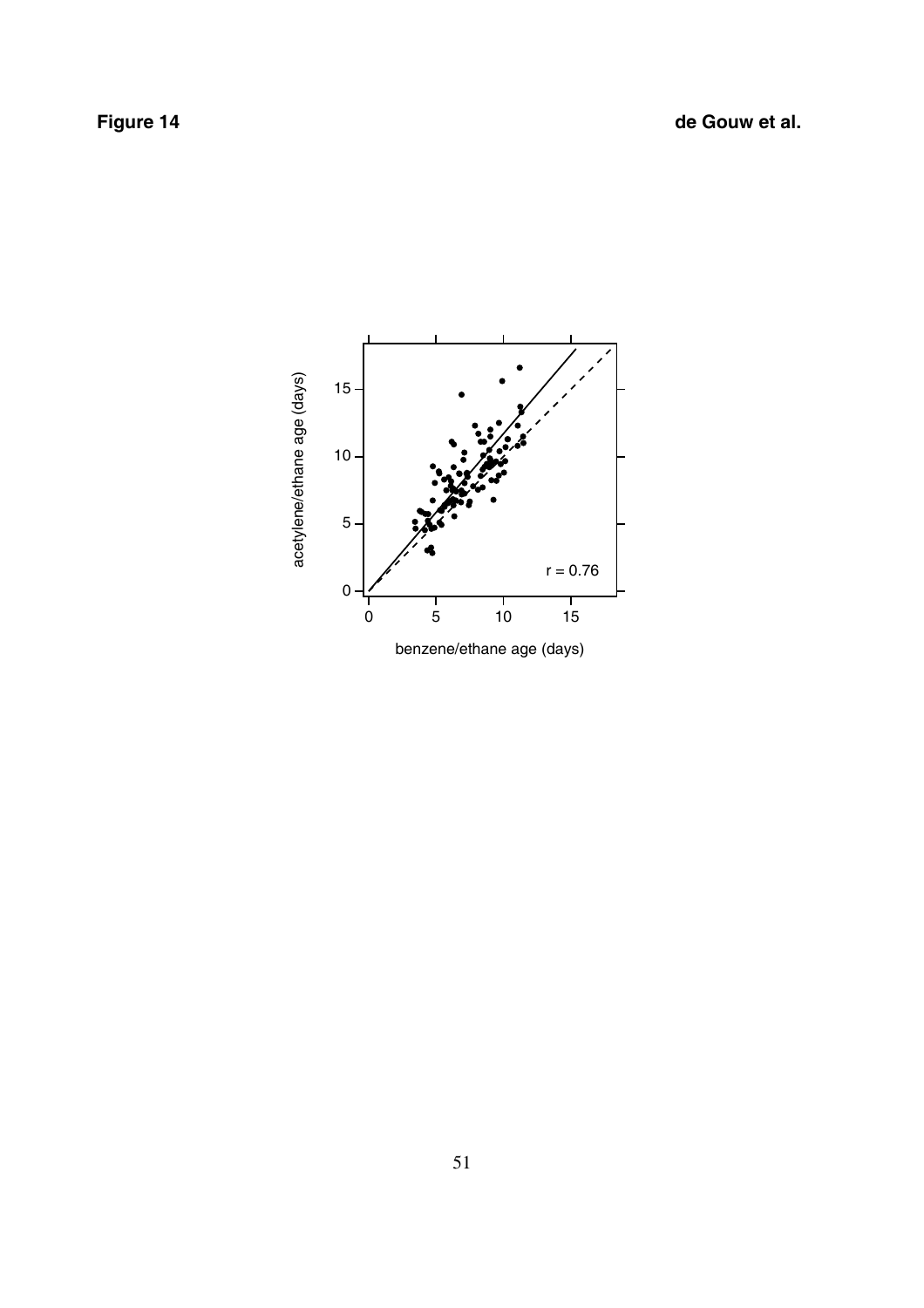**Figure 15** de Gouw et al.